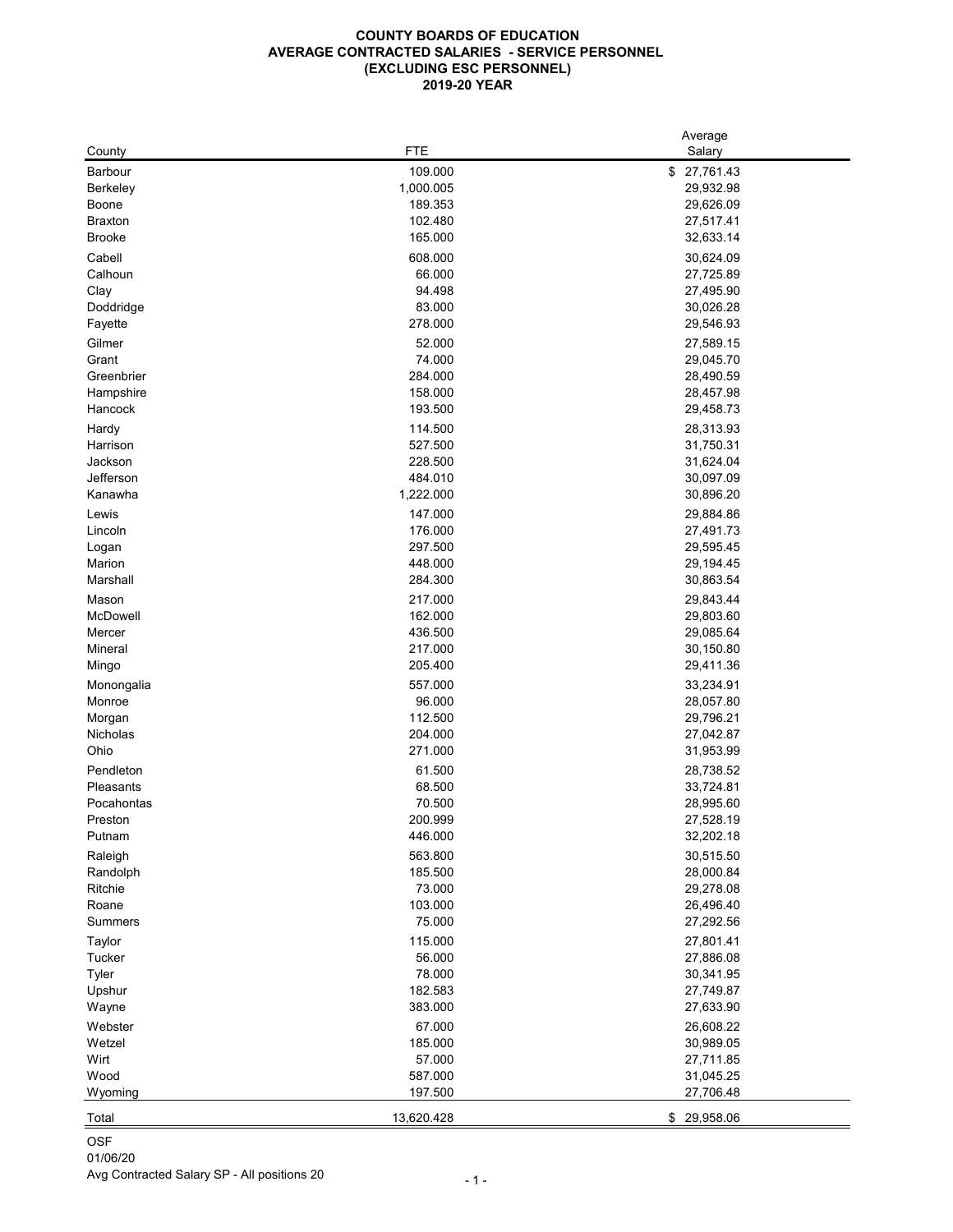#### **COUNTY BOARDS OF EDUCATION AVERAGE CONTRACTED SALARIES - SERVICE PERSONNEL (EXCLUDING ESC PERSONNEL - ARRANGED IN DESCENDING ORDER BY AVERAGE) 2019-20 YEAR**

| Ct.            | County         | <b>FTE</b>         | Average<br>Salary      |
|----------------|----------------|--------------------|------------------------|
| 1              | Pleasants      | 68.500             | \$33,724.81            |
| $\overline{c}$ | Monongalia     | 557.000            | 33,234.91              |
| 3              | <b>Brooke</b>  | 165.000            | 32,633.14              |
| 4              | Putnam         | 446.000            | 32,202.18              |
| 5              | Ohio           | 271.000            | 31,953.99              |
| 6              | Harrison       | 527.500            | 31,750.31              |
| 7              | Jackson        | 228.500            | 31,624.04              |
| 8              | Wood           | 587.000            | 31,045.25              |
| 9              | Wetzel         | 185.000            | 30,989.05              |
| 10             | Kanawha        | 1,222.000          | 30,896.20              |
|                |                |                    |                        |
| 11<br>12       | Marshall       | 284.300            | 30,863.54              |
| 13             | Cabell         | 608.000            | 30,624.09<br>30,515.50 |
|                | Raleigh        | 563.800<br>78.000  |                        |
| 14<br>15       | <b>Tyler</b>   |                    | 30,341.95              |
|                | Mineral        | 217.000            | 30,150.80              |
| 16             | Jefferson      | 484.010            | 30,097.09              |
| 17             | Doddridge      | 83.000             | 30,026.28              |
| 18             | Berkeley       | 1,000.005          | 29,932.98              |
| 19             | Lewis          | 147.000            | 29,884.86              |
| 20             | Mason          | 217.000            | 29,843.44              |
| 21             | McDowell       | 162.000            | 29,803.60              |
| 22             | Morgan         | 112.500            | 29,796.21              |
| 23             | <b>Boone</b>   | 189.353            | 29,626.09              |
| 24             | Logan          | 297.500            | 29,595.45              |
| 25             | Fayette        | 278.000            | 29,546.93              |
| 26             | Hancock        | 193.500            | 29,458.73              |
| 27             | Mingo          | 205.400            | 29,411.36              |
| 28             | Ritchie        | 73.000             | 29,278.08              |
| 29             | Marion         | 448.000            | 29,194.45              |
| 30             | Mercer         | 436.500            | 29,085.64              |
| 31             | Grant          | 74.000             | 29,045.70              |
| 32             | Pocahontas     | 70.500             | 28,995.60              |
| 33             | Pendleton      | 61.500             | 28,738.52              |
| 34             | Greenbrier     | 284.000            | 28,490.59              |
| 35             | Hampshire      | 158.000            | 28,457.98              |
| 36             | Hardy          | 114.500            | 28,313.93              |
| 37             | Monroe         | 96.000             | 28,057.80              |
| 38             | Randolph       | 185.500            | 28,000.84              |
| 39             | <b>Tucker</b>  | 56.000             | 27,886.08              |
| 40             | <b>Taylor</b>  | 115.000            | 27,801.41              |
| 41             | Barbour        | 109.000            | 27,761.43              |
| 42             | Upshur         | 182.583            | 27,749.87              |
| 43             | Calhoun        | 66.000             | 27,725.89              |
| 44             | Wirt           | 57.000             | 27,711.85              |
| 45             | Wyoming        | 197.500            | 27,706.48              |
|                |                |                    |                        |
| 46             | Wayne          | 383.000            | 27,633.90              |
| 47             | Gilmer         | 52.000             | 27,589.15              |
| 48             | Preston        | 200.999<br>102.480 | 27,528.19              |
| 49<br>50       | <b>Braxton</b> |                    | 27,517.41<br>27,495.90 |
|                | Clay           | 94.498             |                        |
| 51             | Lincoln        | 176.000            | 27,491.73              |
| 52             | <b>Summers</b> | 75.000             | 27,292.56              |
| 53             | Nicholas       | 204.000            | 27,042.87              |
| 54             | Webster        | 67.000             | 26,608.22              |
| 55             | Roane          | 103.000            | 26,496.40              |
| $\blacksquare$ | Total          | 13,620.428         | \$29,958.06            |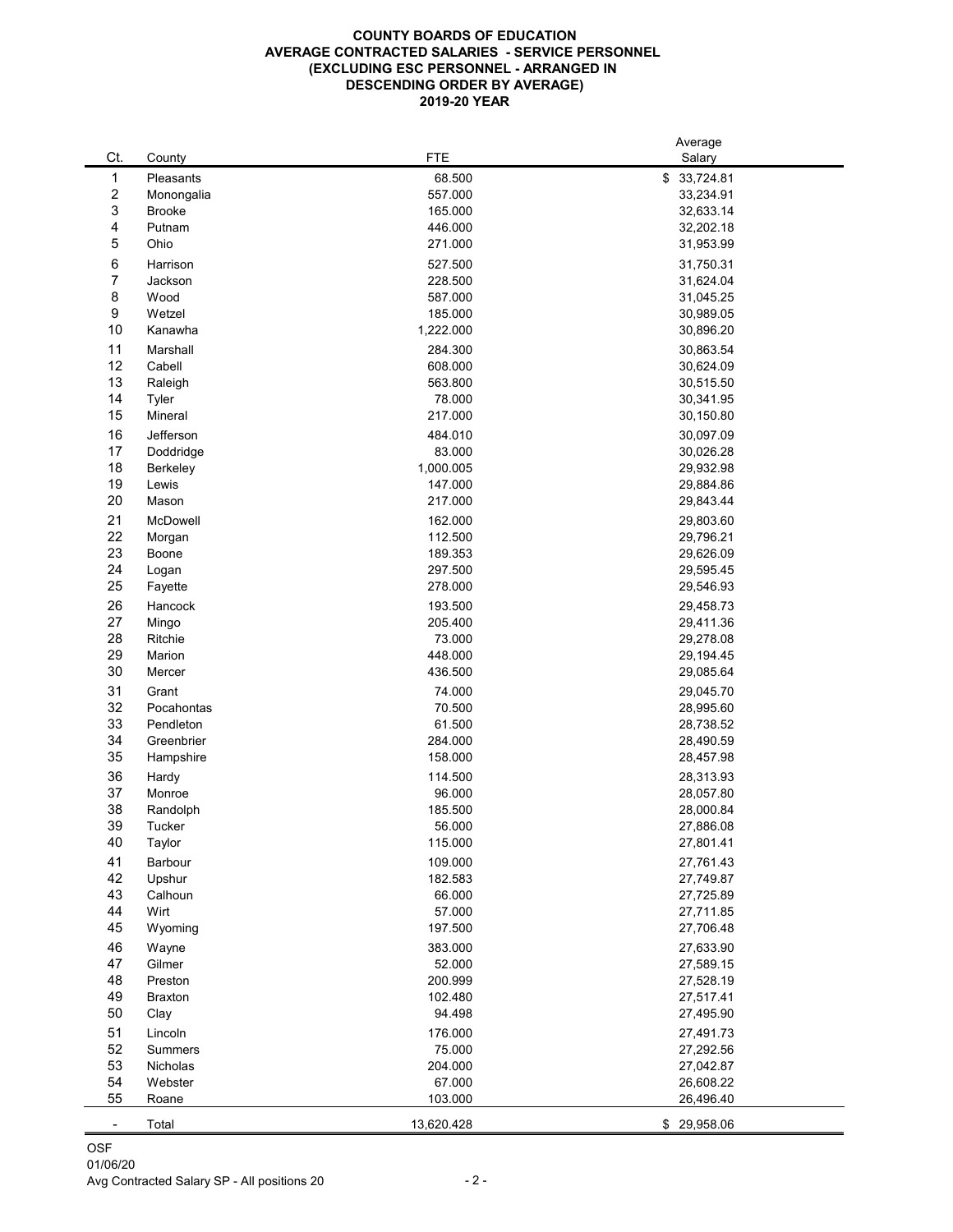### **COUNTY BOARDS OF EDUCATION COMPARISON OF AVERAGE CONTRACTED SALARIES SERVICE PERSONNEL (EXCLUDING ESC PERSONNEL) 2018-19 AND 2019-20**

| County                         | 2018-19                | 2019-20                | <b>Difference</b>    | Percent         |
|--------------------------------|------------------------|------------------------|----------------------|-----------------|
| <b>Barbour</b>                 | 26,640.90<br>\$        | 27,761.43<br>\$        | \$1,120.53           | 4.21%           |
| <b>Berkeley</b>                | 28,572.12              | 29,932.98              | 1,360.86             | 4.76%           |
| <b>Boone</b>                   | 27,575.61              | 29,626.09              | 2,050.48             | 7.44%           |
| <b>Braxton</b>                 | 26,509.55              | 27,517.41              | 1,007.86             | 3.80%           |
| <b>Brooke</b>                  | 29,585.23              | 32,633.14              | 3,047.91             | 10.30%          |
| Cabell                         | 29,396.87              | 30,624.09              | 1,227.22             | 4.17%           |
| Calhoun                        | 27,021.63              | 27,725.89              | 704.26               | 2.61%           |
| Clay                           | 26,167.19              | 27,495.90              | 1,328.71             | 5.08%           |
| Doddridge                      | 28,736.65              | 30,026.28              | 1,289.63             | 4.49%           |
| Fayette                        | 28,332.26              | 29,546.93              | 1,214.67             | 4.29%           |
| Gilmer                         | 26,831.14              | 27,589.15              | 758.01               | 2.83%           |
| Grant                          | 27,681.06              | 29,045.70              | 1,364.64             | 4.93%           |
| Greenbrier                     | 26,866.08              | 28,490.59              | 1,624.51             | 6.05%           |
| Hampshire                      | 27,125.73              | 28,457.98              | 1,332.25             | 4.91%           |
| Hancock                        | 27,730.32              | 29,458.73              | 1,728.41             | 6.23%           |
| Hardy                          | 26,762.01              | 28,313.93              | 1,551.92             | 5.80%           |
| Harrison                       | 30,425.43              | 31,750.31              | 1,324.88             | 4.35%           |
| Jackson                        | 30,289.61              | 31,624.04              | 1,334.43             | 4.41%           |
| <b>Jefferson</b>               | 28,288.31              | 30,097.09              | 1,808.78             | 6.39%           |
| Kanawha                        | 29,530.73              | 30,896.20              | 1,365.47             | 4.62%           |
|                                | 28,664.03              | 29,884.86              | 1,220.83             | 4.26%           |
| Lewis<br>Lincoln               | 26,482.92              | 27,491.73              | 1,008.81             | 3.81%           |
|                                | 28,347.79              | 29,595.45              | 1,247.66             | 4.40%           |
| Logan<br>Marion                | 28,264.01              | 29,194.45              | 930.44               | 3.29%           |
| Marshall                       | 29,614.60              | 30,863.54              | 1,248.94             | 4.22%           |
|                                |                        |                        |                      | 4.97%           |
| Mason                          | 28,431.73              | 29,843.44              | 1,411.71             |                 |
| McDowell<br>Mercer             | 28,747.94<br>28,238.69 | 29,803.60<br>29,085.64 | 1,055.66<br>846.95   | 3.67%<br>3.00%  |
| <b>Mineral</b>                 | 29,012.86              | 30,150.80              | 1,137.94             | 3.92%           |
| Mingo                          | 28,143.45              | 29,411.36              | 1,267.91             | 4.51%           |
|                                | 32,131.51              | 33,234.91              | 1,103.40             | 3.43%           |
| Monongalia<br>Monroe           | 26,400.55              | 28,057.80              | 1,657.25             | 6.28%           |
| Morgan                         | 28,303.42              | 29,796.21              | 1,492.79             | 5.27%           |
| <b>Nicholas</b>                | 26,172.76              | 27,042.87              | 870.11               | 3.32%           |
| Ohio                           | 30,671.07              | 31,953.99              | 1,282.92             | 4.18%           |
|                                |                        |                        |                      |                 |
| Pendleton                      | 27,523.35<br>32,363.89 | 28,738.52<br>33,724.81 | 1,215.17<br>1,360.92 | 4.42%<br>4.21%  |
| <b>Pleasants</b><br>Pocahontas | 27,761.10              | 28,995.60              | 1,234.50             | 4.45%           |
|                                | 26,483.04              |                        | 1,045.15             | 3.95%           |
| Preston<br>Putnam              | 31,032.24              | 27,528.19<br>32,202.18 | 1,169.94             | 3.77%           |
|                                |                        |                        |                      |                 |
| Raleigh                        | 29,289.22              | 30,515.50              | 1,226.28             | 4.19%           |
| Randolph                       | 26,675.71              | 28,000.84              | 1,325.13             | 4.97%<br>5.75%  |
| Ritchie<br>Roane               | 27,686.26<br>25,851.86 | 29,278.08<br>26,496.40 | 1,591.82<br>644.54   |                 |
| <b>Summers</b>                 | 25,565.78              | 27,292.56              | 1,726.78             | 2.49%<br>6.75%  |
|                                |                        |                        |                      |                 |
| Taylor                         | 26,795.70              | 27,801.41              | 1,005.71             | 3.75%           |
| Tucker                         | 26,538.81<br>27,321.12 | 27,886.08<br>30,341.95 | 1,347.27<br>3,020.83 | 5.08%<br>11.06% |
| <b>Tyler</b>                   | 26,881.85              | 27,749.87              | 868.02               | 3.23%           |
| Upshur<br>Wayne                | 26,627.72              | 27,633.90              | 1,006.18             | 3.78%           |
| Webster                        |                        |                        |                      |                 |
| Wetzel                         | 26,112.56<br>30,280.90 | 26,608.22<br>30,989.05 | 495.66<br>708.15     | 1.90%<br>2.34%  |
| Wirt                           | 26,472.28              | 27,711.85              | 1,239.57             | 4.68%           |
| Wood                           | 29,836.37              | 31,045.25              | 1,208.88             | 4.05%           |
| Wyoming                        | 26,336.56              | 27,706.48              | 1,369.92             | 5.20%           |
|                                |                        |                        |                      |                 |
| Total                          | \$28,675.61            | \$ 29,958.06           | \$1,282.45           | 4.47%           |

OSF

01/06/20

Avg Contracted Salary SP - All positions 20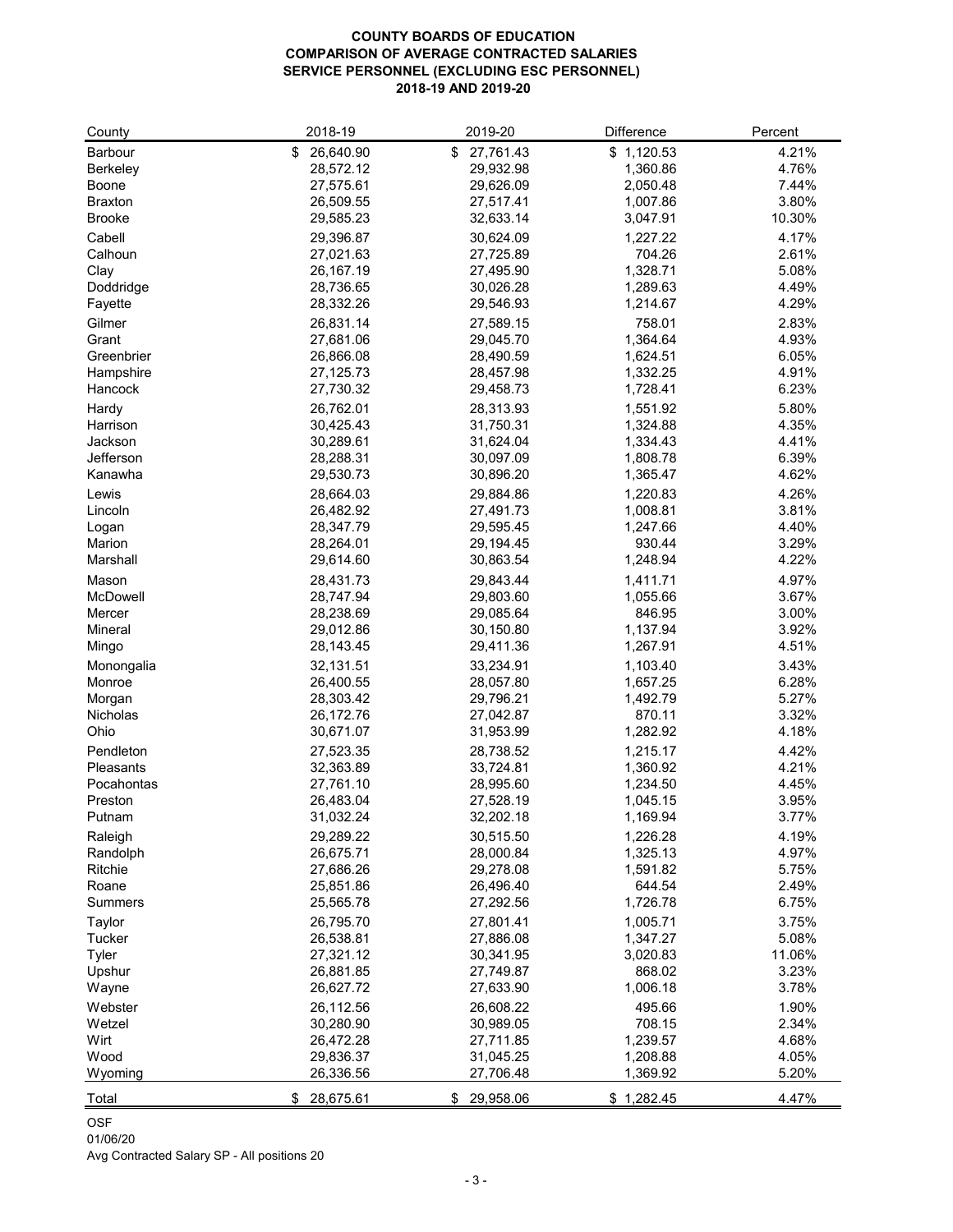#### **COUNTY BOARDS OF EDUCATION COMPARISON OF AVERAGE CONTRACTED SALARIES SERVICE PERSONNEL (EXCLUDING RESA PERSONNEL) (ARRANGED IN DESCENDING ORDER BY PERCENT) 2018-19 AND 2019-20**

| Ct.                     | County           | 2018-19         | 2019-20         | <b>Difference</b> | Percent |
|-------------------------|------------------|-----------------|-----------------|-------------------|---------|
| 1                       | <b>Tyler</b>     | \$<br>27,321.12 | 30,341.95<br>\$ | \$3,020.83        | 11.06%  |
| $\overline{2}$          | <b>Brooke</b>    | 29,585.23       | 32,633.14       | 3,047.91          | 10.30%  |
| $\mathfrak{S}$          | <b>Boone</b>     | 27,575.61       | 29,626.09       | 2,050.48          | 7.44%   |
| $\overline{\mathbf{4}}$ | <b>Summers</b>   | 25,565.78       | 27,292.56       | 1,726.78          | 6.75%   |
| 5                       | Jefferson        | 28,288.31       | 30,097.09       | 1,808.78          | 6.39%   |
| 6                       | Monroe           | 26,400.55       | 28,057.80       | 1,657.25          | 6.28%   |
| $\overline{7}$          | Hancock          | 27,730.32       | 29,458.73       | 1,728.41          | 6.23%   |
| $\,8\,$                 | Greenbrier       | 26,866.08       | 28,490.59       | 1,624.51          | 6.05%   |
| $9\,$                   |                  | 26,762.01       | 28,313.93       | 1,551.92          | 5.80%   |
| 10                      | Hardy<br>Ritchie | 27,686.26       | 29,278.08       | 1,591.82          | 5.75%   |
|                         |                  |                 |                 |                   |         |
| 11                      | Morgan           | 28,303.42       | 29,796.21       | 1,492.79          | 5.27%   |
| 12                      | Wyoming          | 26,336.56       | 27,706.48       | 1,369.92          | 5.20%   |
| 13                      | Clay             | 26,167.19       | 27,495.90       | 1,328.71          | 5.08%   |
| 14                      | Tucker           | 26,538.81       | 27,886.08       | 1,347.27          | 5.08%   |
| 15                      | Randolph         | 26,675.71       | 28,000.84       | 1,325.13          | 4.97%   |
| 16                      | Mason            | 28,431.73       | 29,843.44       | 1,411.71          | 4.97%   |
| 17                      | Grant            | 27,681.06       | 29,045.70       | 1,364.64          | 4.93%   |
| 18                      | Hampshire        | 27,125.73       | 28,457.98       | 1,332.25          | 4.91%   |
| 19                      | <b>Berkeley</b>  | 28,572.12       | 29,932.98       | 1,360.86          | 4.76%   |
| 20                      | Wirt             | 26,472.28       | 27,711.85       | 1,239.57          | 4.68%   |
| 21                      | Kanawha          | 29,530.73       | 30,896.20       | 1,365.47          | 4.62%   |
| 22                      | Mingo            | 28,143.45       | 29,411.36       | 1,267.91          | 4.51%   |
| 23                      | Doddridge        | 28,736.65       | 30,026.28       | 1,289.63          | 4.49%   |
| 24                      | Pocahontas       | 27,761.10       | 28,995.60       | 1,234.50          | 4.45%   |
| 25                      | Pendleton        | 27,523.35       | 28,738.52       | 1,215.17          | 4.42%   |
| 26                      | Jackson          | 30,289.61       | 31,624.04       | 1,334.43          | 4.41%   |
| 27                      | Logan            | 28,347.79       | 29,595.45       | 1,247.66          | 4.40%   |
| 28                      | Harrison         | 30,425.43       | 31,750.31       | 1,324.88          | 4.35%   |
| 29                      | Fayette          | 28,332.26       | 29,546.93       | 1,214.67          | 4.29%   |
| 30                      | Lewis            | 28,664.03       | 29,884.86       | 1,220.83          | 4.26%   |
| 31                      | Marshall         | 29,614.60       | 30,863.54       | 1,248.94          | 4.22%   |
| 32                      | <b>Barbour</b>   | 26,640.90       | 27,761.43       | 1,120.53          | 4.21%   |
| 33                      | <b>Pleasants</b> | 32,363.89       | 33,724.81       | 1,360.92          | 4.21%   |
| 34                      | Raleigh          | 29,289.22       | 30,515.50       | 1,226.28          | 4.19%   |
| 35                      | Ohio             | 30,671.07       | 31,953.99       | 1,282.92          | 4.18%   |
|                         |                  |                 |                 |                   |         |
| 36                      | Cabell           | 29,396.87       | 30,624.09       | 1,227.22          | 4.17%   |
| 37                      | Wood             | 29,836.37       | 31,045.25       | 1,208.88          | 4.05%   |
| 38                      | Preston          | 26,483.04       | 27,528.19       | 1,045.15          | 3.95%   |
| 39                      | Mineral          | 29,012.86       | 30,150.80       | 1,137.94          | 3.92%   |
| 40                      | Lincoln          | 26,482.92       | 27,491.73       | 1,008.81          | 3.81%   |
| 41                      | <b>Braxton</b>   | 26,509.55       | 27,517.41       | 1,007.86          | 3.80%   |
| 42                      | Wayne            | 26,627.72       | 27,633.90       | 1,006.18          | 3.78%   |
| 43                      | Putnam           | 31,032.24       | 32,202.18       | 1,169.94          | 3.77%   |
| 44                      | Taylor           | 26,795.70       | 27,801.41       | 1,005.71          | 3.75%   |
| 45                      | <b>McDowell</b>  | 28,747.94       | 29,803.60       | 1,055.66          | 3.67%   |
| 46                      | Monongalia       | 32,131.51       | 33,234.91       | 1,103.40          | 3.43%   |
| 47                      | <b>Nicholas</b>  | 26,172.76       | 27,042.87       | 870.11            | 3.32%   |
| 48                      | Marion           | 28,264.01       | 29,194.45       | 930.44            | 3.29%   |
| 49                      | Upshur           | 26,881.85       | 27,749.87       | 868.02            | 3.23%   |
| 50                      | Mercer           | 28,238.69       | 29,085.64       | 846.95            | 3.00%   |
| 51                      | Gilmer           | 26,831.14       | 27,589.15       | 758.01            | 2.83%   |
| 52                      | Calhoun          | 27,021.63       | 27,725.89       | 704.26            | 2.61%   |
| 53                      | Roane            | 25,851.86       | 26,496.40       | 644.54            | 2.49%   |
| 54                      | Wetzel           | 30,280.90       | 30,989.05       | 708.15            | 2.34%   |
| 55                      | Webster          | 26,112.56       | 26,608.22       | 495.66            | 1.90%   |
|                         | Total            | 28,675.61       | \$29,958.06     | 1,282.45<br>\$    | 4.47%   |
|                         |                  |                 |                 |                   |         |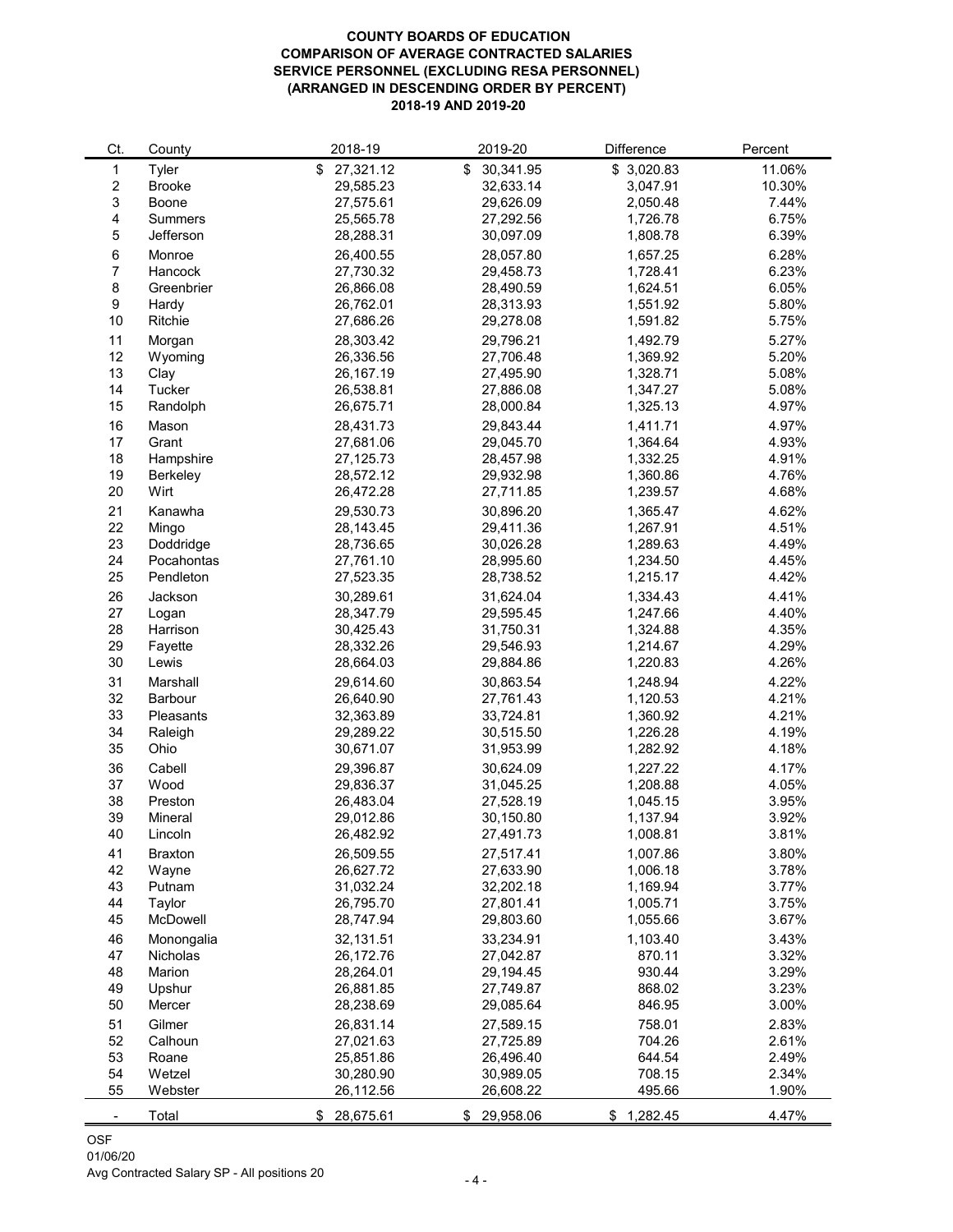|                   | Aide I     |             |                 | Aide II                |                  | Aide III               | Aide IV          |                        |
|-------------------|------------|-------------|-----------------|------------------------|------------------|------------------------|------------------|------------------------|
| County            | <b>FTE</b> | Avg. Salary | <b>FTE</b>      | Avg. Salary            | <b>FTE</b>       | Avg. Salary            | <b>FTE</b>       | Avg. Salary            |
| <b>Barbour</b>    |            |             | 0.300           | 27,510.00              | 0.650            | 27,623.23              | 6.940            | 25,708.05              |
| <b>Berkeley</b>   |            |             | 14.500          | 24,475.65              | 59.000           | 27,016.92              | 108.005          | 29,604.36              |
| <b>Boone</b>      |            |             | 1.000           | 23,240.00              | 12.000           | 27,740.00              | 8.000            | 29,065.00              |
| <b>Braxton</b>    | 2.000      | 21,920.00   |                 |                        | 2.000            | 27,645.00              | 3.000            | 24,426.67              |
| <b>Brooke</b>     |            |             | 4.500           | 28,058.89              | 11.000           | 28,652.56              | 12.250           | 29,464.13              |
| Cabell            |            |             | 5.000           | 24,983.60              | 19.000           | 27,376.21              | 44.000           | 27,861.68              |
| Calhoun           |            |             | 5.000           | 24,436.35              | 2.000            | 22,035.00              |                  |                        |
| Clay              |            |             | 1.000           | 26,740.80              | 1.000            | 22,090.00              |                  |                        |
| Doddridge         |            |             |                 |                        | 10.000           | 26,464.00              | 2.000            | 25,535.00              |
| Fayette           |            |             | 2.000           | 23,305.00              | 9.000            | 27,273.33              | 7.500            | 27,657.17              |
| Gilmer            |            |             |                 |                        | 2.000            | 25,090.00              | 1.000            | 24,380.00              |
| Grant             |            |             |                 |                        |                  |                        | 2.500            | 27,030.32              |
| Greenbrier        |            |             | 1.000           | 21,940.00              | 19.500           | 26,352.03              | 16.000           | 26,794.42              |
| Hampshire         |            |             | 4.000           | 22,787.50              | 7.000            | 24,848.57              | 6.250            | 28,847.20              |
| Hancock           |            |             | 3.000           | 23,553.33              | 7.000            | 25,884.29              | 7.000            | 28,271.43              |
| Hardy             |            |             |                 |                        | 4.000            | 24,540.00              | 4.000            | 24,295.00              |
| Harrison          |            |             | 8.000           | 23,836.25              | 21.000           | 28,737.86              | 41.000           | 29,149.57              |
| Jackson           |            |             | 1.000           | 24,620.00              | 4.700            | 29,557.02              | 12.000           | 30,978.58              |
| Jefferson         |            |             | 10.000          | 22,337.00              | 40.500           | 25,647.81              | 68.000           | 28,294.15              |
| Kanawha           |            |             | 44.500          | 26,027.19              | 36.500           | 29,057.97              | 45.000           | 27,801.22              |
| Lewis             |            |             | 5.000           | 22,354.00              | 9.000            | 27,313.06              | 5.000            | 26,861.25              |
| Lincoln           |            |             |                 |                        | 16.000           | 26,033.13              | 6.000            | 26,945.00              |
| Logan<br>Marion   |            |             | 4.500<br>17.000 | 23,630.56<br>23,562.88 | 15.000<br>22.000 | 27,022.33<br>26,706.68 | 11.000<br>11.000 | 26,876.55<br>28,805.27 |
| Marshall          |            |             | 4.000           | 28,957.50              | 15.000           | 28,124.00              | 4.800            | 30,189.17              |
|                   |            |             |                 |                        |                  |                        |                  |                        |
| Mason<br>McDowell |            |             | 2.000           | 23,865.00              | 18.000<br>8.000  | 25,625.33<br>27,282.52 | 3.000<br>6.000   | 30,526.10<br>27,525.02 |
| Mercer            |            |             | 10.000          | 23,815.00              | 21.500           | 26,124.64              | 12.200           | 24,511.85              |
| Mineral           |            |             | 6.000           | 23,907.50              | 1.000            | 25,660.00              | 5.000            | 24,581.00              |
| Mingo             |            |             |                 |                        |                  |                        |                  |                        |
| Monongalia        |            |             |                 |                        | 26.500           | 30,384.62              | 22.500           | 33,696.92              |
| Monroe            |            |             | 4.000           | 22,707.50              |                  |                        | 2.000            | 23,815.00              |
| Morgan            |            |             | 1.000           | 23,180.00              | 7.500            | 25,878.00              | 2.000            | 34,565.00              |
| Nicholas          |            |             | 14.000          | 23,085.71              | 12.000           | 25,238.24              | 13.000           | 27,006.35              |
| Ohio              |            |             |                 |                        | 7.000            | 24,464.29              | 38.500           | 28,206.75              |
| Pendleton         |            |             |                 |                        |                  |                        | 1.100            | 25,931.82              |
| Pleasants         |            |             | 1.000           | 23,203.00              |                  |                        |                  |                        |
| Pocahontas        |            |             | 2.000           | 22,715.00              | 1.000            | 24,720.00              |                  |                        |
| Preston           | 0.580      | 26,574.14   |                 |                        | 15.666           | 25,013.64              | 6.500            | 27,473.08              |
| Putnam            |            |             | 5.000           | 27,762.00              | 32.500           | 30,408.55              | 14.000           | 30,247.86              |
| Raleigh           |            |             | 39.500          | 27,701.12              | 36.000           | 28,864.20              | 40.130           | 29,902.34              |
| Randolph          |            |             | 3.000           | 21,823.33              | 4.000            | 26,082.19              | 4.500            | 28,530.42              |
| Ritchie           |            |             |                 |                        | 2.000            | 24,940.00              | 3.000            | 26,756.67              |
| Roane             |            |             | 4.000           | 23,896.25              | 5.500            | 26,656.36              | 1.000            | 26,730.00              |
| <b>Summers</b>    |            |             | 1.000           | 22,840.00              |                  |                        | 1.000            | 26,530.00              |
| Taylor            |            |             |                 |                        | 3.000            | 26,700.00              | 0.500            | 28,637.50              |
| <b>Tucker</b>     |            |             |                 |                        |                  |                        | 1.000            | 27,200.00              |
| <b>Tyler</b>      |            |             |                 |                        |                  |                        | 7.000            | 25,591.00              |
| Upshur            | 1.000      | 21,260.00   | 2.000<br>6.000  | 21,400.00<br>21,260.00 | 14.000<br>15.000 | 25,255.71<br>25,492.53 | 6.000<br>8.500   | 27,239.37<br>24,985.29 |
| Wayne             |            |             |                 |                        |                  |                        |                  |                        |
| Webster<br>Wetzel |            |             | 11.000          | 24,878.26              | 1.000<br>5.000   | 24,550.00<br>29,144.00 | 1.000<br>15.000  | 28,700.00<br>29,885.50 |
| Wirt              |            |             | 1.500           | 27,073.33              | 3.000            | 25,498.33              | 2.500            | 27,408.00              |
| Wood              |            |             | 17.500          | 24,470.90              | 24.000           | 28,945.06              | 31.000           | 28,902.13              |
| Wyoming           |            |             | 7.500           | 25,486.00              | 12.000           | 25,545.00              | 15.500           | 26,735.48              |
|                   |            |             |                 |                        |                  |                        |                  |                        |
| Total             | 3.580      | 22,489.66   | 273.300         | 24,896.95              | 620.016          | 27,252.50              | 695.675          | 28,538.91              |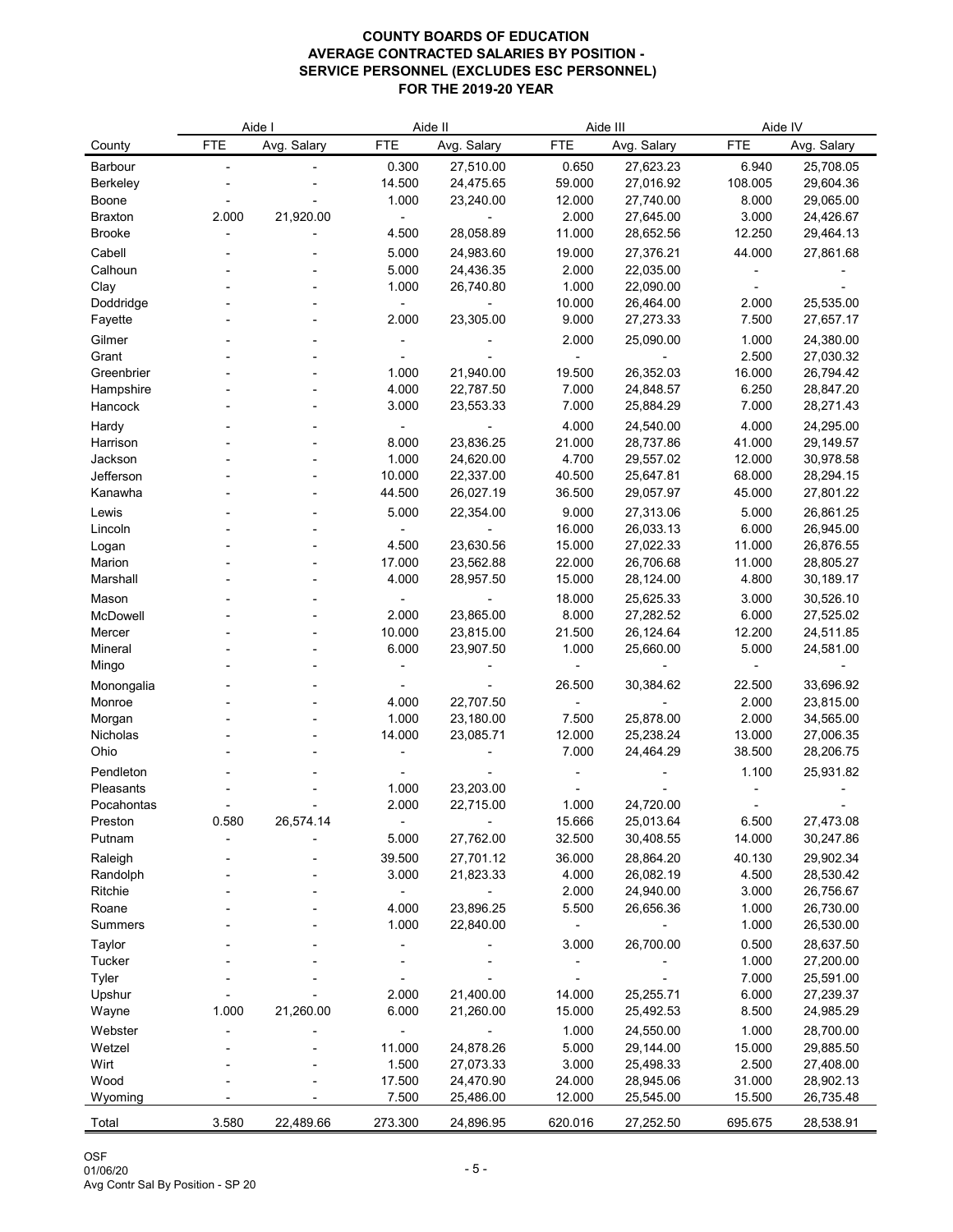| <b>FTE</b><br>Avg. Salary<br><b>FTE</b><br><b>FTE</b><br>Avg. Salary<br><b>FTE</b><br>Avg. Salary<br>Avg. Salary<br>County<br>10.800<br>28,255.92<br>26,843.64<br>Barbour<br>2.750<br>$\sim$<br>32,012.14<br>30.000<br>26,668.22<br>86.000<br>29,907.10<br>8.000<br>1.000<br>37,200.00<br><b>Berkeley</b><br>16.000<br>30,546.88<br>2.000<br>Boone<br>31,755.00<br>1.000<br>22,800.00<br>9.000<br>27,348.89<br>2.000<br>27,995.00<br><b>Braxton</b><br>1.500<br>4.500<br>1.500<br><b>Brooke</b><br>26,780.00<br>30,872.78<br>0.250<br>32,900.00<br>29,502.92<br>Cabell<br>10.000<br>46.000<br>30,230.00<br>10.000<br>33,232.80<br>8.000<br>27,469.00<br>27,558.60<br>Calhoun<br>4.000<br>28,157.50<br>27,267.50<br>30,881.67<br>Clay<br>4.000<br>6.000<br>2.000<br>Doddridge<br>1.000<br>25,350.00<br>31,000.00<br>31,867.50<br>4.000<br>3.000<br>2.000<br>28,200.00<br>Fayette<br>26,813.11<br>24.000<br>29,939.17<br>30,615.00<br>2.500<br>Gilmer<br>1.000<br>22,300.00<br>5.000<br>27,398.00<br>1.000<br>26,840.00<br>3.000<br>27,216.80<br>4.000<br>30,022.62<br>1.500<br>26,603.33<br>Grant<br>1.000<br>28,900.35<br>28.000<br>29,684.70<br>2.000<br>33,645.00<br>4.000<br>27,830.75<br>Greenbrier<br>2.000<br>25,220.00<br>9.000<br>29,672.22<br>2.500<br>0.750<br>27,620.00<br>30,448.00<br>Hampshire<br>3.000<br>4.000<br>6.000<br>25,893.33<br>28,525.00<br>26,540.00<br>Hancock<br>6.000<br>Hardy<br>30,173.33<br>7.000<br>30,918.57<br>7.000<br>28,132.86<br>48.000<br>31,102.71<br>27,574.00<br>Harrison<br>7.000<br>30,942.86<br>10.000<br>Jackson<br>2.000<br>5.200<br>32,193.85<br>27,555.00<br>Jefferson<br>1.000<br>29.000<br>29,829.57<br>3.000<br>32,093.33<br>14.000<br>27,967.40<br>118.000<br>12.000<br>Kanawha<br>29,410.07<br>31,547.71<br>9.000<br>29,393.33<br>1.000<br>25,590.00<br>Lewis<br>4.000<br>29,152.50<br>11.000<br>1.000<br>25,640.00<br>28,340.45<br>1.000<br>26,650.00<br>Lincoln<br>22.000<br>28,815.50<br>3.000<br>32,541.67<br>0.500<br>25,275.00<br>Logan<br>2.000<br>30,008.50<br>43.000<br>19.000<br>Marion<br>31,189.00<br>30,080.53<br>Marshall<br>24.000<br>29,763.83<br>5.000<br>26,942.00<br>17.000<br>29,060.88<br>30,595.00<br>3.000<br>34,663.00<br>Mason<br>3.000<br>McDowell<br>1.000<br>23,950.00<br>12.000<br>4.000<br>30,193.35<br>26,440.00<br>1.000<br>30,031.86<br>5.000<br>31,886.00<br>0.300<br>26,040.00<br>24,760.00<br>43.000<br>Mercer<br>0.500<br>25,745.00<br>29.000<br>0.500<br>25,745.00<br>Mineral<br>30,540.17<br>2.000<br>19.000<br>2.000<br>25,620.00<br>30,614.75<br>26,050.00<br>Mingo<br>8.000<br>28.000<br>30,983.75<br>35.000<br>24.000<br>31,674.58<br>28,673.13<br>32,166.71<br>Monongalia<br>10.000<br>30,499.00<br>1.000<br>1.500<br>27,104.00<br>30,190.00<br>Monroe<br>8.000<br>2.000<br>Morgan<br>24,735.00<br>32,245.00<br>15.500<br><b>Nicholas</b><br>28,081.86<br>1.000<br>27,950.00<br>1.000<br>27.000<br>Ohio<br>27,930.00<br>30,650.37<br>2.000<br>26,625.00<br>5.000<br>Pendleton<br>1.000<br>27,940.00<br>27,722.00<br>30,750.00<br>0.900<br>25,994.44<br>1.000<br>8.000<br>29,905.50<br>Pleasants |
|----------------------------------------------------------------------------------------------------------------------------------------------------------------------------------------------------------------------------------------------------------------------------------------------------------------------------------------------------------------------------------------------------------------------------------------------------------------------------------------------------------------------------------------------------------------------------------------------------------------------------------------------------------------------------------------------------------------------------------------------------------------------------------------------------------------------------------------------------------------------------------------------------------------------------------------------------------------------------------------------------------------------------------------------------------------------------------------------------------------------------------------------------------------------------------------------------------------------------------------------------------------------------------------------------------------------------------------------------------------------------------------------------------------------------------------------------------------------------------------------------------------------------------------------------------------------------------------------------------------------------------------------------------------------------------------------------------------------------------------------------------------------------------------------------------------------------------------------------------------------------------------------------------------------------------------------------------------------------------------------------------------------------------------------------------------------------------------------------------------------------------------------------------------------------------------------------------------------------------------------------------------------------------------------------------------------------------------------------------------------------------------------------------------------------------------------------------------------------------------------------------------------------------------------------------------------------------------------------------------------------------------------------------------------------------------------------------------------------------------------------------------------------------------------------------------------------------------------------------------------------------------------------------------------------------------------------------------------------------------------------------------------------------------------------------------------------------------------------|
|                                                                                                                                                                                                                                                                                                                                                                                                                                                                                                                                                                                                                                                                                                                                                                                                                                                                                                                                                                                                                                                                                                                                                                                                                                                                                                                                                                                                                                                                                                                                                                                                                                                                                                                                                                                                                                                                                                                                                                                                                                                                                                                                                                                                                                                                                                                                                                                                                                                                                                                                                                                                                                                                                                                                                                                                                                                                                                                                                                                                                                                                                                    |
|                                                                                                                                                                                                                                                                                                                                                                                                                                                                                                                                                                                                                                                                                                                                                                                                                                                                                                                                                                                                                                                                                                                                                                                                                                                                                                                                                                                                                                                                                                                                                                                                                                                                                                                                                                                                                                                                                                                                                                                                                                                                                                                                                                                                                                                                                                                                                                                                                                                                                                                                                                                                                                                                                                                                                                                                                                                                                                                                                                                                                                                                                                    |
|                                                                                                                                                                                                                                                                                                                                                                                                                                                                                                                                                                                                                                                                                                                                                                                                                                                                                                                                                                                                                                                                                                                                                                                                                                                                                                                                                                                                                                                                                                                                                                                                                                                                                                                                                                                                                                                                                                                                                                                                                                                                                                                                                                                                                                                                                                                                                                                                                                                                                                                                                                                                                                                                                                                                                                                                                                                                                                                                                                                                                                                                                                    |
|                                                                                                                                                                                                                                                                                                                                                                                                                                                                                                                                                                                                                                                                                                                                                                                                                                                                                                                                                                                                                                                                                                                                                                                                                                                                                                                                                                                                                                                                                                                                                                                                                                                                                                                                                                                                                                                                                                                                                                                                                                                                                                                                                                                                                                                                                                                                                                                                                                                                                                                                                                                                                                                                                                                                                                                                                                                                                                                                                                                                                                                                                                    |
|                                                                                                                                                                                                                                                                                                                                                                                                                                                                                                                                                                                                                                                                                                                                                                                                                                                                                                                                                                                                                                                                                                                                                                                                                                                                                                                                                                                                                                                                                                                                                                                                                                                                                                                                                                                                                                                                                                                                                                                                                                                                                                                                                                                                                                                                                                                                                                                                                                                                                                                                                                                                                                                                                                                                                                                                                                                                                                                                                                                                                                                                                                    |
|                                                                                                                                                                                                                                                                                                                                                                                                                                                                                                                                                                                                                                                                                                                                                                                                                                                                                                                                                                                                                                                                                                                                                                                                                                                                                                                                                                                                                                                                                                                                                                                                                                                                                                                                                                                                                                                                                                                                                                                                                                                                                                                                                                                                                                                                                                                                                                                                                                                                                                                                                                                                                                                                                                                                                                                                                                                                                                                                                                                                                                                                                                    |
|                                                                                                                                                                                                                                                                                                                                                                                                                                                                                                                                                                                                                                                                                                                                                                                                                                                                                                                                                                                                                                                                                                                                                                                                                                                                                                                                                                                                                                                                                                                                                                                                                                                                                                                                                                                                                                                                                                                                                                                                                                                                                                                                                                                                                                                                                                                                                                                                                                                                                                                                                                                                                                                                                                                                                                                                                                                                                                                                                                                                                                                                                                    |
|                                                                                                                                                                                                                                                                                                                                                                                                                                                                                                                                                                                                                                                                                                                                                                                                                                                                                                                                                                                                                                                                                                                                                                                                                                                                                                                                                                                                                                                                                                                                                                                                                                                                                                                                                                                                                                                                                                                                                                                                                                                                                                                                                                                                                                                                                                                                                                                                                                                                                                                                                                                                                                                                                                                                                                                                                                                                                                                                                                                                                                                                                                    |
|                                                                                                                                                                                                                                                                                                                                                                                                                                                                                                                                                                                                                                                                                                                                                                                                                                                                                                                                                                                                                                                                                                                                                                                                                                                                                                                                                                                                                                                                                                                                                                                                                                                                                                                                                                                                                                                                                                                                                                                                                                                                                                                                                                                                                                                                                                                                                                                                                                                                                                                                                                                                                                                                                                                                                                                                                                                                                                                                                                                                                                                                                                    |
|                                                                                                                                                                                                                                                                                                                                                                                                                                                                                                                                                                                                                                                                                                                                                                                                                                                                                                                                                                                                                                                                                                                                                                                                                                                                                                                                                                                                                                                                                                                                                                                                                                                                                                                                                                                                                                                                                                                                                                                                                                                                                                                                                                                                                                                                                                                                                                                                                                                                                                                                                                                                                                                                                                                                                                                                                                                                                                                                                                                                                                                                                                    |
|                                                                                                                                                                                                                                                                                                                                                                                                                                                                                                                                                                                                                                                                                                                                                                                                                                                                                                                                                                                                                                                                                                                                                                                                                                                                                                                                                                                                                                                                                                                                                                                                                                                                                                                                                                                                                                                                                                                                                                                                                                                                                                                                                                                                                                                                                                                                                                                                                                                                                                                                                                                                                                                                                                                                                                                                                                                                                                                                                                                                                                                                                                    |
|                                                                                                                                                                                                                                                                                                                                                                                                                                                                                                                                                                                                                                                                                                                                                                                                                                                                                                                                                                                                                                                                                                                                                                                                                                                                                                                                                                                                                                                                                                                                                                                                                                                                                                                                                                                                                                                                                                                                                                                                                                                                                                                                                                                                                                                                                                                                                                                                                                                                                                                                                                                                                                                                                                                                                                                                                                                                                                                                                                                                                                                                                                    |
|                                                                                                                                                                                                                                                                                                                                                                                                                                                                                                                                                                                                                                                                                                                                                                                                                                                                                                                                                                                                                                                                                                                                                                                                                                                                                                                                                                                                                                                                                                                                                                                                                                                                                                                                                                                                                                                                                                                                                                                                                                                                                                                                                                                                                                                                                                                                                                                                                                                                                                                                                                                                                                                                                                                                                                                                                                                                                                                                                                                                                                                                                                    |
|                                                                                                                                                                                                                                                                                                                                                                                                                                                                                                                                                                                                                                                                                                                                                                                                                                                                                                                                                                                                                                                                                                                                                                                                                                                                                                                                                                                                                                                                                                                                                                                                                                                                                                                                                                                                                                                                                                                                                                                                                                                                                                                                                                                                                                                                                                                                                                                                                                                                                                                                                                                                                                                                                                                                                                                                                                                                                                                                                                                                                                                                                                    |
|                                                                                                                                                                                                                                                                                                                                                                                                                                                                                                                                                                                                                                                                                                                                                                                                                                                                                                                                                                                                                                                                                                                                                                                                                                                                                                                                                                                                                                                                                                                                                                                                                                                                                                                                                                                                                                                                                                                                                                                                                                                                                                                                                                                                                                                                                                                                                                                                                                                                                                                                                                                                                                                                                                                                                                                                                                                                                                                                                                                                                                                                                                    |
|                                                                                                                                                                                                                                                                                                                                                                                                                                                                                                                                                                                                                                                                                                                                                                                                                                                                                                                                                                                                                                                                                                                                                                                                                                                                                                                                                                                                                                                                                                                                                                                                                                                                                                                                                                                                                                                                                                                                                                                                                                                                                                                                                                                                                                                                                                                                                                                                                                                                                                                                                                                                                                                                                                                                                                                                                                                                                                                                                                                                                                                                                                    |
|                                                                                                                                                                                                                                                                                                                                                                                                                                                                                                                                                                                                                                                                                                                                                                                                                                                                                                                                                                                                                                                                                                                                                                                                                                                                                                                                                                                                                                                                                                                                                                                                                                                                                                                                                                                                                                                                                                                                                                                                                                                                                                                                                                                                                                                                                                                                                                                                                                                                                                                                                                                                                                                                                                                                                                                                                                                                                                                                                                                                                                                                                                    |
|                                                                                                                                                                                                                                                                                                                                                                                                                                                                                                                                                                                                                                                                                                                                                                                                                                                                                                                                                                                                                                                                                                                                                                                                                                                                                                                                                                                                                                                                                                                                                                                                                                                                                                                                                                                                                                                                                                                                                                                                                                                                                                                                                                                                                                                                                                                                                                                                                                                                                                                                                                                                                                                                                                                                                                                                                                                                                                                                                                                                                                                                                                    |
|                                                                                                                                                                                                                                                                                                                                                                                                                                                                                                                                                                                                                                                                                                                                                                                                                                                                                                                                                                                                                                                                                                                                                                                                                                                                                                                                                                                                                                                                                                                                                                                                                                                                                                                                                                                                                                                                                                                                                                                                                                                                                                                                                                                                                                                                                                                                                                                                                                                                                                                                                                                                                                                                                                                                                                                                                                                                                                                                                                                                                                                                                                    |
|                                                                                                                                                                                                                                                                                                                                                                                                                                                                                                                                                                                                                                                                                                                                                                                                                                                                                                                                                                                                                                                                                                                                                                                                                                                                                                                                                                                                                                                                                                                                                                                                                                                                                                                                                                                                                                                                                                                                                                                                                                                                                                                                                                                                                                                                                                                                                                                                                                                                                                                                                                                                                                                                                                                                                                                                                                                                                                                                                                                                                                                                                                    |
|                                                                                                                                                                                                                                                                                                                                                                                                                                                                                                                                                                                                                                                                                                                                                                                                                                                                                                                                                                                                                                                                                                                                                                                                                                                                                                                                                                                                                                                                                                                                                                                                                                                                                                                                                                                                                                                                                                                                                                                                                                                                                                                                                                                                                                                                                                                                                                                                                                                                                                                                                                                                                                                                                                                                                                                                                                                                                                                                                                                                                                                                                                    |
|                                                                                                                                                                                                                                                                                                                                                                                                                                                                                                                                                                                                                                                                                                                                                                                                                                                                                                                                                                                                                                                                                                                                                                                                                                                                                                                                                                                                                                                                                                                                                                                                                                                                                                                                                                                                                                                                                                                                                                                                                                                                                                                                                                                                                                                                                                                                                                                                                                                                                                                                                                                                                                                                                                                                                                                                                                                                                                                                                                                                                                                                                                    |
|                                                                                                                                                                                                                                                                                                                                                                                                                                                                                                                                                                                                                                                                                                                                                                                                                                                                                                                                                                                                                                                                                                                                                                                                                                                                                                                                                                                                                                                                                                                                                                                                                                                                                                                                                                                                                                                                                                                                                                                                                                                                                                                                                                                                                                                                                                                                                                                                                                                                                                                                                                                                                                                                                                                                                                                                                                                                                                                                                                                                                                                                                                    |
|                                                                                                                                                                                                                                                                                                                                                                                                                                                                                                                                                                                                                                                                                                                                                                                                                                                                                                                                                                                                                                                                                                                                                                                                                                                                                                                                                                                                                                                                                                                                                                                                                                                                                                                                                                                                                                                                                                                                                                                                                                                                                                                                                                                                                                                                                                                                                                                                                                                                                                                                                                                                                                                                                                                                                                                                                                                                                                                                                                                                                                                                                                    |
|                                                                                                                                                                                                                                                                                                                                                                                                                                                                                                                                                                                                                                                                                                                                                                                                                                                                                                                                                                                                                                                                                                                                                                                                                                                                                                                                                                                                                                                                                                                                                                                                                                                                                                                                                                                                                                                                                                                                                                                                                                                                                                                                                                                                                                                                                                                                                                                                                                                                                                                                                                                                                                                                                                                                                                                                                                                                                                                                                                                                                                                                                                    |
|                                                                                                                                                                                                                                                                                                                                                                                                                                                                                                                                                                                                                                                                                                                                                                                                                                                                                                                                                                                                                                                                                                                                                                                                                                                                                                                                                                                                                                                                                                                                                                                                                                                                                                                                                                                                                                                                                                                                                                                                                                                                                                                                                                                                                                                                                                                                                                                                                                                                                                                                                                                                                                                                                                                                                                                                                                                                                                                                                                                                                                                                                                    |
|                                                                                                                                                                                                                                                                                                                                                                                                                                                                                                                                                                                                                                                                                                                                                                                                                                                                                                                                                                                                                                                                                                                                                                                                                                                                                                                                                                                                                                                                                                                                                                                                                                                                                                                                                                                                                                                                                                                                                                                                                                                                                                                                                                                                                                                                                                                                                                                                                                                                                                                                                                                                                                                                                                                                                                                                                                                                                                                                                                                                                                                                                                    |
|                                                                                                                                                                                                                                                                                                                                                                                                                                                                                                                                                                                                                                                                                                                                                                                                                                                                                                                                                                                                                                                                                                                                                                                                                                                                                                                                                                                                                                                                                                                                                                                                                                                                                                                                                                                                                                                                                                                                                                                                                                                                                                                                                                                                                                                                                                                                                                                                                                                                                                                                                                                                                                                                                                                                                                                                                                                                                                                                                                                                                                                                                                    |
|                                                                                                                                                                                                                                                                                                                                                                                                                                                                                                                                                                                                                                                                                                                                                                                                                                                                                                                                                                                                                                                                                                                                                                                                                                                                                                                                                                                                                                                                                                                                                                                                                                                                                                                                                                                                                                                                                                                                                                                                                                                                                                                                                                                                                                                                                                                                                                                                                                                                                                                                                                                                                                                                                                                                                                                                                                                                                                                                                                                                                                                                                                    |
|                                                                                                                                                                                                                                                                                                                                                                                                                                                                                                                                                                                                                                                                                                                                                                                                                                                                                                                                                                                                                                                                                                                                                                                                                                                                                                                                                                                                                                                                                                                                                                                                                                                                                                                                                                                                                                                                                                                                                                                                                                                                                                                                                                                                                                                                                                                                                                                                                                                                                                                                                                                                                                                                                                                                                                                                                                                                                                                                                                                                                                                                                                    |
|                                                                                                                                                                                                                                                                                                                                                                                                                                                                                                                                                                                                                                                                                                                                                                                                                                                                                                                                                                                                                                                                                                                                                                                                                                                                                                                                                                                                                                                                                                                                                                                                                                                                                                                                                                                                                                                                                                                                                                                                                                                                                                                                                                                                                                                                                                                                                                                                                                                                                                                                                                                                                                                                                                                                                                                                                                                                                                                                                                                                                                                                                                    |
|                                                                                                                                                                                                                                                                                                                                                                                                                                                                                                                                                                                                                                                                                                                                                                                                                                                                                                                                                                                                                                                                                                                                                                                                                                                                                                                                                                                                                                                                                                                                                                                                                                                                                                                                                                                                                                                                                                                                                                                                                                                                                                                                                                                                                                                                                                                                                                                                                                                                                                                                                                                                                                                                                                                                                                                                                                                                                                                                                                                                                                                                                                    |
|                                                                                                                                                                                                                                                                                                                                                                                                                                                                                                                                                                                                                                                                                                                                                                                                                                                                                                                                                                                                                                                                                                                                                                                                                                                                                                                                                                                                                                                                                                                                                                                                                                                                                                                                                                                                                                                                                                                                                                                                                                                                                                                                                                                                                                                                                                                                                                                                                                                                                                                                                                                                                                                                                                                                                                                                                                                                                                                                                                                                                                                                                                    |
|                                                                                                                                                                                                                                                                                                                                                                                                                                                                                                                                                                                                                                                                                                                                                                                                                                                                                                                                                                                                                                                                                                                                                                                                                                                                                                                                                                                                                                                                                                                                                                                                                                                                                                                                                                                                                                                                                                                                                                                                                                                                                                                                                                                                                                                                                                                                                                                                                                                                                                                                                                                                                                                                                                                                                                                                                                                                                                                                                                                                                                                                                                    |
|                                                                                                                                                                                                                                                                                                                                                                                                                                                                                                                                                                                                                                                                                                                                                                                                                                                                                                                                                                                                                                                                                                                                                                                                                                                                                                                                                                                                                                                                                                                                                                                                                                                                                                                                                                                                                                                                                                                                                                                                                                                                                                                                                                                                                                                                                                                                                                                                                                                                                                                                                                                                                                                                                                                                                                                                                                                                                                                                                                                                                                                                                                    |
|                                                                                                                                                                                                                                                                                                                                                                                                                                                                                                                                                                                                                                                                                                                                                                                                                                                                                                                                                                                                                                                                                                                                                                                                                                                                                                                                                                                                                                                                                                                                                                                                                                                                                                                                                                                                                                                                                                                                                                                                                                                                                                                                                                                                                                                                                                                                                                                                                                                                                                                                                                                                                                                                                                                                                                                                                                                                                                                                                                                                                                                                                                    |
| 2.000<br>27,290.00<br>Pocahontas<br>4.000<br>29,185.00                                                                                                                                                                                                                                                                                                                                                                                                                                                                                                                                                                                                                                                                                                                                                                                                                                                                                                                                                                                                                                                                                                                                                                                                                                                                                                                                                                                                                                                                                                                                                                                                                                                                                                                                                                                                                                                                                                                                                                                                                                                                                                                                                                                                                                                                                                                                                                                                                                                                                                                                                                                                                                                                                                                                                                                                                                                                                                                                                                                                                                             |
| 1.500<br>24,826.67<br>7.333<br>0.333<br>2.834<br>27,195.10<br>27,517.51<br>24,816.66<br>Preston                                                                                                                                                                                                                                                                                                                                                                                                                                                                                                                                                                                                                                                                                                                                                                                                                                                                                                                                                                                                                                                                                                                                                                                                                                                                                                                                                                                                                                                                                                                                                                                                                                                                                                                                                                                                                                                                                                                                                                                                                                                                                                                                                                                                                                                                                                                                                                                                                                                                                                                                                                                                                                                                                                                                                                                                                                                                                                                                                                                                    |
| 6.000<br>32.000<br>27,646.67<br>31,061.56<br>6.000<br>33,330.00<br>Putnam                                                                                                                                                                                                                                                                                                                                                                                                                                                                                                                                                                                                                                                                                                                                                                                                                                                                                                                                                                                                                                                                                                                                                                                                                                                                                                                                                                                                                                                                                                                                                                                                                                                                                                                                                                                                                                                                                                                                                                                                                                                                                                                                                                                                                                                                                                                                                                                                                                                                                                                                                                                                                                                                                                                                                                                                                                                                                                                                                                                                                          |
| 3.500<br>26,637.14<br>27.830<br>Raleigh<br>30,169.25<br>1.000<br>26,660.00                                                                                                                                                                                                                                                                                                                                                                                                                                                                                                                                                                                                                                                                                                                                                                                                                                                                                                                                                                                                                                                                                                                                                                                                                                                                                                                                                                                                                                                                                                                                                                                                                                                                                                                                                                                                                                                                                                                                                                                                                                                                                                                                                                                                                                                                                                                                                                                                                                                                                                                                                                                                                                                                                                                                                                                                                                                                                                                                                                                                                         |
| 2.000<br>14.500<br>29,022.07<br>2.000<br>Randolph<br>24,715.00<br>0.500<br>29,470.00<br>26,812.50                                                                                                                                                                                                                                                                                                                                                                                                                                                                                                                                                                                                                                                                                                                                                                                                                                                                                                                                                                                                                                                                                                                                                                                                                                                                                                                                                                                                                                                                                                                                                                                                                                                                                                                                                                                                                                                                                                                                                                                                                                                                                                                                                                                                                                                                                                                                                                                                                                                                                                                                                                                                                                                                                                                                                                                                                                                                                                                                                                                                  |
| 5.000<br>28,236.00<br>Ritchie                                                                                                                                                                                                                                                                                                                                                                                                                                                                                                                                                                                                                                                                                                                                                                                                                                                                                                                                                                                                                                                                                                                                                                                                                                                                                                                                                                                                                                                                                                                                                                                                                                                                                                                                                                                                                                                                                                                                                                                                                                                                                                                                                                                                                                                                                                                                                                                                                                                                                                                                                                                                                                                                                                                                                                                                                                                                                                                                                                                                                                                                      |
| 0.500<br>23,580.00<br>3.500<br>2.000<br>25,017.50<br>Roane<br>27,082.86                                                                                                                                                                                                                                                                                                                                                                                                                                                                                                                                                                                                                                                                                                                                                                                                                                                                                                                                                                                                                                                                                                                                                                                                                                                                                                                                                                                                                                                                                                                                                                                                                                                                                                                                                                                                                                                                                                                                                                                                                                                                                                                                                                                                                                                                                                                                                                                                                                                                                                                                                                                                                                                                                                                                                                                                                                                                                                                                                                                                                            |
| 8.000<br>27,982.50<br><b>Summers</b>                                                                                                                                                                                                                                                                                                                                                                                                                                                                                                                                                                                                                                                                                                                                                                                                                                                                                                                                                                                                                                                                                                                                                                                                                                                                                                                                                                                                                                                                                                                                                                                                                                                                                                                                                                                                                                                                                                                                                                                                                                                                                                                                                                                                                                                                                                                                                                                                                                                                                                                                                                                                                                                                                                                                                                                                                                                                                                                                                                                                                                                               |
| 10.000<br>28,920.00<br>2.000<br>Taylor<br>32,010.00                                                                                                                                                                                                                                                                                                                                                                                                                                                                                                                                                                                                                                                                                                                                                                                                                                                                                                                                                                                                                                                                                                                                                                                                                                                                                                                                                                                                                                                                                                                                                                                                                                                                                                                                                                                                                                                                                                                                                                                                                                                                                                                                                                                                                                                                                                                                                                                                                                                                                                                                                                                                                                                                                                                                                                                                                                                                                                                                                                                                                                                |
| 23,332.10<br>4.000<br>2.000<br>25,750.00<br>2.000<br>33,710.00<br><b>Tucker</b><br>4.000<br>1.000<br>27,766.00<br><b>Tyler</b><br>29,738.75                                                                                                                                                                                                                                                                                                                                                                                                                                                                                                                                                                                                                                                                                                                                                                                                                                                                                                                                                                                                                                                                                                                                                                                                                                                                                                                                                                                                                                                                                                                                                                                                                                                                                                                                                                                                                                                                                                                                                                                                                                                                                                                                                                                                                                                                                                                                                                                                                                                                                                                                                                                                                                                                                                                                                                                                                                                                                                                                                        |
| Upshur<br>5.000<br>25,016.00<br>13.000<br>27,927.69<br>1.000<br>28,430.00<br>1.000<br>29,090.00                                                                                                                                                                                                                                                                                                                                                                                                                                                                                                                                                                                                                                                                                                                                                                                                                                                                                                                                                                                                                                                                                                                                                                                                                                                                                                                                                                                                                                                                                                                                                                                                                                                                                                                                                                                                                                                                                                                                                                                                                                                                                                                                                                                                                                                                                                                                                                                                                                                                                                                                                                                                                                                                                                                                                                                                                                                                                                                                                                                                    |
| 6.000<br>6.000<br>23,706.67<br>21.000<br>27,406.67<br>29,888.33<br>4.500<br>27,630.00<br>Wayne                                                                                                                                                                                                                                                                                                                                                                                                                                                                                                                                                                                                                                                                                                                                                                                                                                                                                                                                                                                                                                                                                                                                                                                                                                                                                                                                                                                                                                                                                                                                                                                                                                                                                                                                                                                                                                                                                                                                                                                                                                                                                                                                                                                                                                                                                                                                                                                                                                                                                                                                                                                                                                                                                                                                                                                                                                                                                                                                                                                                     |
| Webster<br>9.000<br>27,101.02                                                                                                                                                                                                                                                                                                                                                                                                                                                                                                                                                                                                                                                                                                                                                                                                                                                                                                                                                                                                                                                                                                                                                                                                                                                                                                                                                                                                                                                                                                                                                                                                                                                                                                                                                                                                                                                                                                                                                                                                                                                                                                                                                                                                                                                                                                                                                                                                                                                                                                                                                                                                                                                                                                                                                                                                                                                                                                                                                                                                                                                                      |
| Wetzel<br>10.000<br>15.000<br>30,228.67<br>1.000<br>27,270.00<br>27,273.25                                                                                                                                                                                                                                                                                                                                                                                                                                                                                                                                                                                                                                                                                                                                                                                                                                                                                                                                                                                                                                                                                                                                                                                                                                                                                                                                                                                                                                                                                                                                                                                                                                                                                                                                                                                                                                                                                                                                                                                                                                                                                                                                                                                                                                                                                                                                                                                                                                                                                                                                                                                                                                                                                                                                                                                                                                                                                                                                                                                                                         |
| Wirt<br>3.000<br>26,841.67                                                                                                                                                                                                                                                                                                                                                                                                                                                                                                                                                                                                                                                                                                                                                                                                                                                                                                                                                                                                                                                                                                                                                                                                                                                                                                                                                                                                                                                                                                                                                                                                                                                                                                                                                                                                                                                                                                                                                                                                                                                                                                                                                                                                                                                                                                                                                                                                                                                                                                                                                                                                                                                                                                                                                                                                                                                                                                                                                                                                                                                                         |
| 9.000<br>25,810.01<br>14.000<br>45.000<br>30,025.79<br>Wood<br>27,097.87                                                                                                                                                                                                                                                                                                                                                                                                                                                                                                                                                                                                                                                                                                                                                                                                                                                                                                                                                                                                                                                                                                                                                                                                                                                                                                                                                                                                                                                                                                                                                                                                                                                                                                                                                                                                                                                                                                                                                                                                                                                                                                                                                                                                                                                                                                                                                                                                                                                                                                                                                                                                                                                                                                                                                                                                                                                                                                                                                                                                                           |
| 2.000<br>9.000<br>24,972.50<br>28,239.44<br>Wyoming                                                                                                                                                                                                                                                                                                                                                                                                                                                                                                                                                                                                                                                                                                                                                                                                                                                                                                                                                                                                                                                                                                                                                                                                                                                                                                                                                                                                                                                                                                                                                                                                                                                                                                                                                                                                                                                                                                                                                                                                                                                                                                                                                                                                                                                                                                                                                                                                                                                                                                                                                                                                                                                                                                                                                                                                                                                                                                                                                                                                                                                |
| 149.000<br>26,671.68<br>963.663<br>29,703.02<br>Total<br>217.583<br>31,052.66<br>119.034<br>28,757.35                                                                                                                                                                                                                                                                                                                                                                                                                                                                                                                                                                                                                                                                                                                                                                                                                                                                                                                                                                                                                                                                                                                                                                                                                                                                                                                                                                                                                                                                                                                                                                                                                                                                                                                                                                                                                                                                                                                                                                                                                                                                                                                                                                                                                                                                                                                                                                                                                                                                                                                                                                                                                                                                                                                                                                                                                                                                                                                                                                                              |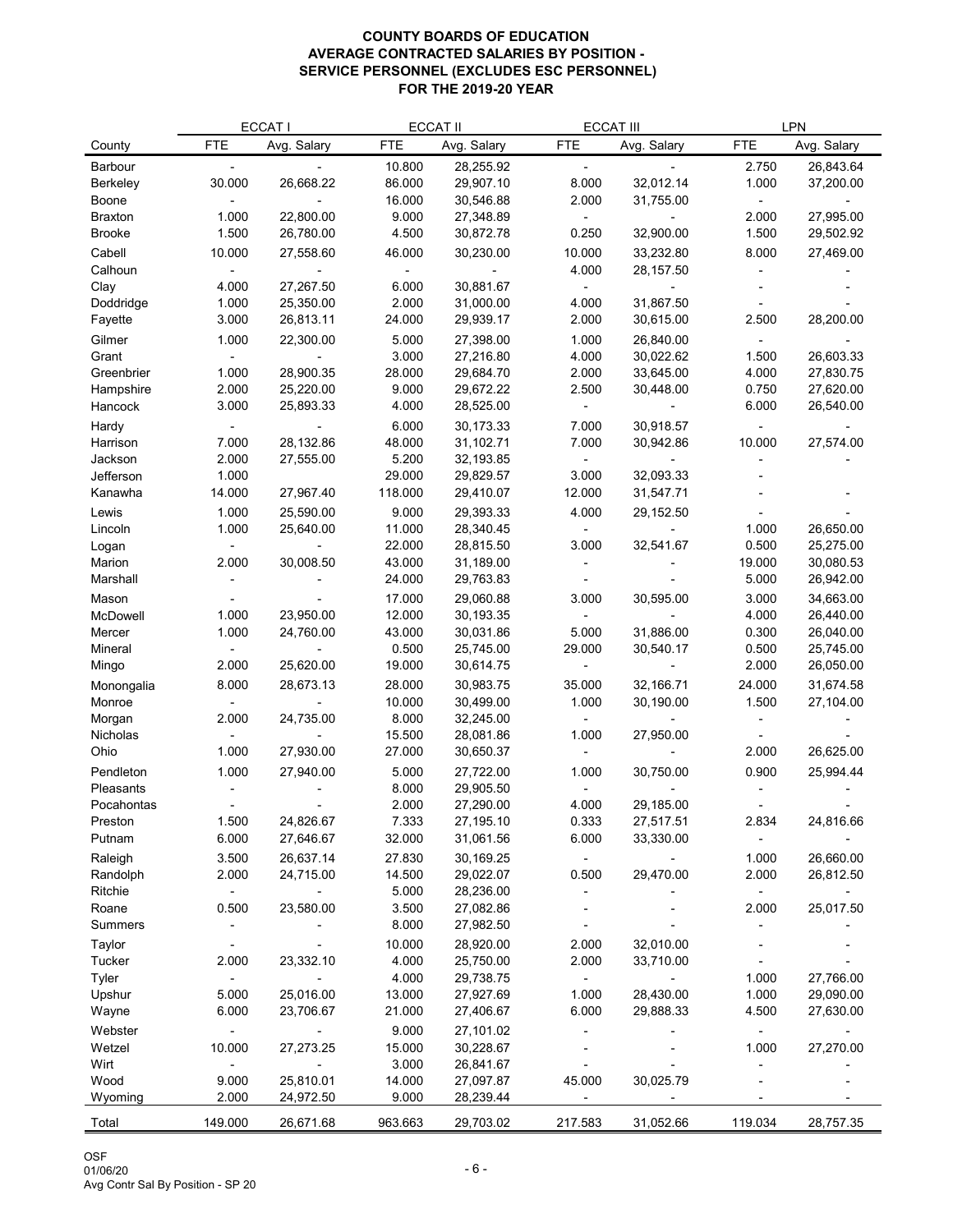|                       |                |                        |            | <b>Educational Sign</b> |            | <b>Educational Sign</b> |            | Sign Support |
|-----------------------|----------------|------------------------|------------|-------------------------|------------|-------------------------|------------|--------------|
|                       |                | Paraprofessional       |            | Language Interpreter I  |            | Language Interpreter II |            | Specialist   |
| County                | <b>FTE</b>     | Avg. Salary            | <b>FTE</b> | Avg. Salary             | <b>FTE</b> | Avg. Salary             | <b>FTE</b> | Avg. Salary  |
| Barbour               |                |                        |            |                         |            |                         | 0.900      | 24,760.00    |
| <b>Berkeley</b>       | 23.000         | 33,459.34              |            |                         |            |                         |            |              |
| Boone                 |                |                        |            |                         |            |                         |            |              |
| <b>Braxton</b>        | 4.000          | 28,462.50              |            |                         |            |                         |            |              |
| <b>Brooke</b>         | 0.500          | 32,900.00              |            |                         |            |                         |            |              |
| Cabell                | 4.000          | 30,302.00              | 2.000      | 30,011.00               | 1.000      | 38,708.00               | 4.000      | 29,152.55    |
| Calhoun               | 1.000          | 26,860.00              |            |                         |            |                         |            |              |
| Clay                  |                |                        |            |                         |            |                         |            |              |
| Doddridge             | 1.000          | 31,560.00              |            |                         |            |                         |            |              |
| Fayette               | 1.000          | 30,740.00              |            |                         |            |                         |            |              |
| Gilmer                |                |                        |            |                         |            |                         |            |              |
| Grant                 |                |                        |            |                         |            |                         |            |              |
| Greenbrier            |                |                        |            |                         |            |                         | 1.000      | 24,940.00    |
| Hampshire             | 5.500          | 29,827.27              |            |                         |            |                         |            |              |
| Hancock               |                |                        |            |                         |            |                         |            |              |
| Hardy                 | 4.000          | 29,470.00              |            |                         |            |                         | 0.500      | 23,280.00    |
| Harrison              | 3.500          | 29,648.57              |            |                         | 3.000      | 31,623.33               |            |              |
| Jackson               | 15.200         | 32,058.26              |            |                         | 1.000      | 29,995.00               | 0.950      | 31,240.00    |
| Jefferson             | 13.510         | 33,823.05              |            |                         |            |                         |            |              |
| Kanawha               | 8.000          | 31,017.15              | 1.000      | 26,958.00               | 1.000      | 27,915.52               | 5.000      | 28,666.42    |
| Lewis                 | 2.000          | 29,595.00              |            |                         |            |                         |            |              |
| Lincoln               |                |                        |            |                         |            |                         | 4.000      | 26,405.00    |
| Logan                 | 4.000          | 31,477.50              |            |                         |            |                         | 1.000      | 25,615.00    |
| Marion                |                |                        |            |                         |            |                         | 5.000      | 25,172.00    |
| Marshall              |                |                        |            |                         | 1.000      | 35,340.00               |            |              |
| Mason                 | 4.000          | 30,475.00              |            |                         |            |                         |            |              |
| McDowell              |                |                        |            |                         |            |                         |            |              |
| Mercer                |                |                        |            |                         |            |                         |            |              |
| Mineral               | 17.000         | 29,454.00              |            |                         |            |                         |            |              |
| Mingo                 |                |                        |            |                         |            |                         |            |              |
| Monongalia            | 2.000          | 36,144.00              | 1.000      | 33,710.00               | 2.000      | 31,870.00               |            |              |
| Monroe                |                |                        |            |                         |            |                         |            |              |
| Morgan                |                |                        |            |                         |            |                         |            |              |
| Nicholas<br>Ohio      | 10.000         | 32,475.70              |            |                         | 2.000      | 36,140.00               |            |              |
|                       |                |                        |            |                         |            |                         |            |              |
| Pendleton             | 1.000          | 32,770.00              |            |                         |            |                         | 1.000      | 25,190.00    |
| Pleasants             |                |                        |            |                         |            |                         |            |              |
| Pocahontas<br>Preston | 5.000<br>3.333 | 27,292.00<br>28,329.83 |            |                         |            |                         |            |              |
| Putnam                | 14.500         | 33,486.62              |            |                         |            |                         | 1.000      | 29,750.00    |
|                       |                |                        |            |                         |            |                         |            |              |
| Raleigh               | 1.340<br>0.500 | 35,661.34              |            |                         |            |                         | 0.500      | 28,610.00    |
| Randolph<br>Ritchie   |                | 29,470.00              |            |                         |            |                         |            |              |
| Roane                 | 4.000<br>1.000 | 29,562.50<br>28,150.00 |            |                         |            |                         |            |              |
| <b>Summers</b>        | 2.000          | 27,475.00              |            |                         |            |                         | 1.000      | 26,860.00    |
|                       |                |                        |            |                         |            |                         |            |              |
| Taylor                |                |                        |            |                         |            |                         |            |              |
| <b>Tucker</b>         | 1.000          | 30,630.00              |            |                         |            |                         |            |              |
| Tyler                 |                |                        |            |                         |            |                         |            |              |
| Upshur                |                |                        |            |                         |            |                         |            |              |
| Wayne                 | 3.000          | 31,893.33              |            |                         |            |                         | 2.000      | 24,530.00    |
| Webster               |                |                        |            |                         |            |                         |            |              |
| Wetzel                | 1.000          | 31,840.00              | 1.000      | 29,180.00               |            |                         | 1.000      | 34,950.00    |
| Wirt                  |                |                        |            |                         |            |                         |            |              |
| Wood                  | 15.000         | 34,389.51              |            |                         | 3.000      | 33,280.01               | 1.000      | 27,610.01    |
| Wyoming               |                |                        |            |                         |            |                         | 0.500      | 24,460.00    |
| Total                 | 175.883        | 31,726.44              | 5.000      | 29,974.00               | 14.000     | 33,049.18               | 30.350     | 27,200.47    |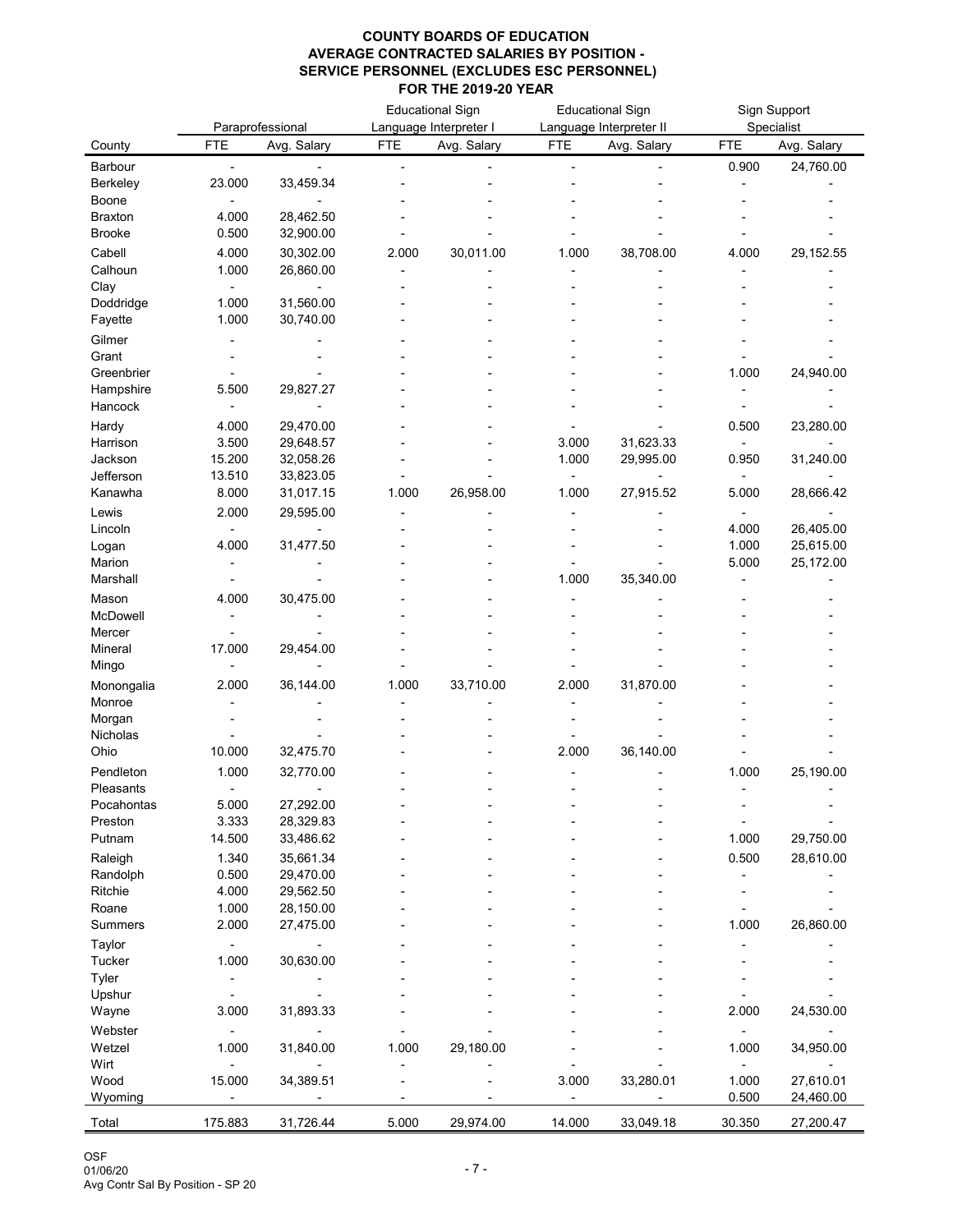|                         |                | <b>Autism Mentor</b>   |                | Dir/Coor. Of Services  |            | Accountant I |                 | Accountant II |
|-------------------------|----------------|------------------------|----------------|------------------------|------------|--------------|-----------------|---------------|
| County                  | <b>FTE</b>     | Avg. Salary            | <b>FTE</b>     | Avg. Salary            | <b>FTE</b> | Avg. Salary  | <b>FTE</b>      | Avg. Salary   |
| <b>Barbour</b>          |                |                        | 1.400          | 45,905.79              |            |              |                 |               |
| <b>Berkeley</b>         | 40.000         | 30,870.59              | 7.000          | 49,701.09              |            |              |                 |               |
| <b>Boone</b>            | 1.000          | 33,540.00              |                |                        |            |              | 12.350          | 31,873.88     |
| <b>Braxton</b>          | 3.000          | 26,976.67              | 1.000          | 43,782.75              |            |              |                 |               |
| <b>Brooke</b>           | 9.000          | 29,402.85              | 0.500          | 38,314.80              |            |              |                 |               |
| Cabell                  | 17.000         | 30,946.00              |                |                        |            |              |                 |               |
| Calhoun                 |                |                        | 2.000          | 27,745.00              |            |              |                 |               |
| Clay                    | 6.000          | 29,228.33              | 4.150          | 36,727.47              |            |              |                 |               |
| Doddridge               |                |                        | 3.000          | 44, 127. 70            |            |              |                 |               |
| Fayette                 | 8.000          | 30,247.50              | 2.000          | 41,766.53              |            |              | 0.500           | 30,640.00     |
| Gilmer                  | 2.000          | 25,700.00              | 1.000          | 42,444.00              |            |              |                 |               |
| Grant                   | 5.000          | 26,354.10              | 3.900          | 38,997.53              |            |              |                 |               |
| Greenbrier<br>Hampshire | 9.000<br>6.000 | 27,595.58<br>28,670.00 | 2.500<br>1.000 | 61,829.76<br>65,856.00 |            |              | 2.000           | 43,318.28     |
| Hancock                 | 29.000         | 30,313.63              |                |                        |            |              |                 |               |
|                         | 6.000          | 25,870.00              |                |                        |            |              | 3.000           | 31,304.57     |
| Hardy<br>Harrison       | 17.500         | 29,132.86              | 4.000<br>3.000 | 44,051.39<br>69,176.50 | 7.250      | 39,364.88    | 14.300          | 36,931.87     |
| Jackson                 | 3.000          | 32,717.50              | 2.500          | 54,769.00              |            |              |                 |               |
| Jefferson               | 9.000          | 28,485.56              | 2.000          | 50,727.28              |            |              |                 |               |
| Kanawha                 | 18.000         | 29,281.16              | 8.000          | 43,796.59              |            |              |                 |               |
| Lewis                   | 2.000          | 27,015.00              |                |                        |            |              | 2.000           | 35,787.50     |
| Lincoln                 |                |                        | 1.500          | 48,596.00              |            |              | 0.500           | 28,677.00     |
| Logan                   | 6.000          | 28,636.33              | 3.000          | 53,853.98              |            |              |                 |               |
| Marion                  | 5.000          | 26,202.60              | 1.000          | 62,028.00              |            |              |                 |               |
| Marshall                | 25.000         | 28,124.91              |                |                        |            |              |                 |               |
| Mason                   |                |                        | 3.000          | 43,339.04              |            |              |                 |               |
| McDowell                |                |                        |                |                        |            |              |                 |               |
| Mercer                  | 3.000          | 30,956.67              | 1.000          | 39,600.00              |            |              |                 |               |
| Mineral                 |                |                        | 1.633          | 43,789.29              |            |              | 12.084          | 33,495.51     |
| Mingo                   | 26.000         | 27,912.38              | 2.000          | 33,462.50              |            |              | 1.000           | 27,060.00     |
| Monongalia              | 34.500         | 30,536.45              | 3.000          | 46,421.36              |            |              | 1.750           | 42,408.70     |
| Monroe                  | 5.000          | 25,862.00              |                |                        |            |              |                 |               |
| Morgan                  | 5.000          | 29,172.00              | 1.000          | 44,650.50              |            |              |                 |               |
| Nicholas                | 1.500          | 26,633.33              |                |                        | 2.750      | 24,673.64    | 3.500           | 27,200.32     |
| Ohio                    |                |                        | 4.000          | 50,439.19              |            |              | 0.500           | 35,508.00     |
| Pendleton               | 6.000          | 26,268.33              | 1.000          | 31,404.00              |            |              | 0.500           | 26,775.00     |
| Pleasants               | 4.000          | 30,263.00              | 2.000          | 58,866.45              |            |              |                 |               |
| Pocahontas              | 1.000          | 31,990.00              |                |                        |            |              | 2.500           | 29,239.99     |
| Preston<br>Putnam       | 4.000<br>8.500 | 28,037.50<br>33,573.65 | 1.000          | 55,527.75              |            |              | 1.000           | 33,036.00     |
|                         |                |                        |                |                        |            |              |                 |               |
| Raleigh                 | 3.000<br>4.000 | 29,908.33<br>31,749.22 | 1.000<br>3.000 | 65,824.20              |            |              | 12.250<br>9.100 | 30,274.91     |
| Randolph<br>Ritchie     | 2.000          | 28,170.00              |                | 47,621.33              |            |              |                 | 32,146.54     |
| Roane                   | 2.000          | 26,515.00              |                |                        |            |              | 2.500           | 26,155.20     |
| <b>Summers</b>          | 2.000          | 30,850.00              | 2.000          | 34,914.00              |            |              |                 |               |
| Taylor                  | 11.000         | 26,192.73              | 4.000          | 39,403.50              |            |              |                 |               |
| <b>Tucker</b>           | 2.000          | 27,665.00              |                |                        |            |              |                 |               |
| Tyler                   | 2.000          | 28,761.00              |                |                        |            |              |                 |               |
| Upshur                  | 3.000          | 28,726.67              | 3.000          | 38,392.00              |            |              |                 |               |
| Wayne                   | 35.000         | 27,218.29              | 1.000          | 47,436.75              |            |              |                 |               |
| Webster                 | 2.000          | 26,495.00              | 0.500          | 46,111.64              |            |              | 3.250           | 30,198.46     |
| Wetzel                  | 9.000          | 30,564.44              | 8.000          | 47,754.92              |            |              |                 |               |
| Wirt                    |                |                        |                |                        |            |              | 1.000           | 27,285.50     |
| Wood                    | 31.000         | 29,053.51              | 11.000         | 47,093.89              |            |              | 1.000           | 35,939.70     |
| Wyoming                 |                |                        | 0.500          | 38,667.14              |            |              |                 |               |
| Total                   | 433.000        | 29,095.43              | 108.083        | 46,468.59              | 10.000     | 35,324.79    | 86.584          | 32,710.72     |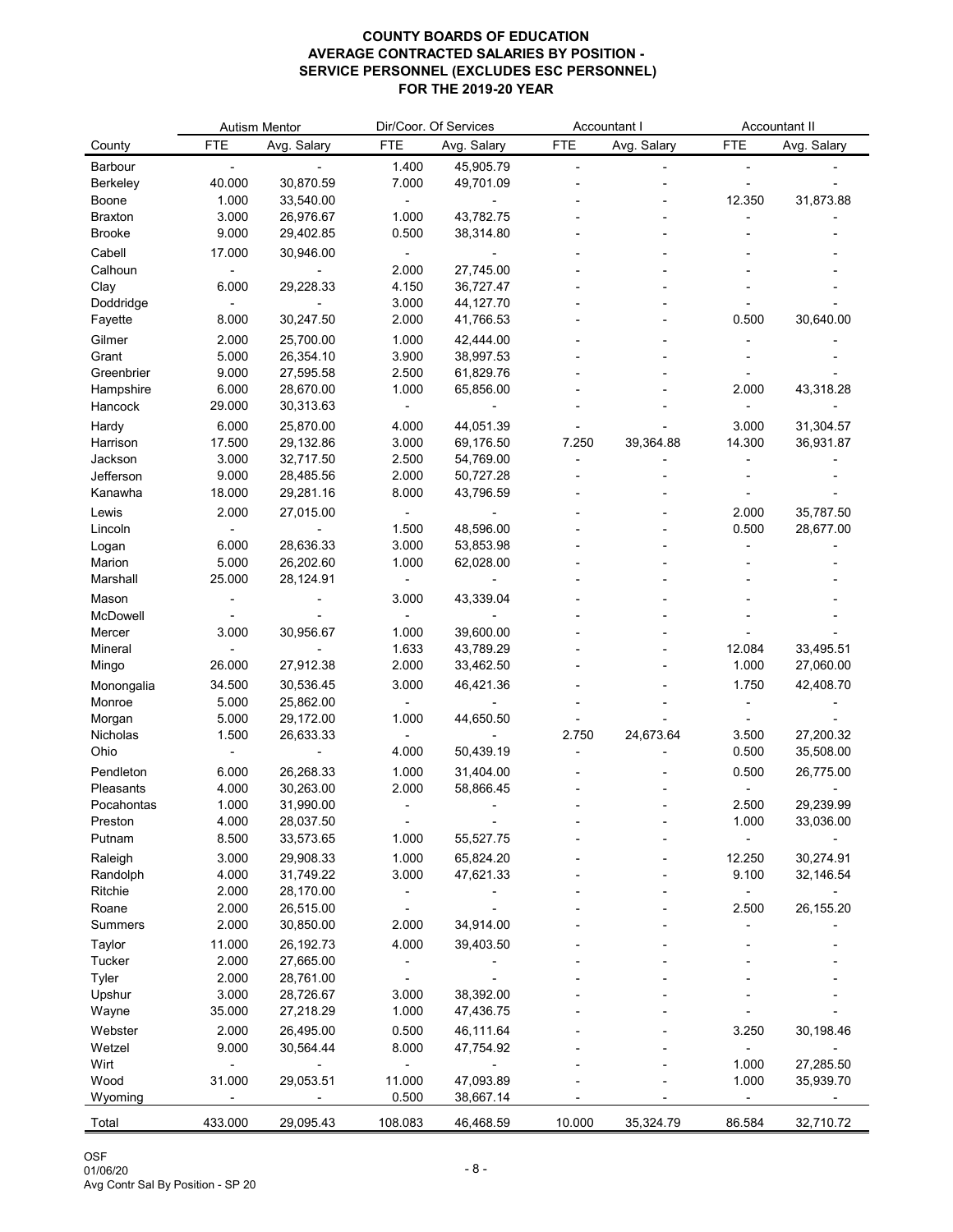|                                 |            | <b>Accountant III</b> |            | Auditor     | <b>Buyer</b> |             | <b>Braille</b><br>Specialist |                        |
|---------------------------------|------------|-----------------------|------------|-------------|--------------|-------------|------------------------------|------------------------|
| County                          | <b>FTE</b> | Avg. Salary           | <b>FTE</b> | Avg. Salary | <b>FTE</b>   | Avg. Salary | <b>FTE</b>                   | Avg. Salary            |
| Barbour                         |            |                       | 1.900      | 34, 124. 75 |              |             |                              |                        |
| <b>Berkeley</b>                 |            |                       |            |             |              |             |                              |                        |
| Boone                           | 1.000      | 43,549.97             |            |             | 0.250        | 24,300.00   |                              |                        |
| <b>Braxton</b><br><b>Brooke</b> | 0.250      | 46,664.16             |            |             | 1.000        | 41,068.35   |                              |                        |
| Cabell                          |            |                       | 5.000      | 42,300.89   |              |             | 1.000                        | 34,076.00              |
| Calhoun                         |            |                       |            |             |              |             |                              |                        |
| Clay                            |            |                       |            |             |              |             |                              |                        |
| Doddridge                       |            |                       |            |             |              |             |                              |                        |
| Fayette                         |            |                       |            |             |              |             |                              |                        |
| Gilmer                          | 1.000      | 41,880.00             |            |             |              |             |                              |                        |
| Grant                           |            |                       |            |             |              |             | 1.000                        | 27,610.16              |
| Greenbrier                      |            |                       |            |             |              |             | 2.000                        | 24,257.83              |
| Hampshire                       |            |                       |            |             |              |             |                              |                        |
| Hancock                         |            |                       |            |             |              |             | 1.000                        | 23,990.00              |
| Hardy                           |            |                       |            |             |              |             |                              |                        |
| Harrison<br>Jackson             | 0.250      | 46,175.00             | 0.750      | 48,116.68   |              |             | 1.000<br>0.450               | 31,520.00<br>35,140.00 |
| Jefferson                       | 1.000      | 47,595.96             |            |             | 3.000        | 36,997.34   | 1.000                        | 24,320.00              |
| Kanawha                         | 10.000     | 44,171.90             |            |             | 2.000        | 41,974.02   | 5.000                        | 27,038.58              |
| Lewis                           | 0.500      | 44,075.00             |            |             | 0.500        | 44,075.00   |                              |                        |
| Lincoln                         |            |                       |            |             |              |             |                              |                        |
| Logan                           |            |                       |            |             |              |             |                              |                        |
| Marion                          |            |                       |            |             |              |             | 2.000                        | 26,340.00              |
| Marshall                        |            |                       |            |             |              |             |                              |                        |
| Mason                           | 0.500      | 37,029.36             |            |             | 0.100        | 39,665.40   |                              |                        |
| McDowell                        | 2.000      | 33,684.00             |            |             |              |             |                              |                        |
| Mercer                          | 2.000      | 35,718.00             | 2.000      | 54,178.98   |              |             |                              |                        |
| Mineral                         |            |                       |            |             |              |             |                              |                        |
| Mingo                           |            |                       |            |             |              |             |                              |                        |
| Monongalia<br>Monroe            | 1.000      | 45,485.77             |            |             |              |             | 1.000                        | 29,185.00              |
| Morgan                          |            |                       |            |             |              |             |                              |                        |
| Nicholas                        | 4.303      | 36, 158.47            |            |             |              |             | 1.000                        | 31,152.78              |
| Ohio                            | 1.000      | 41,210.19             |            |             |              |             |                              |                        |
| Pendleton                       |            |                       |            |             |              |             |                              |                        |
| Pleasants                       |            |                       |            |             |              |             |                              |                        |
| Pocahontas                      | 2.330      | 35,996.14             |            |             |              |             |                              |                        |
| Preston                         | 0.834      | 34,483.61             |            |             |              |             | 1.000                        | 32,230.00              |
| Putnam                          |            |                       |            |             | 1.000        | 46,105.65   |                              |                        |
| Raleigh                         | 7.900      | 42,020.78             |            |             | 0.340        | 39,959.09   |                              |                        |
| Randolph                        | 2.000      | 38,676.00             |            |             |              |             |                              |                        |
| Ritchie<br>Roane                | 0.500      | 38,680.20             |            |             |              |             |                              |                        |
| <b>Summers</b>                  |            |                       |            |             |              |             |                              |                        |
|                                 |            |                       |            |             |              |             |                              |                        |
| Taylor<br><b>Tucker</b>         |            |                       |            |             |              |             |                              |                        |
| Tyler                           |            |                       | 1.000      | 38,433.55   |              |             |                              |                        |
| Upshur                          |            |                       | 0.500      | 32,870.00   |              |             |                              |                        |
| Wayne                           |            |                       |            |             |              |             | 1.000                        | 26,760.00              |
| Webster                         |            |                       |            |             |              |             |                              |                        |
| Wetzel                          |            |                       |            |             |              |             | 1.000                        | 28,620.00              |
| Wirt                            | 2.000      | 36,311.62             |            |             |              |             |                              |                        |
| Wood                            | 9.000      | 39,460.30             |            |             |              |             |                              |                        |
| Wyoming                         |            |                       |            |             |              |             |                              |                        |
| Total                           | 49.367     | 40,282.97             | 11.150     | 42,659.68   | 8.190        | 40,021.88   | 19.450                       | 27,849.12              |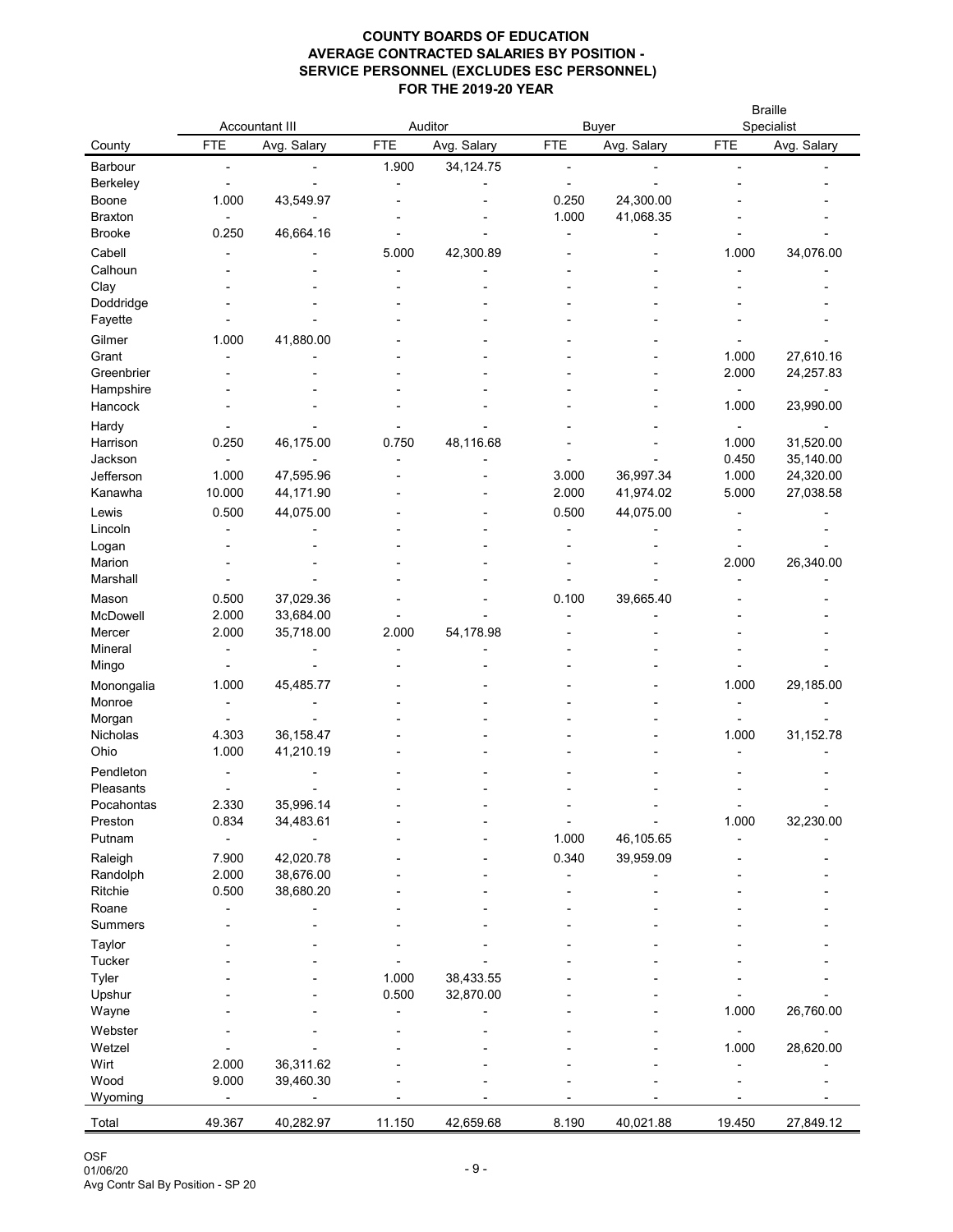|                   |            | Clerk I     |                | Clerk II               |            | Mail Clerk  |            | Maintenance Clerk |
|-------------------|------------|-------------|----------------|------------------------|------------|-------------|------------|-------------------|
| County            | <b>FTE</b> | Avg. Salary | <b>FTE</b>     | Avg. Salary            | <b>FTE</b> | Avg. Salary | <b>FTE</b> | Avg. Salary       |
| Barbour           |            |             |                |                        |            |             |            |                   |
| Berkeley          |            |             |                |                        |            |             |            |                   |
| Boone             |            |             |                |                        |            |             |            |                   |
| <b>Braxton</b>    |            |             |                |                        |            |             |            |                   |
| <b>Brooke</b>     |            |             |                |                        |            |             |            |                   |
| Cabell            |            |             |                |                        |            |             |            |                   |
| Calhoun           |            |             |                |                        |            |             |            |                   |
| Clay<br>Doddridge |            |             |                |                        |            |             |            |                   |
| Fayette           |            |             | 6.500          | 28,920.00              |            |             |            |                   |
| Gilmer            |            |             |                |                        |            |             |            |                   |
| Grant             |            |             |                |                        |            |             |            |                   |
| Greenbrier        |            |             |                |                        |            |             |            |                   |
| Hampshire         |            |             |                |                        |            |             |            |                   |
| Hancock           |            |             |                |                        | 1.000      | 36,504.00   |            |                   |
| Hardy             |            |             | 1.000          | 22,660.00              |            |             |            |                   |
| Harrison          |            |             | 0.300          | 47,912.53              |            |             |            |                   |
| Jackson           |            |             | 0.500          | 33,590.00              | 0.250      | 33,590.00   |            |                   |
| Jefferson         |            |             |                |                        |            |             |            |                   |
| Kanawha           |            |             | 37.500         | 32,554.69              | 1.000      | 46,596.33   |            |                   |
| Lewis             |            |             |                |                        |            |             |            |                   |
| Lincoln<br>Logan  |            |             |                |                        | 0.200      | 36,037.60   | 0.300      | 35,646.07         |
| Marion            |            |             |                |                        |            |             |            |                   |
| Marshall          |            |             |                |                        |            |             |            |                   |
| Mason             |            |             |                |                        |            |             | 0.100      | 39,665.40         |
| McDowell          |            |             |                |                        |            |             |            |                   |
| Mercer            |            |             |                |                        |            |             |            |                   |
| Mineral           |            |             |                |                        |            |             |            |                   |
| Mingo             |            |             |                |                        | 1.000      | 38,772.00   |            |                   |
| Monongalia        |            |             |                |                        |            |             |            |                   |
| Monroe<br>Morgan  | 0.500      | 30,900.00   | 2.000<br>5.000 | 26,037.50<br>27,816.44 |            |             |            |                   |
| Nicholas          |            |             | 2.750          | 24,673.64              |            |             |            |                   |
| Ohio              |            |             |                |                        |            |             |            |                   |
| Pendleton         |            |             |                |                        |            |             |            |                   |
| Pleasants         |            |             |                |                        |            |             |            |                   |
| Pocahontas        |            |             |                |                        |            |             |            |                   |
| Preston           |            |             |                |                        |            |             |            |                   |
| Putnam            |            |             |                |                        |            |             |            |                   |
| Raleigh           |            |             |                |                        |            |             |            |                   |
| Randolph          |            |             |                |                        |            |             |            |                   |
| Ritchie<br>Roane  |            |             |                |                        |            |             |            |                   |
| <b>Summers</b>    |            |             |                |                        |            |             |            |                   |
| Taylor            |            |             |                |                        | 0.500      | 28,637.50   |            |                   |
| <b>Tucker</b>     |            |             |                |                        |            |             |            |                   |
| Tyler             |            |             |                |                        |            |             |            |                   |
| Upshur            |            |             |                |                        |            |             |            |                   |
| Wayne             |            |             |                |                        |            |             |            |                   |
| Webster           |            |             |                |                        |            |             |            |                   |
| Wetzel            |            |             |                |                        |            |             |            |                   |
| Wirt              |            |             |                |                        |            |             |            |                   |
| Wood              |            |             |                |                        |            |             |            |                   |
| Wyoming           |            |             |                |                        |            |             |            |                   |
| Total             | 0.500      | 30,900.00   | 55.550         | 30,992.25              | 3.950      | 38,429.39   | 0.400      | 36,650.90         |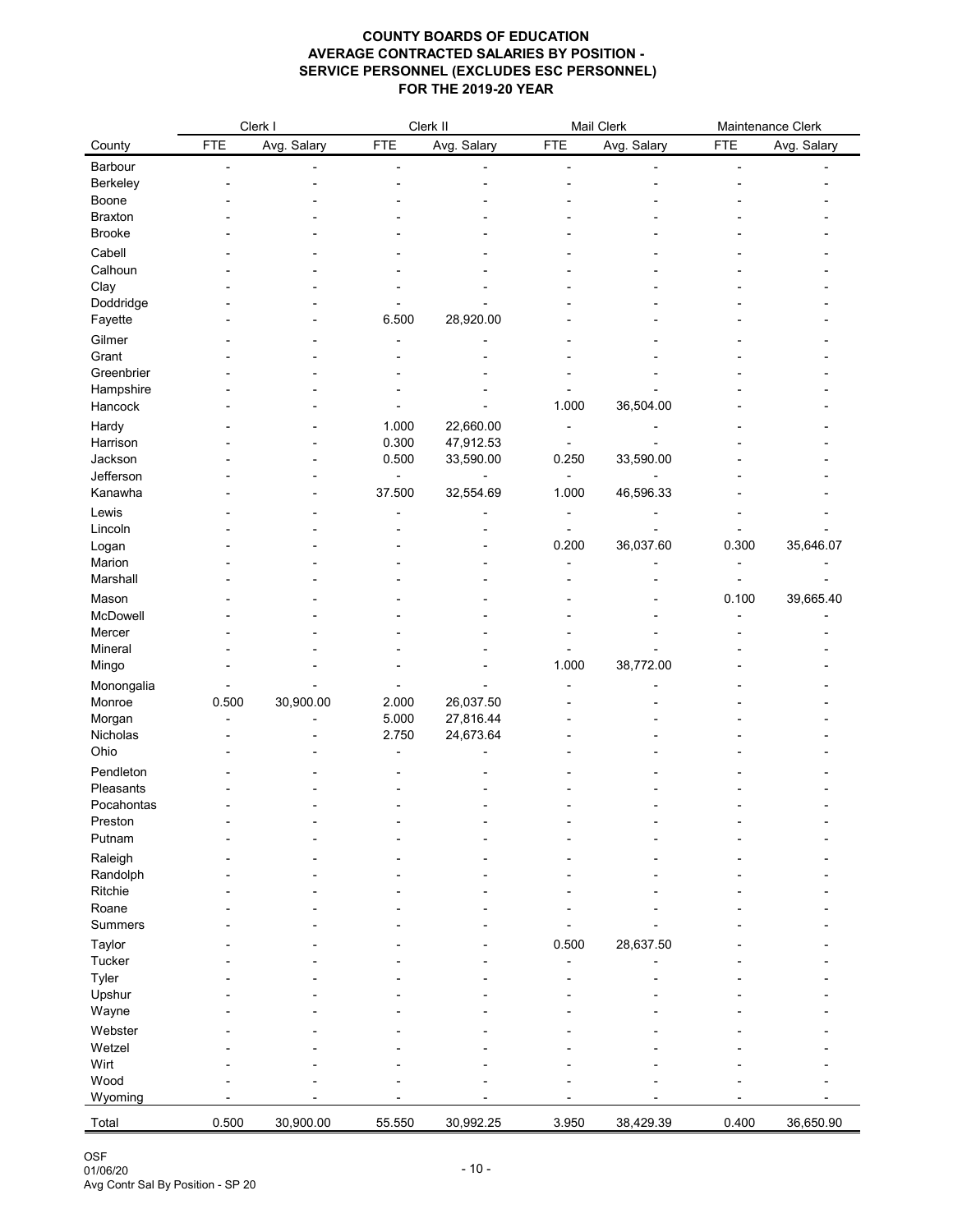|                       |            | <b>Warehouse Clerk</b> |            | Secretary I |                  | Secretary II           |                 | Secretary III          |
|-----------------------|------------|------------------------|------------|-------------|------------------|------------------------|-----------------|------------------------|
| County                | <b>FTE</b> | Avg. Salary            | <b>FTE</b> | Avg. Salary | <b>FTE</b>       | Avg. Salary            | <b>FTE</b>      | Avg. Salary            |
| Barbour               |            |                        |            |             | 3.160            | 25,826.39              | 5.350           | 31,351.84              |
| <b>Berkeley</b>       |            |                        |            |             | 22.000           | 28,143.44              | 69.500          | 34,998.81              |
| Boone                 |            |                        |            |             | 2.250            | 26,204.35              | 11.250          | 34,901.65              |
| <b>Braxton</b>        |            |                        |            |             | 5.000            | 26,159.10              | 4.000           | 28,932.75              |
| <b>Brooke</b>         | 0.500      | 33,903.94              |            |             | 7.000            | 30,221.51              | 7.000           | 36,578.47              |
| Cabell                |            |                        |            |             | 28.000           | 28,721.64              | 24.500          | 34,470.68              |
| Calhoun               |            |                        |            |             |                  |                        | 4.000           | 34,205.16              |
| Clay                  |            |                        |            |             | 2.000            | 25,692.50              | 3.000           | 30,393.83              |
| Doddridge             |            |                        |            |             | 5.000            | 30,702.00              | 3.000           | 35,276.81              |
| Fayette               |            |                        |            |             | 8.000            | 27,997.69              | 17.000          | 36,219.98              |
| Gilmer                |            |                        |            |             | 4.000            | 26,983.88              | 1.000           | 25,273.89              |
| Grant                 |            |                        |            |             | 1.000            | 29,914.50              | 5.000           | 28,726.22              |
| Greenbrier            |            |                        |            |             | 11.000           | 26,237.25              | 17.500          | 31,590.37              |
| Hampshire             |            |                        |            |             | 6.000            | 26,329.29              | 5.000           | 30,137.20              |
| Hancock               |            |                        |            |             | 8.000            | 26,760.25              | 10.500          | 34,567.14              |
| Hardy                 |            |                        |            |             | 0.500            | 30,631.98              | 2.500           | 31,439.08              |
| Harrison              |            |                        |            |             | 9.250            | 32,474.33              | 9.750           | 38,207.08              |
| Jackson<br>Jefferson  |            |                        |            |             | 11.000           | 30,507.11              | 7.000<br>23.000 | 34,048.54              |
| Kanawha               | 2.000      | 40,901.31              |            |             | 18.000<br>35.500 | 32,399.75<br>29,265.57 | 48.000          | 36,413.16<br>36,656.06 |
|                       |            |                        |            |             |                  |                        |                 |                        |
| Lewis                 |            |                        |            |             | 4.000<br>6.500   | 29,753.25<br>25,256.38 | 7.000<br>14.000 | 30,738.21<br>30,468.72 |
| Lincoln<br>Logan      |            |                        |            |             | 16.000           | 27,634.13              | 9.000           | 32,853.11              |
| Marion                |            |                        |            |             | 19.000           | 27, 143.53             | 23.000          | 38,133.79              |
| Marshall              |            |                        |            |             | 9.000            | 28,338.61              | 8.000           | 33,227.00              |
| Mason                 |            |                        |            |             | 11.000           | 28,500.13              | 10.500          | 33,471.46              |
| McDowell              |            |                        |            |             | 8.000            | 27,404.95              | 9.000           | 35,216.79              |
| Mercer                |            |                        |            |             | 18.500           | 27,171.59              | 36.500          | 33,947.86              |
| Mineral               |            |                        | 0.250      | 25,717.48   | 4.250            | 26,816.01              | 4.500           | 32,673.27              |
| Mingo                 |            |                        |            |             | 3.000            | 26,745.67              | 6.000           | 33,767.88              |
| Monongalia            | 1.000      | 53,942.17              |            |             | 22.500           | 32,500.51              | 19.000          | 39,283.73              |
| Monroe                |            |                        |            |             | 2.000            | 27,685.38              | 6.000           | 30,622.54              |
| Morgan                |            |                        |            |             | 5.000            | 28,303.90              | 5.500           | 39,970.00              |
| Nicholas              |            |                        |            |             | 3.000            | 25,831.87              | 4.304           | 35,533.78              |
| Ohio                  |            |                        |            |             | 7.000            | 28,915.43              | 22.500          | 35,489.17              |
| Pendleton             |            |                        |            |             | 0.500            | 26,775.00              | 4.000           | 33,414.81              |
| Pleasants             |            |                        |            |             | 2.000            | 33,870.95              | 4.000           | 39,040.44              |
| Pocahontas<br>Preston | 0.167      | 40,299.40              |            |             | 1.000<br>8.000   | 27,514.62<br>26,018.25 | 3.000<br>5.500  | 29,418.50<br>32,357.08 |
| Putnam                |            |                        |            |             | 28.500           | 29,010.26              | 35.000          | 37,507.00              |
| Raleigh               | 1.830      | 38,294.90              |            |             | 9.250            | 27,913.91              | 29.900          | 36,238.99              |
| Randolph              |            |                        |            |             | 2.500            | 26,051.76              | 11.900          | 33,927.56              |
| Ritchie               |            |                        |            |             | 4.000            | 25,845.69              | 4.500           | 32,918.15              |
| Roane                 |            |                        |            |             | 2.000            | 26,367.00              | 1.500           | 29,596.00              |
| <b>Summers</b>        |            |                        |            |             | 4.000            | 25,151.69              | 2.000           | 28,927.63              |
| <b>Taylor</b>         |            |                        |            |             | 3.000            | 26,771.58              | 5.000           | 32,028.85              |
| <b>Tucker</b>         |            |                        |            |             | 1.000            | 24,150.00              | 4.000           | 29,855.00              |
| <b>Tyler</b>          |            |                        |            |             | 2.000            | 29,977.45              | 3.500           | 31,467.33              |
| Upshur                |            |                        |            |             | 4.000            | 24,577.50              | 15.500          | 29,770.61              |
| Wayne                 |            |                        |            |             | 12.000           | 26,802.54              | 26.000          | 33,400.38              |
| Webster               |            |                        |            |             | 1.250            | 26,042.10              | 2.000           | 32,796.59              |
| Wetzel                |            |                        |            |             | 8.000            | 30,593.66              | 5.000           | 37,556.39              |
| Wirt                  |            |                        |            |             | 1.000            | 27,285.50              | 1.000           | 31,460.00              |
| Wood                  |            |                        | 1.000      | 25,883.00   | 17.500           | 30,809.03              | 28.500          | 39,757.57              |
| Wyoming               |            |                        |            |             | 10.000           | 25,160.70              | 11.830          | 35,108.07              |
| Total                 | 5.497      | 41,751.21              | 1.250      | 25,849.90   | 446.910          | 28,516.27              | 666.284         | 34,937.96              |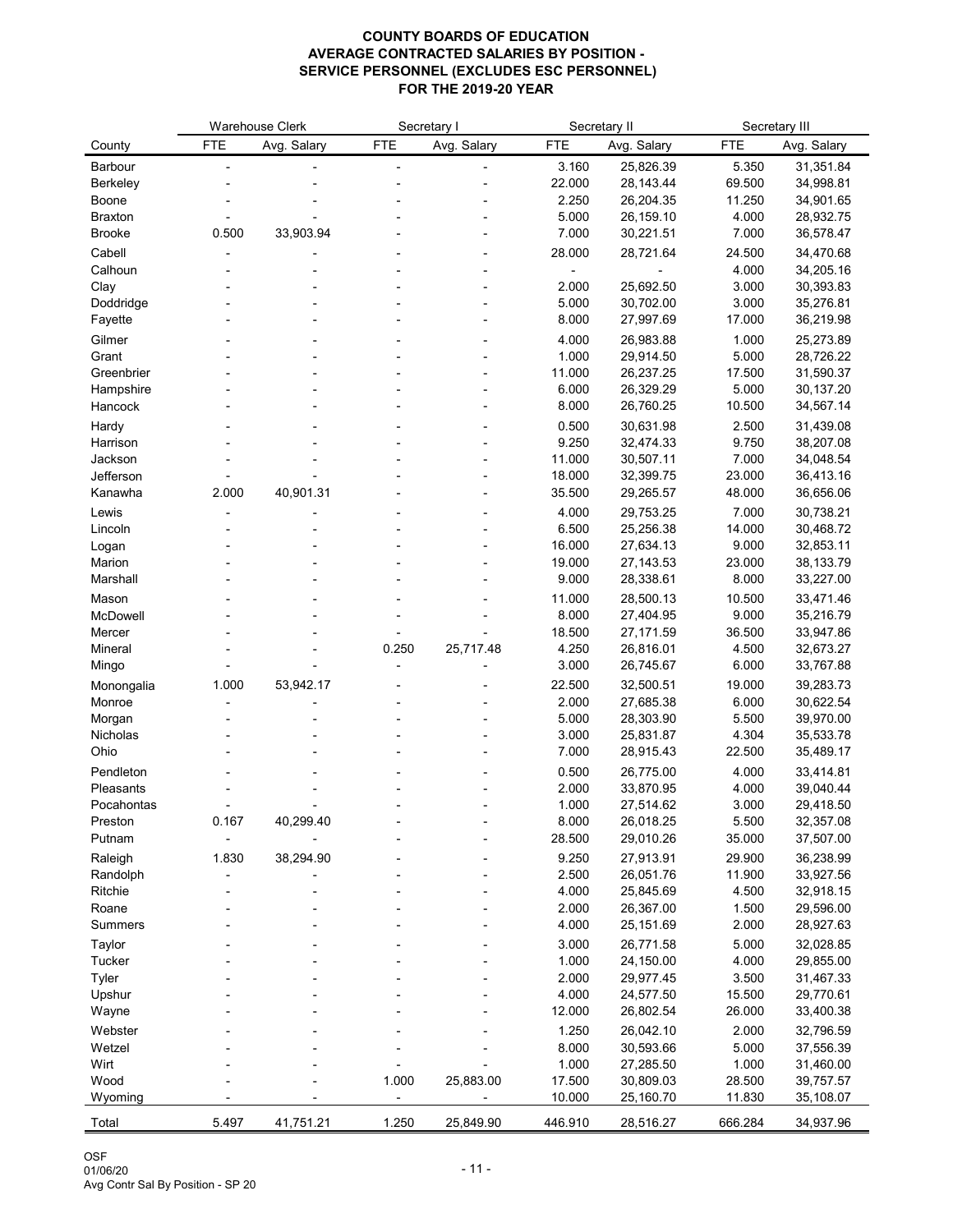|                    |                |                            |            | Switchboard |            |                          |            |             |
|--------------------|----------------|----------------------------|------------|-------------|------------|--------------------------|------------|-------------|
|                    |                | <b>Executive Secretary</b> |            | Operator    |            | <b>Computer Operator</b> |            | Programmer  |
| County             | <b>FTE</b>     | Avg. Salary                | <b>FTE</b> | Avg. Salary | <b>FTE</b> | Avg. Salary              | <b>FTE</b> | Avg. Salary |
| Barbour            | 0.800          | 52,974.56                  |            |             | 0.350      | 38,189.23                |            |             |
| <b>Berkeley</b>    | 5.000          | 41,982.80                  | 1.000      | 32,182.50   | 1.000      | 30,730.00                |            |             |
| Boone              | 1.500          | 46,871.25                  | 0.500      | 31,992.00   |            |                          |            |             |
| <b>Braxton</b>     | 6.000          | 39,474.07                  |            |             |            |                          |            |             |
| <b>Brooke</b>      | 4.750          | 40,677.39                  |            |             |            |                          | 3.500      | 73,447.45   |
| Cabell             | 22.000         | 43,079.52                  |            |             |            |                          | 5.000      | 39,568.12   |
| Calhoun            | 3.000          | 36,236.20                  |            |             |            |                          |            |             |
| Clay               | 1.998          | 37,585.59                  |            |             |            |                          |            |             |
| Doddridge          | 2.000          | 40,807.35                  |            |             |            |                          |            |             |
| Fayette            | 2.000          | 38,673.68                  |            |             |            |                          |            |             |
| Gilmer             | 1.000          | 35,748.00                  |            |             |            |                          |            |             |
| Grant              |                |                            |            |             |            |                          |            |             |
| Greenbrier         |                |                            |            |             |            |                          |            |             |
| Hampshire          | 4.000          | 43,302.54                  |            |             |            |                          |            |             |
| Hancock            | 1.000          | 46,334.70                  |            |             |            |                          |            |             |
| Hardy              | 2.000          | 43,840.60                  |            |             |            |                          |            |             |
| Harrison           | 12.050         | 50,083.66                  | 0.100      | 47,912.60   |            |                          | 0.500      | 53,187.50   |
| Jackson            | 13.000         | 44,460.00                  | 0.250      | 33,590.00   |            |                          |            |             |
| Jefferson          |                |                            |            |             | 19.000     | 31,580.47                |            |             |
| Kanawha            | 13.000         | 42,882.31                  |            |             | 4.000      | 41,797.19                | 6.000      | 52,393.14   |
| Lewis              | 7.000          | 43,573.21                  |            |             |            |                          |            |             |
| Lincoln            | 5.000          | 46,646.40                  |            |             |            |                          |            |             |
| Logan              | 13.000         | 42,114.78                  |            |             |            |                          |            |             |
| Marion             | 5.000          | 45,534.58                  |            |             |            |                          |            |             |
| Marshall           | 9.500          | 42,464.32                  |            |             |            |                          |            |             |
| Mason              | 4.000          | 41,990.63                  |            |             |            |                          |            |             |
| McDowell           | 1.000          | 42,816.00                  |            |             |            |                          |            |             |
| Mercer             | 1.000<br>3.283 | 39,612.00                  |            |             |            |                          |            |             |
| Mineral<br>Mingo   | 7.400          | 44,297.15<br>34,575.57     |            |             |            |                          | 1.000      | 48,177.01   |
|                    |                |                            |            |             |            |                          |            |             |
| Monongalia         | 5.750          | 45,387.48                  |            |             |            |                          |            |             |
| Monroe             | 3.500<br>1.000 | 42,853.49<br>42,457.50     |            |             |            |                          |            |             |
| Morgan<br>Nicholas | 0.500          | 40,716.00                  |            |             |            |                          |            |             |
| Ohio               | 2.000          | 47,163.61                  |            |             | 1.000      | 34,745.00                |            |             |
| Pendleton          | 2.500          |                            |            |             |            |                          |            |             |
| Pleasants          | 2.000          | 36,025.05<br>44,837.19     |            |             |            |                          |            |             |
| Pocahontas         | 2.670          | 38,433.66                  |            |             |            |                          |            |             |
| Preston            | 5.333          | 32,395.06                  |            |             |            |                          |            |             |
| Putnam             | 1.000          | 45,479.25                  |            |             |            |                          | 6.000      | 57,352.58   |
| Raleigh            | 1.000          | 53,831.25                  | 0.330      | 38,340.88   | 0.500      | 47,789.10                |            |             |
| Randolph           | 1.500          | 38,820.00                  |            |             |            |                          |            |             |
| Ritchie            | 1.000          | 45,100.80                  |            |             |            |                          |            |             |
| Roane              | 2.000          | 32,640.38                  |            |             |            |                          |            |             |
| <b>Summers</b>     |                |                            |            |             |            |                          |            |             |
| Taylor             | 4.000          | 35,049.00                  |            |             |            |                          |            |             |
| <b>Tucker</b>      | 3.000          | 34,404.00                  |            |             |            |                          |            |             |
| Tyler              | 2.000          | 39,416.87                  |            |             |            |                          |            |             |
| Upshur             | 3.000          | 32,737.33                  |            |             |            |                          |            |             |
| Wayne              | 3.000          | 46,962.60                  |            |             |            |                          |            |             |
| Webster            | 0.500          | 46,111.64                  |            |             |            |                          |            |             |
| Wetzel             |                |                            |            |             |            |                          |            |             |
| Wirt               | 2.000          | 36,311.62                  |            |             | 1.000      | 33,858.70                | 1.000      | 51,029.48   |
| Wood               |                |                            |            |             |            |                          |            |             |
| Wyoming            | 0.500          | 38,667.14                  | 0.500      | 35,052.30   |            |                          |            |             |
| Total              | 201.034        | 42,087.96                  | 2.680      | 34,158.92   | 26.850     | 33,661.53                | 23.000     | 53,877.44   |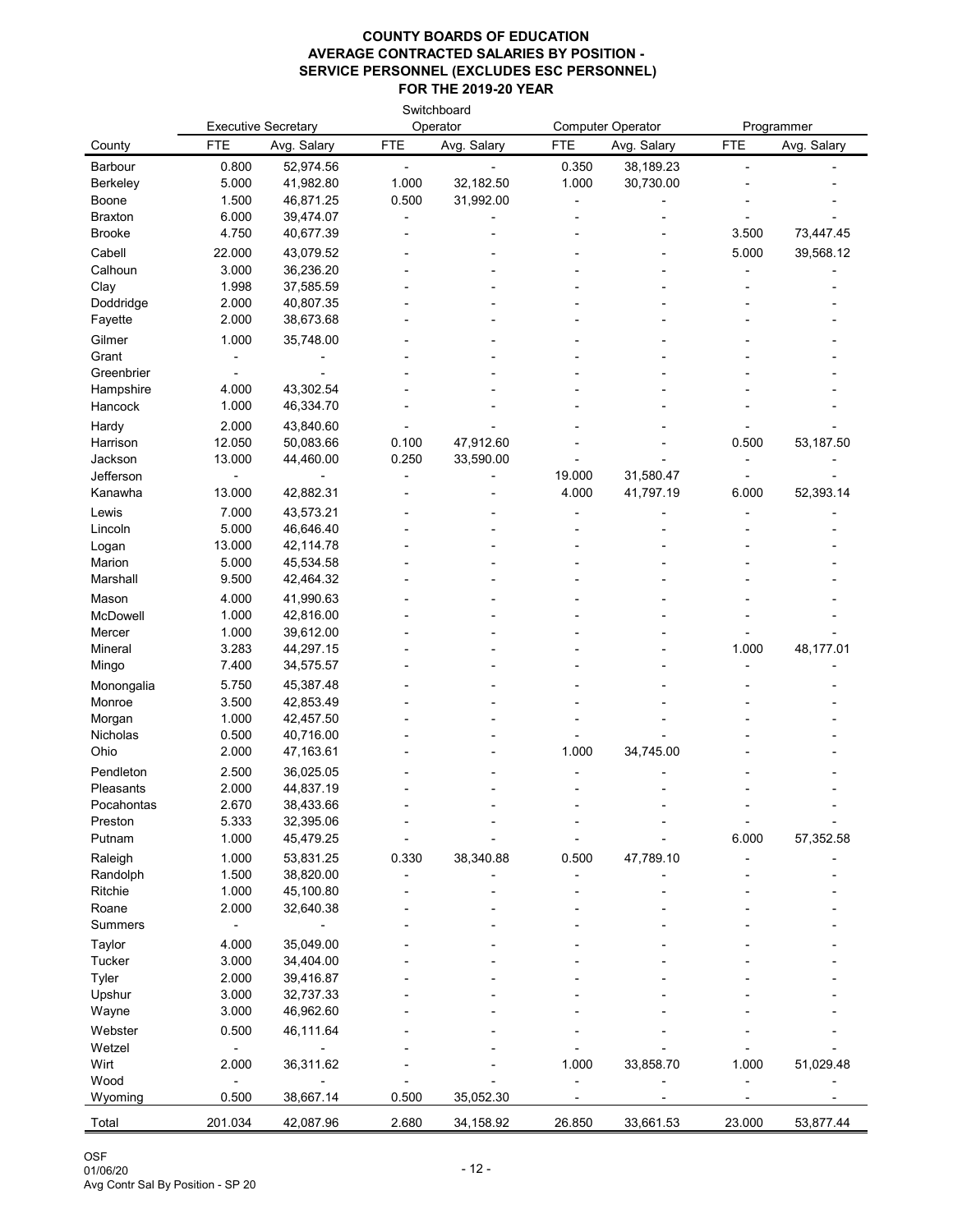| Avg. Salary<br><b>FTE</b><br><b>FTE</b><br>Avg. Salary<br><b>FTE</b><br>Avg. Salary<br><b>FTE</b><br>Avg. Salary<br>County<br>Barbour<br><b>Berkeley</b><br>Boone<br><b>Braxton</b><br><b>Brooke</b><br>Cabell<br>44,247.33<br>1.000<br>Calhoun<br>Clay<br>Doddridge<br>Fayette<br>Gilmer<br>Grant<br>Greenbrier<br>Hampshire<br>Hancock<br>Hardy<br>44,412.50<br>2.000<br>Harrison<br>Jackson<br>0.400<br>43,329.00<br>Jefferson<br>Kanawha<br>46,840.37<br>1.000<br>46,833.84<br>2.000<br>Lewis<br>Lincoln<br>Logan<br>Marion<br>Marshall<br>Mason<br>McDowell<br>Mercer<br>Mineral<br>Mingo<br>27,445.32<br>Monongalia<br>0.500<br>Monroe<br>Morgan<br>Nicholas<br>Ohio<br>1.000<br>43,594.83<br>Pendleton<br>Pleasants<br>Pocahontas<br>0.166<br>40,542.17<br>Preston<br>Putnam<br>Raleigh<br>52,500.12<br>0.340<br>Randolph<br>Ritchie<br>Roane<br><b>Summers</b><br>Taylor<br><b>Tucker</b><br>Tyler<br>Upshur<br>1.000<br>43,861.05<br>Wayne<br>Webster<br>Wetzel<br>Wirt<br>Wood<br>0.330<br>39,698.06<br>0.340<br>39,698.09<br>Wyoming |       |       | Draftsman |       | <b>Graphic Artist</b> |       | <b>Inventory Supervisor</b> |       | <b>Printing Operator</b> |
|-------------------------------------------------------------------------------------------------------------------------------------------------------------------------------------------------------------------------------------------------------------------------------------------------------------------------------------------------------------------------------------------------------------------------------------------------------------------------------------------------------------------------------------------------------------------------------------------------------------------------------------------------------------------------------------------------------------------------------------------------------------------------------------------------------------------------------------------------------------------------------------------------------------------------------------------------------------------------------------------------------------------------------------------------|-------|-------|-----------|-------|-----------------------|-------|-----------------------------|-------|--------------------------|
|                                                                                                                                                                                                                                                                                                                                                                                                                                                                                                                                                                                                                                                                                                                                                                                                                                                                                                                                                                                                                                                 |       |       |           |       |                       |       |                             |       |                          |
|                                                                                                                                                                                                                                                                                                                                                                                                                                                                                                                                                                                                                                                                                                                                                                                                                                                                                                                                                                                                                                                 |       |       |           |       |                       |       |                             |       |                          |
|                                                                                                                                                                                                                                                                                                                                                                                                                                                                                                                                                                                                                                                                                                                                                                                                                                                                                                                                                                                                                                                 |       |       |           |       |                       |       |                             |       |                          |
|                                                                                                                                                                                                                                                                                                                                                                                                                                                                                                                                                                                                                                                                                                                                                                                                                                                                                                                                                                                                                                                 |       |       |           |       |                       |       |                             |       |                          |
|                                                                                                                                                                                                                                                                                                                                                                                                                                                                                                                                                                                                                                                                                                                                                                                                                                                                                                                                                                                                                                                 |       |       |           |       |                       |       |                             |       |                          |
|                                                                                                                                                                                                                                                                                                                                                                                                                                                                                                                                                                                                                                                                                                                                                                                                                                                                                                                                                                                                                                                 |       |       |           |       |                       |       |                             |       |                          |
|                                                                                                                                                                                                                                                                                                                                                                                                                                                                                                                                                                                                                                                                                                                                                                                                                                                                                                                                                                                                                                                 |       |       |           |       |                       |       |                             |       |                          |
|                                                                                                                                                                                                                                                                                                                                                                                                                                                                                                                                                                                                                                                                                                                                                                                                                                                                                                                                                                                                                                                 |       |       |           |       |                       |       |                             |       |                          |
|                                                                                                                                                                                                                                                                                                                                                                                                                                                                                                                                                                                                                                                                                                                                                                                                                                                                                                                                                                                                                                                 |       |       |           |       |                       |       |                             |       |                          |
|                                                                                                                                                                                                                                                                                                                                                                                                                                                                                                                                                                                                                                                                                                                                                                                                                                                                                                                                                                                                                                                 |       |       |           |       |                       |       |                             |       |                          |
|                                                                                                                                                                                                                                                                                                                                                                                                                                                                                                                                                                                                                                                                                                                                                                                                                                                                                                                                                                                                                                                 |       |       |           |       |                       |       |                             |       |                          |
|                                                                                                                                                                                                                                                                                                                                                                                                                                                                                                                                                                                                                                                                                                                                                                                                                                                                                                                                                                                                                                                 |       |       |           |       |                       |       |                             |       |                          |
|                                                                                                                                                                                                                                                                                                                                                                                                                                                                                                                                                                                                                                                                                                                                                                                                                                                                                                                                                                                                                                                 |       |       |           |       |                       |       |                             |       |                          |
|                                                                                                                                                                                                                                                                                                                                                                                                                                                                                                                                                                                                                                                                                                                                                                                                                                                                                                                                                                                                                                                 |       |       |           |       |                       |       |                             |       |                          |
|                                                                                                                                                                                                                                                                                                                                                                                                                                                                                                                                                                                                                                                                                                                                                                                                                                                                                                                                                                                                                                                 |       |       |           |       |                       |       |                             |       |                          |
|                                                                                                                                                                                                                                                                                                                                                                                                                                                                                                                                                                                                                                                                                                                                                                                                                                                                                                                                                                                                                                                 |       |       |           |       |                       |       |                             |       |                          |
|                                                                                                                                                                                                                                                                                                                                                                                                                                                                                                                                                                                                                                                                                                                                                                                                                                                                                                                                                                                                                                                 |       |       |           |       |                       |       |                             |       |                          |
|                                                                                                                                                                                                                                                                                                                                                                                                                                                                                                                                                                                                                                                                                                                                                                                                                                                                                                                                                                                                                                                 |       |       |           |       |                       |       |                             |       |                          |
|                                                                                                                                                                                                                                                                                                                                                                                                                                                                                                                                                                                                                                                                                                                                                                                                                                                                                                                                                                                                                                                 |       |       |           |       |                       |       |                             |       |                          |
|                                                                                                                                                                                                                                                                                                                                                                                                                                                                                                                                                                                                                                                                                                                                                                                                                                                                                                                                                                                                                                                 |       |       |           |       |                       |       |                             |       |                          |
|                                                                                                                                                                                                                                                                                                                                                                                                                                                                                                                                                                                                                                                                                                                                                                                                                                                                                                                                                                                                                                                 |       |       |           |       |                       |       |                             |       |                          |
|                                                                                                                                                                                                                                                                                                                                                                                                                                                                                                                                                                                                                                                                                                                                                                                                                                                                                                                                                                                                                                                 |       |       |           |       |                       |       |                             |       |                          |
|                                                                                                                                                                                                                                                                                                                                                                                                                                                                                                                                                                                                                                                                                                                                                                                                                                                                                                                                                                                                                                                 |       |       |           |       |                       |       |                             |       |                          |
|                                                                                                                                                                                                                                                                                                                                                                                                                                                                                                                                                                                                                                                                                                                                                                                                                                                                                                                                                                                                                                                 |       |       |           |       |                       |       |                             |       |                          |
|                                                                                                                                                                                                                                                                                                                                                                                                                                                                                                                                                                                                                                                                                                                                                                                                                                                                                                                                                                                                                                                 |       |       |           |       |                       |       |                             |       |                          |
|                                                                                                                                                                                                                                                                                                                                                                                                                                                                                                                                                                                                                                                                                                                                                                                                                                                                                                                                                                                                                                                 |       |       |           |       |                       |       |                             |       |                          |
|                                                                                                                                                                                                                                                                                                                                                                                                                                                                                                                                                                                                                                                                                                                                                                                                                                                                                                                                                                                                                                                 |       |       |           |       |                       |       |                             |       |                          |
|                                                                                                                                                                                                                                                                                                                                                                                                                                                                                                                                                                                                                                                                                                                                                                                                                                                                                                                                                                                                                                                 |       |       |           |       |                       |       |                             |       |                          |
|                                                                                                                                                                                                                                                                                                                                                                                                                                                                                                                                                                                                                                                                                                                                                                                                                                                                                                                                                                                                                                                 |       |       |           |       |                       |       |                             |       |                          |
|                                                                                                                                                                                                                                                                                                                                                                                                                                                                                                                                                                                                                                                                                                                                                                                                                                                                                                                                                                                                                                                 |       |       |           |       |                       |       |                             |       |                          |
|                                                                                                                                                                                                                                                                                                                                                                                                                                                                                                                                                                                                                                                                                                                                                                                                                                                                                                                                                                                                                                                 |       |       |           |       |                       |       |                             |       |                          |
|                                                                                                                                                                                                                                                                                                                                                                                                                                                                                                                                                                                                                                                                                                                                                                                                                                                                                                                                                                                                                                                 |       |       |           |       |                       |       |                             |       |                          |
|                                                                                                                                                                                                                                                                                                                                                                                                                                                                                                                                                                                                                                                                                                                                                                                                                                                                                                                                                                                                                                                 |       |       |           |       |                       |       |                             |       |                          |
|                                                                                                                                                                                                                                                                                                                                                                                                                                                                                                                                                                                                                                                                                                                                                                                                                                                                                                                                                                                                                                                 |       |       |           |       |                       |       |                             |       |                          |
|                                                                                                                                                                                                                                                                                                                                                                                                                                                                                                                                                                                                                                                                                                                                                                                                                                                                                                                                                                                                                                                 |       |       |           |       |                       |       |                             |       |                          |
|                                                                                                                                                                                                                                                                                                                                                                                                                                                                                                                                                                                                                                                                                                                                                                                                                                                                                                                                                                                                                                                 |       |       |           |       |                       |       |                             |       |                          |
|                                                                                                                                                                                                                                                                                                                                                                                                                                                                                                                                                                                                                                                                                                                                                                                                                                                                                                                                                                                                                                                 |       |       |           |       |                       |       |                             |       |                          |
|                                                                                                                                                                                                                                                                                                                                                                                                                                                                                                                                                                                                                                                                                                                                                                                                                                                                                                                                                                                                                                                 |       |       |           |       |                       |       |                             |       |                          |
|                                                                                                                                                                                                                                                                                                                                                                                                                                                                                                                                                                                                                                                                                                                                                                                                                                                                                                                                                                                                                                                 |       |       |           |       |                       |       |                             |       |                          |
|                                                                                                                                                                                                                                                                                                                                                                                                                                                                                                                                                                                                                                                                                                                                                                                                                                                                                                                                                                                                                                                 |       |       |           |       |                       |       |                             |       |                          |
|                                                                                                                                                                                                                                                                                                                                                                                                                                                                                                                                                                                                                                                                                                                                                                                                                                                                                                                                                                                                                                                 |       |       |           |       |                       |       |                             |       |                          |
|                                                                                                                                                                                                                                                                                                                                                                                                                                                                                                                                                                                                                                                                                                                                                                                                                                                                                                                                                                                                                                                 |       |       |           |       |                       |       |                             |       |                          |
|                                                                                                                                                                                                                                                                                                                                                                                                                                                                                                                                                                                                                                                                                                                                                                                                                                                                                                                                                                                                                                                 |       |       |           |       |                       |       |                             |       |                          |
|                                                                                                                                                                                                                                                                                                                                                                                                                                                                                                                                                                                                                                                                                                                                                                                                                                                                                                                                                                                                                                                 |       |       |           |       |                       |       |                             |       |                          |
|                                                                                                                                                                                                                                                                                                                                                                                                                                                                                                                                                                                                                                                                                                                                                                                                                                                                                                                                                                                                                                                 |       |       |           |       |                       |       |                             |       |                          |
|                                                                                                                                                                                                                                                                                                                                                                                                                                                                                                                                                                                                                                                                                                                                                                                                                                                                                                                                                                                                                                                 |       |       |           |       |                       |       |                             |       |                          |
|                                                                                                                                                                                                                                                                                                                                                                                                                                                                                                                                                                                                                                                                                                                                                                                                                                                                                                                                                                                                                                                 |       |       |           |       |                       |       |                             |       |                          |
|                                                                                                                                                                                                                                                                                                                                                                                                                                                                                                                                                                                                                                                                                                                                                                                                                                                                                                                                                                                                                                                 |       |       |           |       |                       |       |                             |       |                          |
|                                                                                                                                                                                                                                                                                                                                                                                                                                                                                                                                                                                                                                                                                                                                                                                                                                                                                                                                                                                                                                                 |       |       |           |       |                       |       |                             |       |                          |
|                                                                                                                                                                                                                                                                                                                                                                                                                                                                                                                                                                                                                                                                                                                                                                                                                                                                                                                                                                                                                                                 |       |       |           |       |                       |       |                             |       |                          |
|                                                                                                                                                                                                                                                                                                                                                                                                                                                                                                                                                                                                                                                                                                                                                                                                                                                                                                                                                                                                                                                 |       |       |           |       |                       |       |                             |       |                          |
|                                                                                                                                                                                                                                                                                                                                                                                                                                                                                                                                                                                                                                                                                                                                                                                                                                                                                                                                                                                                                                                 | Total | 2.000 | 46,840.37 | 1.000 | 44,247.33             | 6.736 | 43,326.81                   | 0.340 | 39,698.09                |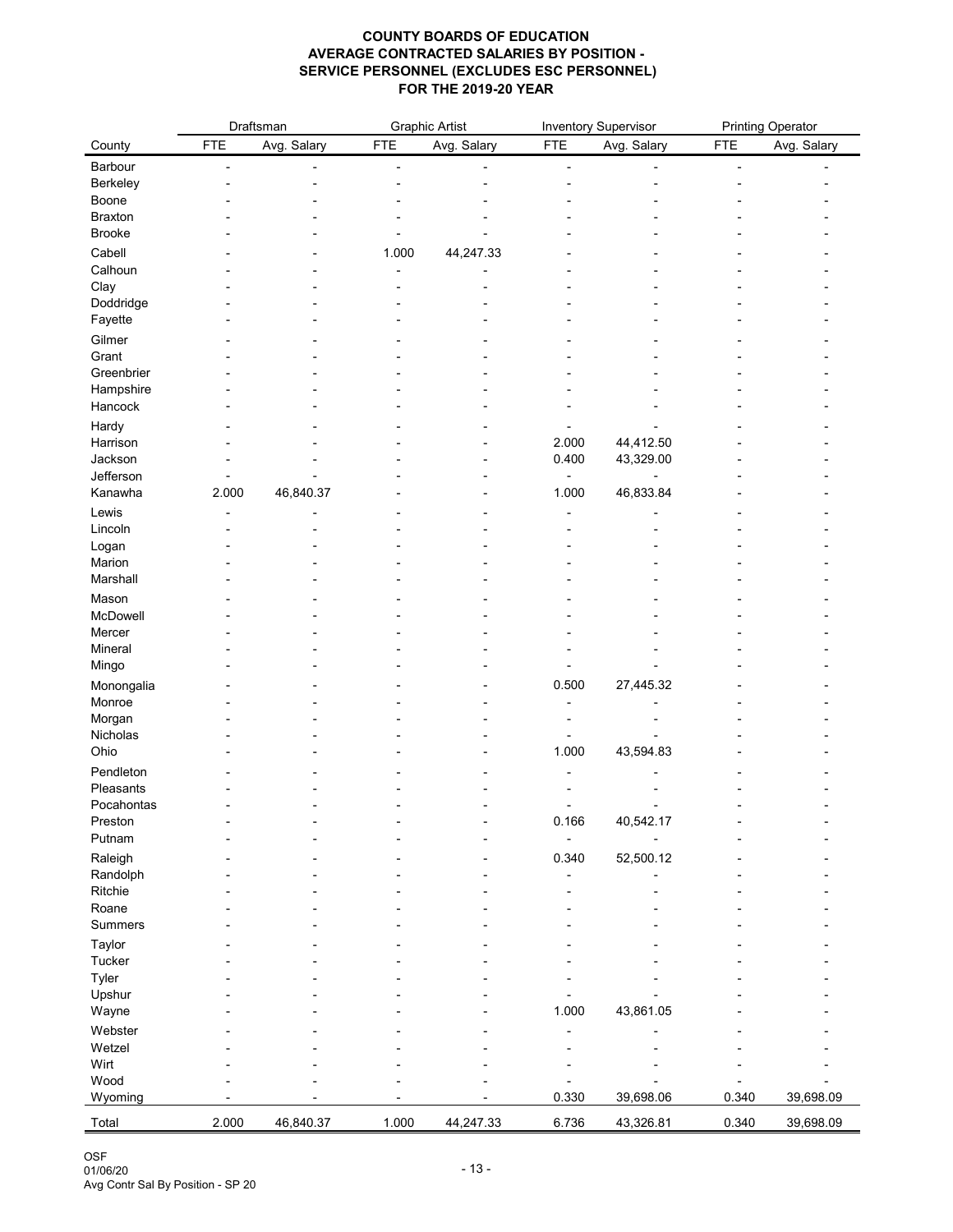|                     |            | <b>Printing Supervisor</b> |                | <b>Accts Payable Supervisor</b> |                | <b>Payroll Supervisor</b> |                | Supervisor of<br>Maintenance |
|---------------------|------------|----------------------------|----------------|---------------------------------|----------------|---------------------------|----------------|------------------------------|
| County              | <b>FTE</b> | Avg. Salary                | <b>FTE</b>     | Avg. Salary                     | <b>FTE</b>     | Avg. Salary               | <b>FTE</b>     | Avg. Salary                  |
| Barbour             |            |                            | 1.000          | 36,480.00                       |                |                           | 0.200          | 53,352.00                    |
| <b>Berkeley</b>     |            |                            |                |                                 |                |                           |                |                              |
| <b>Boone</b>        |            |                            | 1.000          | 44,918.09                       |                |                           |                |                              |
| <b>Braxton</b>      |            |                            |                |                                 |                |                           |                |                              |
| <b>Brooke</b>       |            |                            | 0.500          | 46,664.18                       |                |                           | 1.000          | 67,403.59                    |
| Cabell              |            |                            |                |                                 |                |                           | 1.000          | 57,151.17                    |
| Calhoun             |            |                            | 1.000          | 27,390.00                       | 1.000          | 33,495.00                 |                |                              |
| Clay<br>Doddridge   |            |                            |                |                                 |                |                           |                |                              |
| Fayette             |            |                            |                |                                 |                |                           |                |                              |
| Gilmer              |            |                            |                |                                 |                |                           | 1.000          | 41,350.00                    |
| Grant               |            |                            | 1.000          | 39,542.00                       |                |                           | 0.100          | 46,810.40                    |
| Greenbrier          |            |                            | 1.000          | 36,446.40                       |                |                           | 1.500          | 56,041.77                    |
| Hampshire           |            |                            |                |                                 |                |                           |                |                              |
| Hancock             |            |                            |                |                                 |                |                           |                |                              |
| Hardy               |            |                            |                |                                 |                |                           | 1.000          | 42,076.80                    |
| Harrison            |            |                            | 0.750          | 46,312.51                       | 0.750          | 51,862.51                 |                |                              |
| Jackson             |            |                            | 1.000          | 49,530.00                       | 1.000          | 43,992.00                 |                |                              |
| Jefferson           |            |                            | 1.000          | 49,013.19                       | 1.000          | 54,880.47                 | 1.000          | 49,788.36                    |
| Kanawha             |            |                            |                |                                 |                |                           | 5.000          | 48,651.44                    |
| Lewis               |            |                            |                |                                 |                |                           |                |                              |
| Lincoln             |            |                            |                |                                 |                |                           |                |                              |
| Logan               |            |                            |                |                                 |                |                           |                |                              |
| Marion<br>Marshall  |            |                            | 1.000<br>2.000 | 54,491.58<br>47,755.50          | 1.000<br>1.000 | 47,820.42<br>50,375.00    | 1.000<br>1.000 | 54,288.00<br>65,429.00       |
|                     |            |                            |                |                                 |                |                           |                |                              |
| Mason<br>McDowell   |            |                            | 1.000          | 39,417.52                       | 1.000          | 43,632.00                 |                |                              |
| Mercer              |            |                            | 1.000          | 32,280.00                       | 1.000          | 35,232.00                 | 1.000          | 60,350.43                    |
| Mineral             |            |                            |                |                                 |                |                           |                |                              |
| Mingo               |            |                            |                |                                 |                |                           |                |                              |
| Monongalia          |            |                            | 1.000          | 52,545.82                       |                |                           | 2.000          | 61,680.82                    |
| Monroe              |            |                            | 0.500          | 82,599.00                       |                |                           | 1.000          | 37,452.00                    |
| Morgan              |            |                            | 1.000          | 48,462.75                       |                |                           |                |                              |
| Nicholas            |            |                            |                |                                 | 0.333          | 49,997.36                 |                |                              |
| Ohio                |            |                            |                |                                 | 1.000          | 58,147.27                 | 1.000          | 89,860.99                    |
| Pendleton           |            |                            |                |                                 | 0.500          | 38,693.24                 | 1.000          | 33,724.54                    |
| Pleasants           |            |                            | 1.000          | 43,682.26                       | 1.000          | 38,958.16                 |                |                              |
| Pocahontas          |            |                            | 1.000          |                                 |                |                           | 1.000          | 42,298.39                    |
| Preston<br>Putnam   |            |                            | 1.000          | 38,671.20<br>56,506.50          | 0.333<br>1.000 | 30,886.88<br>53,779.05    |                |                              |
|                     |            |                            | 1.020          | 45,000.72                       | 1.010          | 46,902.57                 |                |                              |
| Raleigh<br>Randolph |            |                            |                |                                 |                |                           | 1.000          | 45,642.00                    |
| Ritchie             |            |                            |                |                                 |                |                           |                |                              |
| Roane               |            |                            | 1.000          | 41,472.90                       | 1.000          | 41,055.30                 |                |                              |
| <b>Summers</b>      |            |                            |                |                                 | 1.000          | 30,084.00                 | 1.000          | 38,316.00                    |
| Taylor              |            |                            |                |                                 |                |                           | 1.000          | 36,735.99                    |
| <b>Tucker</b>       |            |                            |                |                                 | 1.000          | 55,817.29                 |                |                              |
| Tyler               |            |                            |                |                                 |                |                           |                |                              |
| Upshur              |            |                            |                |                                 |                |                           | 1.000          | 46,656.00                    |
| Wayne               |            |                            |                |                                 |                |                           |                |                              |
| Webster             |            |                            |                |                                 |                |                           |                |                              |
| Wetzel              |            |                            |                |                                 |                |                           | 1.000          | 43,981.84                    |
| Wirt                |            |                            |                |                                 |                |                           | 0.500          | 38,410.82                    |
| Wood                |            |                            | 1.000<br>0.500 | 41,016.15                       | 2.000          | 44,865.90                 |                |                              |
| Wyoming             |            |                            |                | 28,865.00                       | 0.500          | 40,011.30                 | 0.340          | 38,419.15                    |
| Total               |            |                            | 22.270         | 44,323.15                       | 18.426         | 45,020.89                 | 26.640         | 50,705.93                    |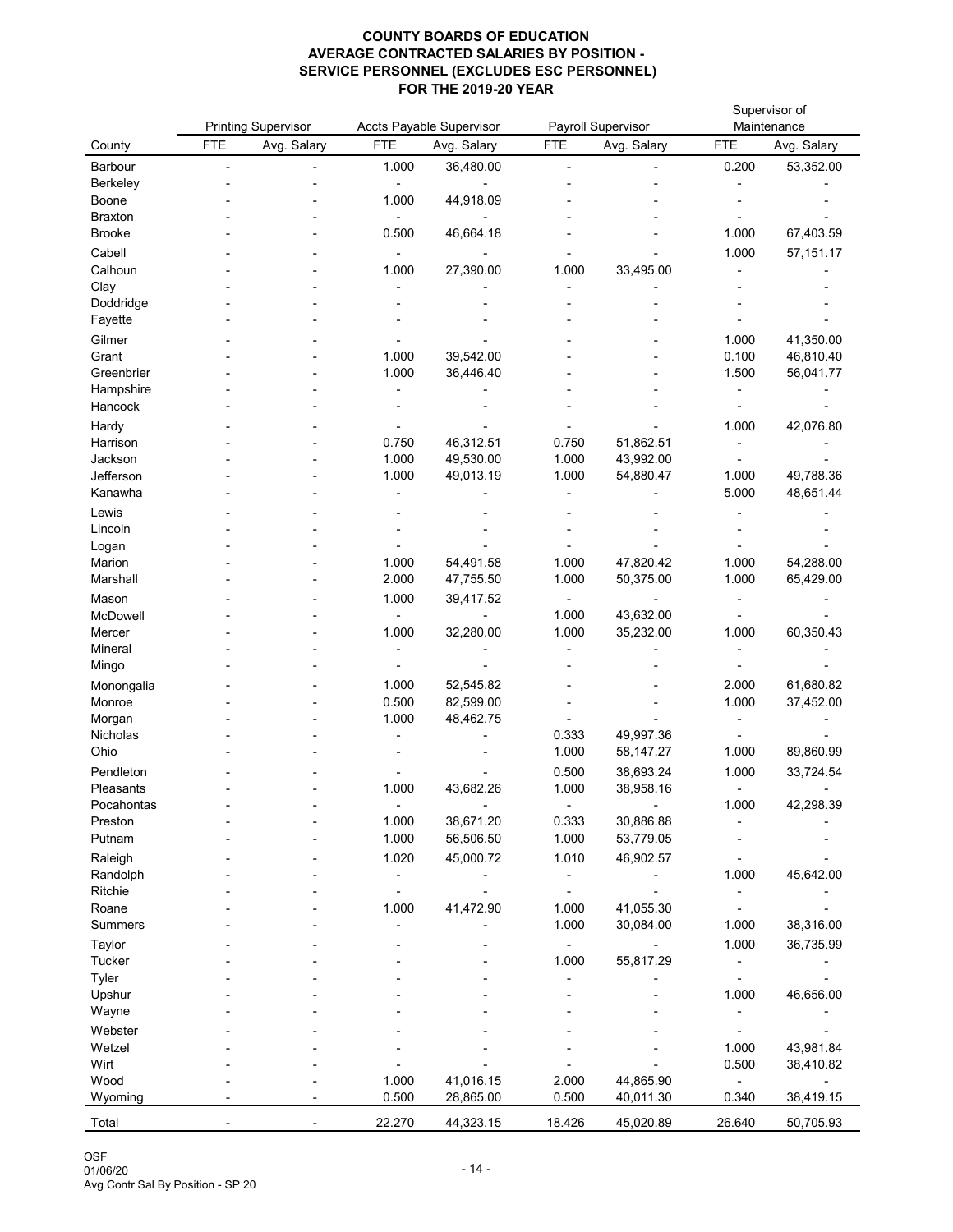|                         |            | Audiovisual<br>Technician |            | <b>Cabinet Maker</b> |            | Carpenter I |                | Carpenter II            |
|-------------------------|------------|---------------------------|------------|----------------------|------------|-------------|----------------|-------------------------|
| County                  | <b>FTE</b> | Avg. Salary               | <b>FTE</b> | Avg. Salary          | <b>FTE</b> | Avg. Salary | <b>FTE</b>     | Avg. Salary             |
| Barbour                 |            |                           |            |                      | 0.240      | 30,636.00   | $\blacksquare$ |                         |
| <b>Berkeley</b>         |            |                           | 1.000      | 42,451.65            | 2.000      | 42,646.47   | 2.000          | 41,844.83               |
| <b>Boone</b>            |            |                           |            |                      |            |             | 0.500          | 38,001.60               |
| <b>Braxton</b>          |            |                           |            |                      |            |             | 0.660          | 26,332.11               |
| <b>Brooke</b>           |            |                           | 3.750      | 40,329.72            |            |             |                |                         |
| Cabell                  |            |                           |            |                      |            |             |                |                         |
| Calhoun                 |            |                           |            |                      |            |             |                |                         |
| Clay                    |            |                           |            |                      |            |             |                |                         |
| Doddridge<br>Fayette    |            |                           | 1.000      | 35,091.45            |            |             | 2.000          | 41,720.85               |
| Gilmer                  |            |                           |            |                      |            |             |                |                         |
| Grant                   |            |                           |            |                      |            |             |                |                         |
| Greenbrier              |            |                           |            |                      |            |             | 2.000          | 35,254.00               |
| Hampshire               |            |                           |            |                      |            |             |                |                         |
| Hancock                 |            |                           |            |                      |            |             |                |                         |
| Hardy                   |            |                           |            |                      |            |             | 0.500          | 33,892.80               |
| Harrison                |            |                           |            |                      |            |             | 3.620          | 47,358.07               |
| Jackson                 |            |                           |            |                      |            |             | 1.150          | 40,437.91               |
| Jefferson               |            |                           |            |                      |            |             | 1.000          | 48,519.90               |
| Kanawha                 |            |                           | 1.000      | 39,173.49            |            |             | 11.000         | 44,395.63               |
| Lewis                   |            |                           |            |                      | 0.500      | 40,762.50   |                |                         |
| Lincoln                 |            |                           |            |                      |            |             |                |                         |
| Logan                   |            |                           | 3.000      | 39,540.82            |            |             | 1.000          | 44,232.97               |
| Marion                  |            |                           |            |                      |            |             | 2.000          | 38,229.98               |
| Marshall                |            |                           | 1.000      | 41,860.00            |            |             |                |                         |
| Mason                   |            |                           |            |                      |            |             | 0.250          | 34,693.40               |
| McDowell                |            |                           |            |                      |            |             | 1.500          | 37,176.00               |
| Mercer<br>Mineral       |            |                           | 1.000      | 43,908.00            |            |             | 1.000<br>0.590 | 33,972.00<br>37, 167.02 |
| Mingo                   |            |                           |            |                      |            |             | 1.000          | 40,676.85               |
|                         |            |                           |            |                      |            |             | 3.000          | 47,456.32               |
| Monongalia<br>Monroe    |            |                           |            |                      |            |             | 1.000          | 39,348.00               |
| Morgan                  |            |                           |            |                      |            |             | 0.200          | 37,650.75               |
| Nicholas                |            |                           |            |                      |            |             | 1.000          | 35,900.55               |
| Ohio                    |            |                           |            |                      |            |             | 1.000          | 34,947.90               |
| Pendleton               |            |                           |            |                      |            |             |                |                         |
| Pleasants               |            |                           |            |                      |            |             |                |                         |
| Pocahontas              |            |                           |            |                      |            |             |                |                         |
| Preston                 |            |                           |            |                      |            |             | 0.267          | 31,947.83               |
| Putnam                  |            |                           |            |                      |            |             | 1.500          | 47,119.20               |
| Raleigh                 | 1.000      | 47,267.09                 |            |                      |            |             | 2.840          | 51,593.72               |
| Randolph                |            |                           |            |                      |            |             | 1.500          | 37,756.00               |
| Ritchie<br>Roane        |            |                           |            |                      |            |             |                |                         |
| <b>Summers</b>          |            |                           |            |                      | 0.250      | 31,659.32   | 1.000          | 29,088.00               |
|                         |            |                           |            |                      |            |             |                |                         |
| Taylor<br><b>Tucker</b> |            |                           |            |                      |            |             |                |                         |
| Tyler                   |            |                           |            |                      |            |             |                |                         |
| Upshur                  |            |                           |            |                      |            |             |                |                         |
| Wayne                   |            |                           |            |                      |            |             |                |                         |
| Webster                 |            |                           |            |                      |            |             |                |                         |
| Wetzel                  |            |                           |            |                      |            |             |                |                         |
| Wirt                    |            |                           |            |                      |            |             |                |                         |
| Wood                    |            |                           | 2.000      | 40,474.58            |            |             | 2.000          | 31,902.98               |
| Wyoming                 |            |                           |            |                      |            |             | 1.500          | 37,044.59               |
| Total                   | 1.000      | 47,267.09                 | 13.750     | 40,239.47            | 2.990      | 40,448.71   | 48.577         | 41,550.74               |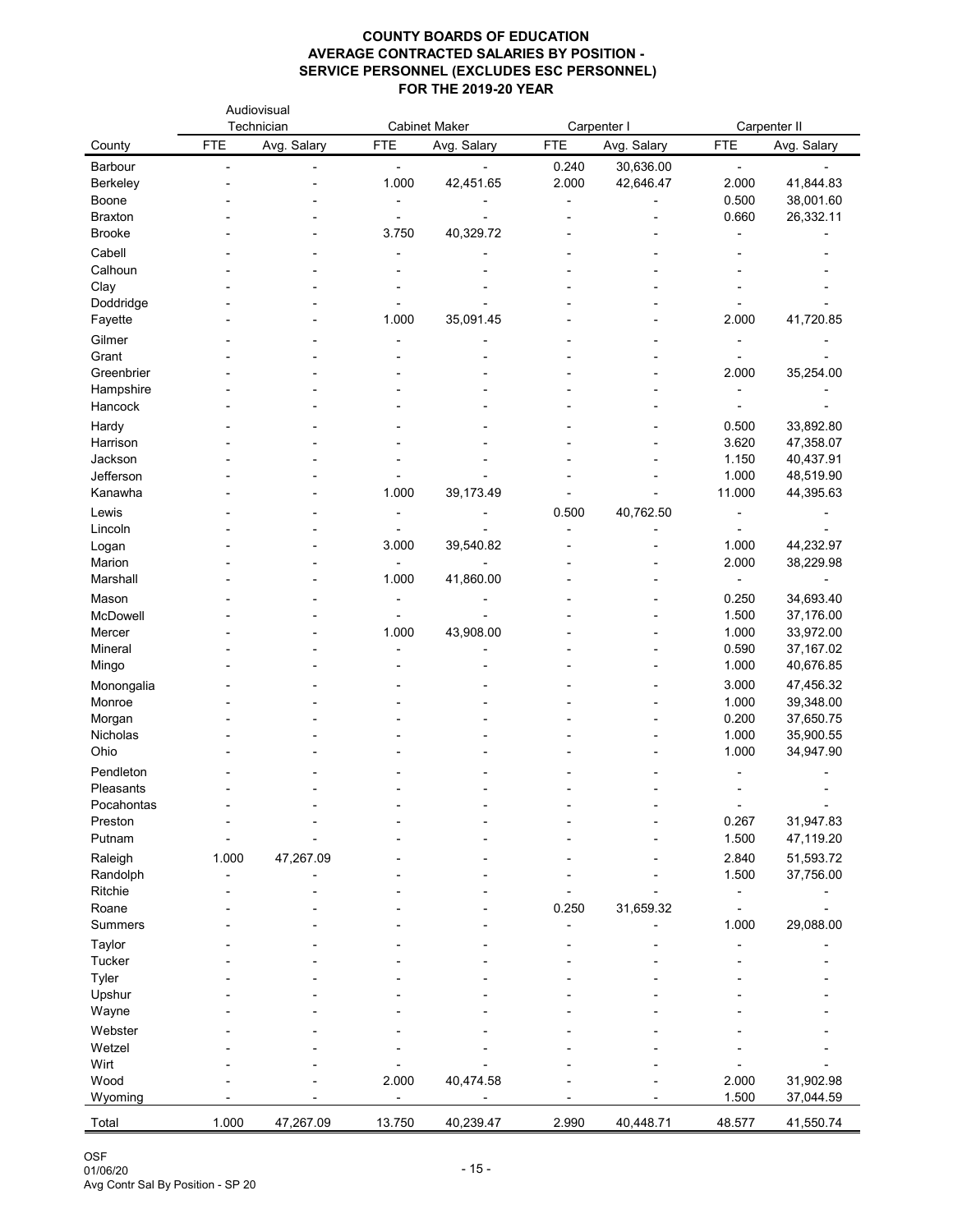|                         |                | <b>Chief Mechanic</b>  |            | <b>Crew Leader</b> |            | Electrician I |                | Electrician II         |
|-------------------------|----------------|------------------------|------------|--------------------|------------|---------------|----------------|------------------------|
| County                  | <b>FTE</b>     | Avg. Salary            | <b>FTE</b> | Avg. Salary        | <b>FTE</b> | Avg. Salary   | <b>FTE</b>     | Avg. Salary            |
| <b>Barbour</b>          | 0.950          | 34,370.04              |            |                    | 0.440      | 32,250.55     | 0.200          | 53,352.00              |
| <b>Berkeley</b>         |                |                        | 2.000      | 42,510.38          | 2.000      | 39,260.93     | 2.000          | 40,806.96              |
| <b>Boone</b>            |                |                        |            |                    |            |               | 0.450          | 39,266.00              |
| <b>Braxton</b>          | 1.000          | 36,132.00              |            |                    |            |               | 0.660          | 26,332.11              |
| <b>Brooke</b>           | 1.000          | 53,829.93              |            |                    |            |               | 1.000          | 33,447.15              |
| Cabell                  | 2.000          | 47,110.50              |            |                    |            |               | 3.000          | 41,759.13              |
| Calhoun                 |                |                        |            |                    |            |               | 1.000          | 33,106.00              |
| Clay                    | 1.000          | 30,252.00              |            |                    |            |               | 0.500          | 40,572.00              |
| Doddridge               | 1.000          | 42,582.15              |            |                    |            |               |                |                        |
| Fayette                 |                |                        |            |                    |            |               | 5.000          | 34,788.69              |
| Gilmer                  | 1.000          | 37,237.50              |            |                    |            |               |                |                        |
| Grant                   | 1.000          | 46,706.18              |            |                    |            |               | 1.000          | 34,176.00              |
| Greenbrier              | 1.000          | 39,039.99              |            |                    |            |               | 2.000          | 37,627.99              |
| Hampshire<br>Hancock    | 1.000          | 48,660.00              |            |                    |            |               | 1.000<br>1.000 | 36,888.00<br>46,707.00 |
|                         |                |                        |            |                    |            |               |                |                        |
| Hardy<br>Harrison       | 1.000          | 48,250.00              |            |                    |            |               | 0.500<br>3.460 | 40,686.78<br>41,345.05 |
| Jackson                 | 1.000          | 44,772.00              | 0.500      | 43,329.00          | 0.500      | 34,476.00     | 1.400          | 40,494.07              |
| Jefferson               | 1.000          | 46,927.80              |            |                    | 2.000      | 35,345.93     | 2.000          | 34,856.55              |
| Kanawha                 |                |                        | 11.000     | 42,692.48          |            |               | 9.000          | 37,751.62              |
| Lewis                   |                |                        |            |                    |            |               | 0.500          | 35,412.50              |
| Lincoln                 | 0.500          | 41,580.00              |            |                    | 1.000      | 33,156.00     |                |                        |
| Logan                   |                |                        |            |                    |            |               | 6.000          | 39,983.96              |
| Marion                  | 1.000          | 39,267.45              |            |                    |            |               | 5.000          | 39,901.68              |
| Marshall                | 1.000          | 46,917.00              |            |                    |            |               | 2.000          | 41,951.25              |
| Mason                   | 1.000          | 37,799.32              | 0.250      | 46,777.68          | 0.250      | 38,295.20     | 0.580          | 40,205.45              |
| McDowell                |                |                        |            |                    |            |               | 3.000          | 37,896.00              |
| Mercer                  |                |                        |            |                    |            |               | 4.000          | 34,737.00              |
| Mineral                 | 1.000          | 30,810.00              |            |                    |            |               | 1.497          | 40,127.66              |
| Mingo                   | 1.000          | 39,384.90              |            |                    |            |               | 2.000          | 37,251.23              |
| Monongalia              | 1.000          | 54,686.02              |            |                    |            |               | 5.500          | 44,339.15              |
| Monroe                  | 1.000          | 30,252.00              |            |                    |            |               |                |                        |
| Morgan                  | 1.000          | 36,095.25              |            |                    |            |               | 1.000          | 32, 142. 75            |
| <b>Nicholas</b>         |                |                        |            |                    |            |               | 1.000          | 31,907.25              |
| Ohio                    |                |                        |            |                    |            |               | 2.000          | 40,816.35              |
| Pendleton               | 0.500          | 39,949.38              |            |                    |            |               |                |                        |
| Pleasants<br>Pocahontas | 1.000<br>1.000 | 46,360.10<br>39,737.25 | 0.600      | 38,240.40          |            |               | 1.000          | 41,760.00              |
| Preston                 | 1.000          | 44,352.00              | 0.167      | 40,419.16          |            |               | 0.768          | 37,866.82              |
| Putnam                  | 0.500          | 50,085.90              |            |                    |            |               | 3.000          | 40,350.60              |
| Raleigh                 | 0.500          | 40,729.04              | 0.340      | 40,716.00          |            |               | 2.830          | 44,896.70              |
| Randolph                | 0.500          | 45,210.00              |            |                    |            |               | 2.000          | 30,048.00              |
| Ritchie                 | 1.000          | 32,690.25              |            |                    |            |               |                |                        |
| Roane                   |                |                        |            |                    |            |               | 0.500          | 39,480.00              |
| <b>Summers</b>          | 1.000          | 38,395.98              |            |                    |            |               |                |                        |
| Taylor                  | 1.000          | 30,684.00              |            |                    |            |               | 1.000          | 30,816.00              |
| <b>Tucker</b>           | 1.000          | 33,624.00              |            |                    |            |               | 0.500          | 32,194.34              |
| Tyler                   | 1.000          | 44,945.14              |            |                    | 1.000      | 37,480.87     | 2.000          | 41,692.14              |
| Upshur                  | 1.000          | 41,484.00              |            |                    |            |               | 3.000          | 32,988.00              |
| Wayne                   | 1.000          | 48,024.00              |            |                    |            |               | 3.000          | 37,410.00              |
| Webster                 | 1.000          | 42,165.59              |            |                    |            |               |                |                        |
| Wetzel                  |                |                        |            |                    |            |               | 4.000          | 39,443.70              |
| Wirt                    | 0.500          | 44,301.08              |            |                    |            |               | 0.500          | 38,410.82              |
| Wood                    |                |                        |            |                    |            |               | 3.000          | 39,498.00              |
| Wyoming                 |                |                        | 0.830      | 37,585.87          |            |               | 2.500          | 39,979.98              |
| Total                   | 35.950         | 41,442.67              | 15.687     | 42,247.14          | 7.190      | 36,279.92     | 98.845         | 38,573.40              |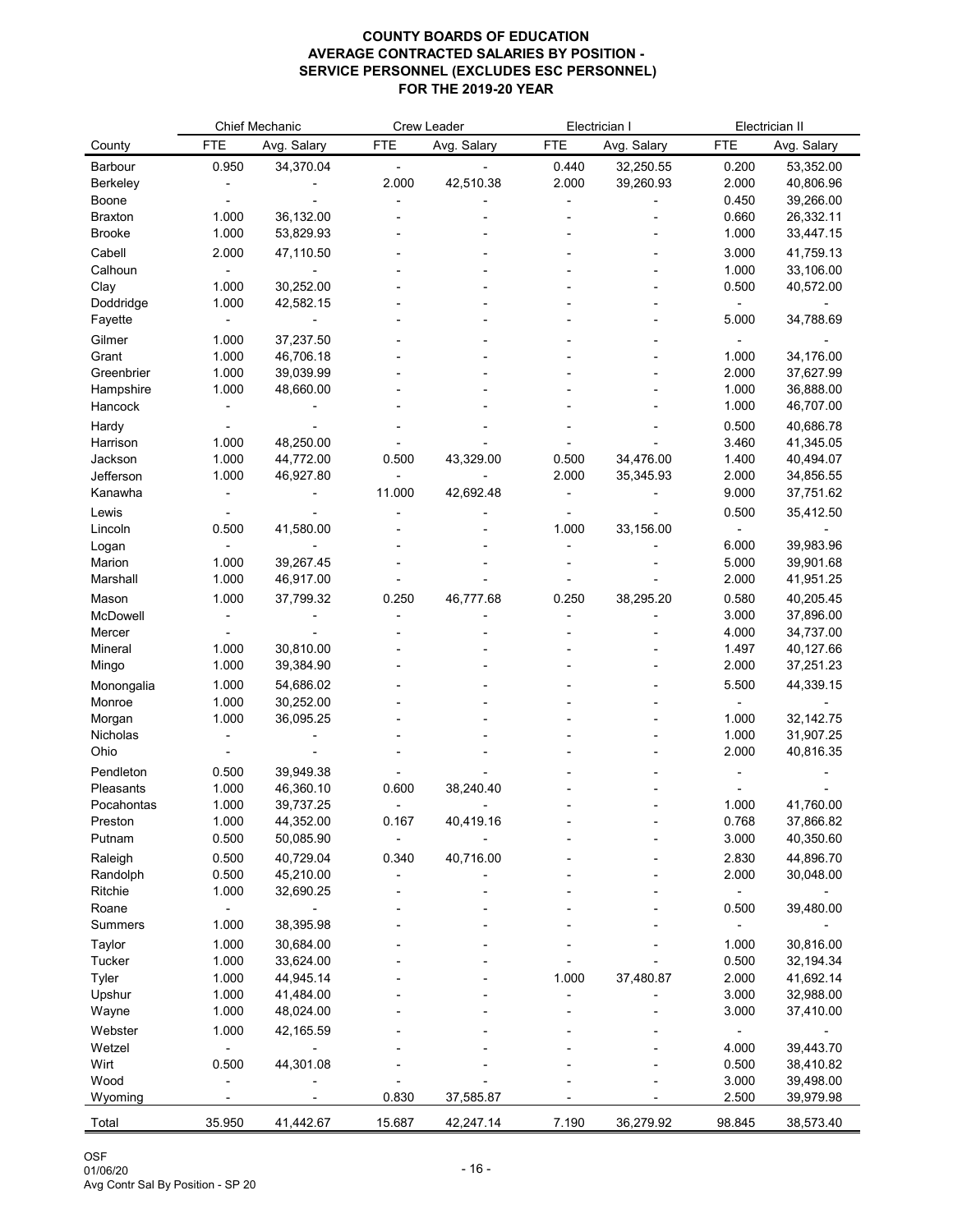| Technician I<br><b>Technician II</b><br><b>General Maintenance</b><br>Foreman<br>Avg. Salary<br>Avg. Salary<br><b>FTE</b><br>Avg. Salary<br><b>FTE</b><br><b>FTE</b><br><b>FTE</b><br>Avg. Salary<br>County<br>29,682.43<br>Barbour<br>1.540<br>1.000<br>40,990.05<br>7.000<br>45,314.49<br>2.000<br><b>Berkeley</b><br>40,180.95<br>4.550<br>39,008.90<br><b>Boone</b><br>0.660<br><b>Braxton</b><br>26,332.11<br>0.500<br>84,674.92<br>1.000<br>42,112.35<br><b>Brooke</b><br>Cabell<br>47,936.57<br>1.000<br>4.000<br>37,999.20<br>Calhoun<br>Clay<br>Doddridge<br>2.000<br>34,765.20<br>2.000<br>43,051.95<br>Fayette<br>Gilmer<br>1.000<br>30,637.50<br>31,704.24<br>0.500<br>Grant<br>36,216.00<br>1.000<br>Greenbrier<br>1.000<br>1.000<br>31,707.99<br>1.000<br>33,871.99<br>26,328.00<br>Hampshire<br>Hancock<br>Hardy<br>1.000<br>37,289.79<br>6.560<br>Harrison<br>1.010<br>48,008.17<br>42,905.49<br>3.200<br>41,750.11<br>Jackson<br>Jefferson<br>11.000<br>41,036.79<br>1.000<br>46,726.83<br>1.000<br>40,006.08<br>Kanawha<br>2.000<br>Lewis<br>39,065.63<br>Lincoln<br>1.000<br>40,958.14<br>3.000<br>33,444.97<br>Logan<br>Marion<br>2.000<br>36,318.00<br>3.000<br>51,815.77<br>1.000<br>Marshall<br>56,498.00<br>1.000<br>41,652.00<br>40,268.38<br>0.160<br>38,671.88<br>2.500<br>39,665.44<br>3.080<br>Mason<br>1.000<br>48,240.00<br>McDowell<br>6.000<br>31,510.00<br>Mercer<br>1.010<br>37,296.05<br>Mineral<br>2.000<br>38,484.45<br>Mingo<br>49,329.00<br>1.000<br>1.000<br>55,873.57<br>Monongalia<br>1.000<br>27,048.00<br>Monroe<br>37,586.34<br>0.990<br>Morgan<br>41,707.80<br>1.000<br>36,318.15<br>4.700<br>28,013.75<br>Nicholas<br>0.750<br>Ohio<br>Pendleton<br>40,203.35<br>Pleasants<br>2.400<br>Pocahontas<br>62,100.00<br>1.000<br>1.634<br>33,607.14<br>Preston<br>Putnam<br>37,775.39<br>Raleigh<br>1.500<br>Randolph<br>42,790.94<br><b>Ritchie</b><br>1.000<br>25,927.00<br>1.250<br>30,937.98<br>1.000<br>Roane<br><b>Summers</b><br><b>Taylor</b><br><b>Tucker</b><br>1.000<br>39,580.65<br>Tyler<br>Upshur<br>1.000<br>41,420.70<br>Wayne<br>Webster<br>2.000<br>28,818.00<br>Wetzel<br>1.300<br>Wirt<br>27,838.31<br>Wood<br>1.500<br>35,856.35<br>35,443.80<br>33,934.35<br>0.830<br>0.500<br>Wyoming<br>5.000<br>39,834.21<br>19.250<br>41,044.37<br>26.000<br>46,130.31<br>64.374<br>35,994.41<br>Total |  | Electronic | Electronic |  |  |
|------------------------------------------------------------------------------------------------------------------------------------------------------------------------------------------------------------------------------------------------------------------------------------------------------------------------------------------------------------------------------------------------------------------------------------------------------------------------------------------------------------------------------------------------------------------------------------------------------------------------------------------------------------------------------------------------------------------------------------------------------------------------------------------------------------------------------------------------------------------------------------------------------------------------------------------------------------------------------------------------------------------------------------------------------------------------------------------------------------------------------------------------------------------------------------------------------------------------------------------------------------------------------------------------------------------------------------------------------------------------------------------------------------------------------------------------------------------------------------------------------------------------------------------------------------------------------------------------------------------------------------------------------------------------------------------------------------------------------------------------------------------------------------------------------------------------------------------------------------------------------------------------------------------------------------------------------------------------------------------------------------------------------------------------------------------------------------------------------------------------------------------------------------------------------------------------------------------------------------------------------------------------------------------------------------------------------------------------------------|--|------------|------------|--|--|
|                                                                                                                                                                                                                                                                                                                                                                                                                                                                                                                                                                                                                                                                                                                                                                                                                                                                                                                                                                                                                                                                                                                                                                                                                                                                                                                                                                                                                                                                                                                                                                                                                                                                                                                                                                                                                                                                                                                                                                                                                                                                                                                                                                                                                                                                                                                                                            |  |            |            |  |  |
|                                                                                                                                                                                                                                                                                                                                                                                                                                                                                                                                                                                                                                                                                                                                                                                                                                                                                                                                                                                                                                                                                                                                                                                                                                                                                                                                                                                                                                                                                                                                                                                                                                                                                                                                                                                                                                                                                                                                                                                                                                                                                                                                                                                                                                                                                                                                                            |  |            |            |  |  |
|                                                                                                                                                                                                                                                                                                                                                                                                                                                                                                                                                                                                                                                                                                                                                                                                                                                                                                                                                                                                                                                                                                                                                                                                                                                                                                                                                                                                                                                                                                                                                                                                                                                                                                                                                                                                                                                                                                                                                                                                                                                                                                                                                                                                                                                                                                                                                            |  |            |            |  |  |
|                                                                                                                                                                                                                                                                                                                                                                                                                                                                                                                                                                                                                                                                                                                                                                                                                                                                                                                                                                                                                                                                                                                                                                                                                                                                                                                                                                                                                                                                                                                                                                                                                                                                                                                                                                                                                                                                                                                                                                                                                                                                                                                                                                                                                                                                                                                                                            |  |            |            |  |  |
|                                                                                                                                                                                                                                                                                                                                                                                                                                                                                                                                                                                                                                                                                                                                                                                                                                                                                                                                                                                                                                                                                                                                                                                                                                                                                                                                                                                                                                                                                                                                                                                                                                                                                                                                                                                                                                                                                                                                                                                                                                                                                                                                                                                                                                                                                                                                                            |  |            |            |  |  |
|                                                                                                                                                                                                                                                                                                                                                                                                                                                                                                                                                                                                                                                                                                                                                                                                                                                                                                                                                                                                                                                                                                                                                                                                                                                                                                                                                                                                                                                                                                                                                                                                                                                                                                                                                                                                                                                                                                                                                                                                                                                                                                                                                                                                                                                                                                                                                            |  |            |            |  |  |
|                                                                                                                                                                                                                                                                                                                                                                                                                                                                                                                                                                                                                                                                                                                                                                                                                                                                                                                                                                                                                                                                                                                                                                                                                                                                                                                                                                                                                                                                                                                                                                                                                                                                                                                                                                                                                                                                                                                                                                                                                                                                                                                                                                                                                                                                                                                                                            |  |            |            |  |  |
|                                                                                                                                                                                                                                                                                                                                                                                                                                                                                                                                                                                                                                                                                                                                                                                                                                                                                                                                                                                                                                                                                                                                                                                                                                                                                                                                                                                                                                                                                                                                                                                                                                                                                                                                                                                                                                                                                                                                                                                                                                                                                                                                                                                                                                                                                                                                                            |  |            |            |  |  |
|                                                                                                                                                                                                                                                                                                                                                                                                                                                                                                                                                                                                                                                                                                                                                                                                                                                                                                                                                                                                                                                                                                                                                                                                                                                                                                                                                                                                                                                                                                                                                                                                                                                                                                                                                                                                                                                                                                                                                                                                                                                                                                                                                                                                                                                                                                                                                            |  |            |            |  |  |
|                                                                                                                                                                                                                                                                                                                                                                                                                                                                                                                                                                                                                                                                                                                                                                                                                                                                                                                                                                                                                                                                                                                                                                                                                                                                                                                                                                                                                                                                                                                                                                                                                                                                                                                                                                                                                                                                                                                                                                                                                                                                                                                                                                                                                                                                                                                                                            |  |            |            |  |  |
|                                                                                                                                                                                                                                                                                                                                                                                                                                                                                                                                                                                                                                                                                                                                                                                                                                                                                                                                                                                                                                                                                                                                                                                                                                                                                                                                                                                                                                                                                                                                                                                                                                                                                                                                                                                                                                                                                                                                                                                                                                                                                                                                                                                                                                                                                                                                                            |  |            |            |  |  |
|                                                                                                                                                                                                                                                                                                                                                                                                                                                                                                                                                                                                                                                                                                                                                                                                                                                                                                                                                                                                                                                                                                                                                                                                                                                                                                                                                                                                                                                                                                                                                                                                                                                                                                                                                                                                                                                                                                                                                                                                                                                                                                                                                                                                                                                                                                                                                            |  |            |            |  |  |
|                                                                                                                                                                                                                                                                                                                                                                                                                                                                                                                                                                                                                                                                                                                                                                                                                                                                                                                                                                                                                                                                                                                                                                                                                                                                                                                                                                                                                                                                                                                                                                                                                                                                                                                                                                                                                                                                                                                                                                                                                                                                                                                                                                                                                                                                                                                                                            |  |            |            |  |  |
|                                                                                                                                                                                                                                                                                                                                                                                                                                                                                                                                                                                                                                                                                                                                                                                                                                                                                                                                                                                                                                                                                                                                                                                                                                                                                                                                                                                                                                                                                                                                                                                                                                                                                                                                                                                                                                                                                                                                                                                                                                                                                                                                                                                                                                                                                                                                                            |  |            |            |  |  |
|                                                                                                                                                                                                                                                                                                                                                                                                                                                                                                                                                                                                                                                                                                                                                                                                                                                                                                                                                                                                                                                                                                                                                                                                                                                                                                                                                                                                                                                                                                                                                                                                                                                                                                                                                                                                                                                                                                                                                                                                                                                                                                                                                                                                                                                                                                                                                            |  |            |            |  |  |
|                                                                                                                                                                                                                                                                                                                                                                                                                                                                                                                                                                                                                                                                                                                                                                                                                                                                                                                                                                                                                                                                                                                                                                                                                                                                                                                                                                                                                                                                                                                                                                                                                                                                                                                                                                                                                                                                                                                                                                                                                                                                                                                                                                                                                                                                                                                                                            |  |            |            |  |  |
|                                                                                                                                                                                                                                                                                                                                                                                                                                                                                                                                                                                                                                                                                                                                                                                                                                                                                                                                                                                                                                                                                                                                                                                                                                                                                                                                                                                                                                                                                                                                                                                                                                                                                                                                                                                                                                                                                                                                                                                                                                                                                                                                                                                                                                                                                                                                                            |  |            |            |  |  |
|                                                                                                                                                                                                                                                                                                                                                                                                                                                                                                                                                                                                                                                                                                                                                                                                                                                                                                                                                                                                                                                                                                                                                                                                                                                                                                                                                                                                                                                                                                                                                                                                                                                                                                                                                                                                                                                                                                                                                                                                                                                                                                                                                                                                                                                                                                                                                            |  |            |            |  |  |
|                                                                                                                                                                                                                                                                                                                                                                                                                                                                                                                                                                                                                                                                                                                                                                                                                                                                                                                                                                                                                                                                                                                                                                                                                                                                                                                                                                                                                                                                                                                                                                                                                                                                                                                                                                                                                                                                                                                                                                                                                                                                                                                                                                                                                                                                                                                                                            |  |            |            |  |  |
|                                                                                                                                                                                                                                                                                                                                                                                                                                                                                                                                                                                                                                                                                                                                                                                                                                                                                                                                                                                                                                                                                                                                                                                                                                                                                                                                                                                                                                                                                                                                                                                                                                                                                                                                                                                                                                                                                                                                                                                                                                                                                                                                                                                                                                                                                                                                                            |  |            |            |  |  |
|                                                                                                                                                                                                                                                                                                                                                                                                                                                                                                                                                                                                                                                                                                                                                                                                                                                                                                                                                                                                                                                                                                                                                                                                                                                                                                                                                                                                                                                                                                                                                                                                                                                                                                                                                                                                                                                                                                                                                                                                                                                                                                                                                                                                                                                                                                                                                            |  |            |            |  |  |
|                                                                                                                                                                                                                                                                                                                                                                                                                                                                                                                                                                                                                                                                                                                                                                                                                                                                                                                                                                                                                                                                                                                                                                                                                                                                                                                                                                                                                                                                                                                                                                                                                                                                                                                                                                                                                                                                                                                                                                                                                                                                                                                                                                                                                                                                                                                                                            |  |            |            |  |  |
|                                                                                                                                                                                                                                                                                                                                                                                                                                                                                                                                                                                                                                                                                                                                                                                                                                                                                                                                                                                                                                                                                                                                                                                                                                                                                                                                                                                                                                                                                                                                                                                                                                                                                                                                                                                                                                                                                                                                                                                                                                                                                                                                                                                                                                                                                                                                                            |  |            |            |  |  |
|                                                                                                                                                                                                                                                                                                                                                                                                                                                                                                                                                                                                                                                                                                                                                                                                                                                                                                                                                                                                                                                                                                                                                                                                                                                                                                                                                                                                                                                                                                                                                                                                                                                                                                                                                                                                                                                                                                                                                                                                                                                                                                                                                                                                                                                                                                                                                            |  |            |            |  |  |
|                                                                                                                                                                                                                                                                                                                                                                                                                                                                                                                                                                                                                                                                                                                                                                                                                                                                                                                                                                                                                                                                                                                                                                                                                                                                                                                                                                                                                                                                                                                                                                                                                                                                                                                                                                                                                                                                                                                                                                                                                                                                                                                                                                                                                                                                                                                                                            |  |            |            |  |  |
|                                                                                                                                                                                                                                                                                                                                                                                                                                                                                                                                                                                                                                                                                                                                                                                                                                                                                                                                                                                                                                                                                                                                                                                                                                                                                                                                                                                                                                                                                                                                                                                                                                                                                                                                                                                                                                                                                                                                                                                                                                                                                                                                                                                                                                                                                                                                                            |  |            |            |  |  |
|                                                                                                                                                                                                                                                                                                                                                                                                                                                                                                                                                                                                                                                                                                                                                                                                                                                                                                                                                                                                                                                                                                                                                                                                                                                                                                                                                                                                                                                                                                                                                                                                                                                                                                                                                                                                                                                                                                                                                                                                                                                                                                                                                                                                                                                                                                                                                            |  |            |            |  |  |
|                                                                                                                                                                                                                                                                                                                                                                                                                                                                                                                                                                                                                                                                                                                                                                                                                                                                                                                                                                                                                                                                                                                                                                                                                                                                                                                                                                                                                                                                                                                                                                                                                                                                                                                                                                                                                                                                                                                                                                                                                                                                                                                                                                                                                                                                                                                                                            |  |            |            |  |  |
|                                                                                                                                                                                                                                                                                                                                                                                                                                                                                                                                                                                                                                                                                                                                                                                                                                                                                                                                                                                                                                                                                                                                                                                                                                                                                                                                                                                                                                                                                                                                                                                                                                                                                                                                                                                                                                                                                                                                                                                                                                                                                                                                                                                                                                                                                                                                                            |  |            |            |  |  |
|                                                                                                                                                                                                                                                                                                                                                                                                                                                                                                                                                                                                                                                                                                                                                                                                                                                                                                                                                                                                                                                                                                                                                                                                                                                                                                                                                                                                                                                                                                                                                                                                                                                                                                                                                                                                                                                                                                                                                                                                                                                                                                                                                                                                                                                                                                                                                            |  |            |            |  |  |
|                                                                                                                                                                                                                                                                                                                                                                                                                                                                                                                                                                                                                                                                                                                                                                                                                                                                                                                                                                                                                                                                                                                                                                                                                                                                                                                                                                                                                                                                                                                                                                                                                                                                                                                                                                                                                                                                                                                                                                                                                                                                                                                                                                                                                                                                                                                                                            |  |            |            |  |  |
|                                                                                                                                                                                                                                                                                                                                                                                                                                                                                                                                                                                                                                                                                                                                                                                                                                                                                                                                                                                                                                                                                                                                                                                                                                                                                                                                                                                                                                                                                                                                                                                                                                                                                                                                                                                                                                                                                                                                                                                                                                                                                                                                                                                                                                                                                                                                                            |  |            |            |  |  |
|                                                                                                                                                                                                                                                                                                                                                                                                                                                                                                                                                                                                                                                                                                                                                                                                                                                                                                                                                                                                                                                                                                                                                                                                                                                                                                                                                                                                                                                                                                                                                                                                                                                                                                                                                                                                                                                                                                                                                                                                                                                                                                                                                                                                                                                                                                                                                            |  |            |            |  |  |
|                                                                                                                                                                                                                                                                                                                                                                                                                                                                                                                                                                                                                                                                                                                                                                                                                                                                                                                                                                                                                                                                                                                                                                                                                                                                                                                                                                                                                                                                                                                                                                                                                                                                                                                                                                                                                                                                                                                                                                                                                                                                                                                                                                                                                                                                                                                                                            |  |            |            |  |  |
|                                                                                                                                                                                                                                                                                                                                                                                                                                                                                                                                                                                                                                                                                                                                                                                                                                                                                                                                                                                                                                                                                                                                                                                                                                                                                                                                                                                                                                                                                                                                                                                                                                                                                                                                                                                                                                                                                                                                                                                                                                                                                                                                                                                                                                                                                                                                                            |  |            |            |  |  |
|                                                                                                                                                                                                                                                                                                                                                                                                                                                                                                                                                                                                                                                                                                                                                                                                                                                                                                                                                                                                                                                                                                                                                                                                                                                                                                                                                                                                                                                                                                                                                                                                                                                                                                                                                                                                                                                                                                                                                                                                                                                                                                                                                                                                                                                                                                                                                            |  |            |            |  |  |
|                                                                                                                                                                                                                                                                                                                                                                                                                                                                                                                                                                                                                                                                                                                                                                                                                                                                                                                                                                                                                                                                                                                                                                                                                                                                                                                                                                                                                                                                                                                                                                                                                                                                                                                                                                                                                                                                                                                                                                                                                                                                                                                                                                                                                                                                                                                                                            |  |            |            |  |  |
|                                                                                                                                                                                                                                                                                                                                                                                                                                                                                                                                                                                                                                                                                                                                                                                                                                                                                                                                                                                                                                                                                                                                                                                                                                                                                                                                                                                                                                                                                                                                                                                                                                                                                                                                                                                                                                                                                                                                                                                                                                                                                                                                                                                                                                                                                                                                                            |  |            |            |  |  |
|                                                                                                                                                                                                                                                                                                                                                                                                                                                                                                                                                                                                                                                                                                                                                                                                                                                                                                                                                                                                                                                                                                                                                                                                                                                                                                                                                                                                                                                                                                                                                                                                                                                                                                                                                                                                                                                                                                                                                                                                                                                                                                                                                                                                                                                                                                                                                            |  |            |            |  |  |
|                                                                                                                                                                                                                                                                                                                                                                                                                                                                                                                                                                                                                                                                                                                                                                                                                                                                                                                                                                                                                                                                                                                                                                                                                                                                                                                                                                                                                                                                                                                                                                                                                                                                                                                                                                                                                                                                                                                                                                                                                                                                                                                                                                                                                                                                                                                                                            |  |            |            |  |  |
|                                                                                                                                                                                                                                                                                                                                                                                                                                                                                                                                                                                                                                                                                                                                                                                                                                                                                                                                                                                                                                                                                                                                                                                                                                                                                                                                                                                                                                                                                                                                                                                                                                                                                                                                                                                                                                                                                                                                                                                                                                                                                                                                                                                                                                                                                                                                                            |  |            |            |  |  |
|                                                                                                                                                                                                                                                                                                                                                                                                                                                                                                                                                                                                                                                                                                                                                                                                                                                                                                                                                                                                                                                                                                                                                                                                                                                                                                                                                                                                                                                                                                                                                                                                                                                                                                                                                                                                                                                                                                                                                                                                                                                                                                                                                                                                                                                                                                                                                            |  |            |            |  |  |
|                                                                                                                                                                                                                                                                                                                                                                                                                                                                                                                                                                                                                                                                                                                                                                                                                                                                                                                                                                                                                                                                                                                                                                                                                                                                                                                                                                                                                                                                                                                                                                                                                                                                                                                                                                                                                                                                                                                                                                                                                                                                                                                                                                                                                                                                                                                                                            |  |            |            |  |  |
|                                                                                                                                                                                                                                                                                                                                                                                                                                                                                                                                                                                                                                                                                                                                                                                                                                                                                                                                                                                                                                                                                                                                                                                                                                                                                                                                                                                                                                                                                                                                                                                                                                                                                                                                                                                                                                                                                                                                                                                                                                                                                                                                                                                                                                                                                                                                                            |  |            |            |  |  |
|                                                                                                                                                                                                                                                                                                                                                                                                                                                                                                                                                                                                                                                                                                                                                                                                                                                                                                                                                                                                                                                                                                                                                                                                                                                                                                                                                                                                                                                                                                                                                                                                                                                                                                                                                                                                                                                                                                                                                                                                                                                                                                                                                                                                                                                                                                                                                            |  |            |            |  |  |
|                                                                                                                                                                                                                                                                                                                                                                                                                                                                                                                                                                                                                                                                                                                                                                                                                                                                                                                                                                                                                                                                                                                                                                                                                                                                                                                                                                                                                                                                                                                                                                                                                                                                                                                                                                                                                                                                                                                                                                                                                                                                                                                                                                                                                                                                                                                                                            |  |            |            |  |  |
|                                                                                                                                                                                                                                                                                                                                                                                                                                                                                                                                                                                                                                                                                                                                                                                                                                                                                                                                                                                                                                                                                                                                                                                                                                                                                                                                                                                                                                                                                                                                                                                                                                                                                                                                                                                                                                                                                                                                                                                                                                                                                                                                                                                                                                                                                                                                                            |  |            |            |  |  |
|                                                                                                                                                                                                                                                                                                                                                                                                                                                                                                                                                                                                                                                                                                                                                                                                                                                                                                                                                                                                                                                                                                                                                                                                                                                                                                                                                                                                                                                                                                                                                                                                                                                                                                                                                                                                                                                                                                                                                                                                                                                                                                                                                                                                                                                                                                                                                            |  |            |            |  |  |
|                                                                                                                                                                                                                                                                                                                                                                                                                                                                                                                                                                                                                                                                                                                                                                                                                                                                                                                                                                                                                                                                                                                                                                                                                                                                                                                                                                                                                                                                                                                                                                                                                                                                                                                                                                                                                                                                                                                                                                                                                                                                                                                                                                                                                                                                                                                                                            |  |            |            |  |  |
|                                                                                                                                                                                                                                                                                                                                                                                                                                                                                                                                                                                                                                                                                                                                                                                                                                                                                                                                                                                                                                                                                                                                                                                                                                                                                                                                                                                                                                                                                                                                                                                                                                                                                                                                                                                                                                                                                                                                                                                                                                                                                                                                                                                                                                                                                                                                                            |  |            |            |  |  |
|                                                                                                                                                                                                                                                                                                                                                                                                                                                                                                                                                                                                                                                                                                                                                                                                                                                                                                                                                                                                                                                                                                                                                                                                                                                                                                                                                                                                                                                                                                                                                                                                                                                                                                                                                                                                                                                                                                                                                                                                                                                                                                                                                                                                                                                                                                                                                            |  |            |            |  |  |
|                                                                                                                                                                                                                                                                                                                                                                                                                                                                                                                                                                                                                                                                                                                                                                                                                                                                                                                                                                                                                                                                                                                                                                                                                                                                                                                                                                                                                                                                                                                                                                                                                                                                                                                                                                                                                                                                                                                                                                                                                                                                                                                                                                                                                                                                                                                                                            |  |            |            |  |  |
|                                                                                                                                                                                                                                                                                                                                                                                                                                                                                                                                                                                                                                                                                                                                                                                                                                                                                                                                                                                                                                                                                                                                                                                                                                                                                                                                                                                                                                                                                                                                                                                                                                                                                                                                                                                                                                                                                                                                                                                                                                                                                                                                                                                                                                                                                                                                                            |  |            |            |  |  |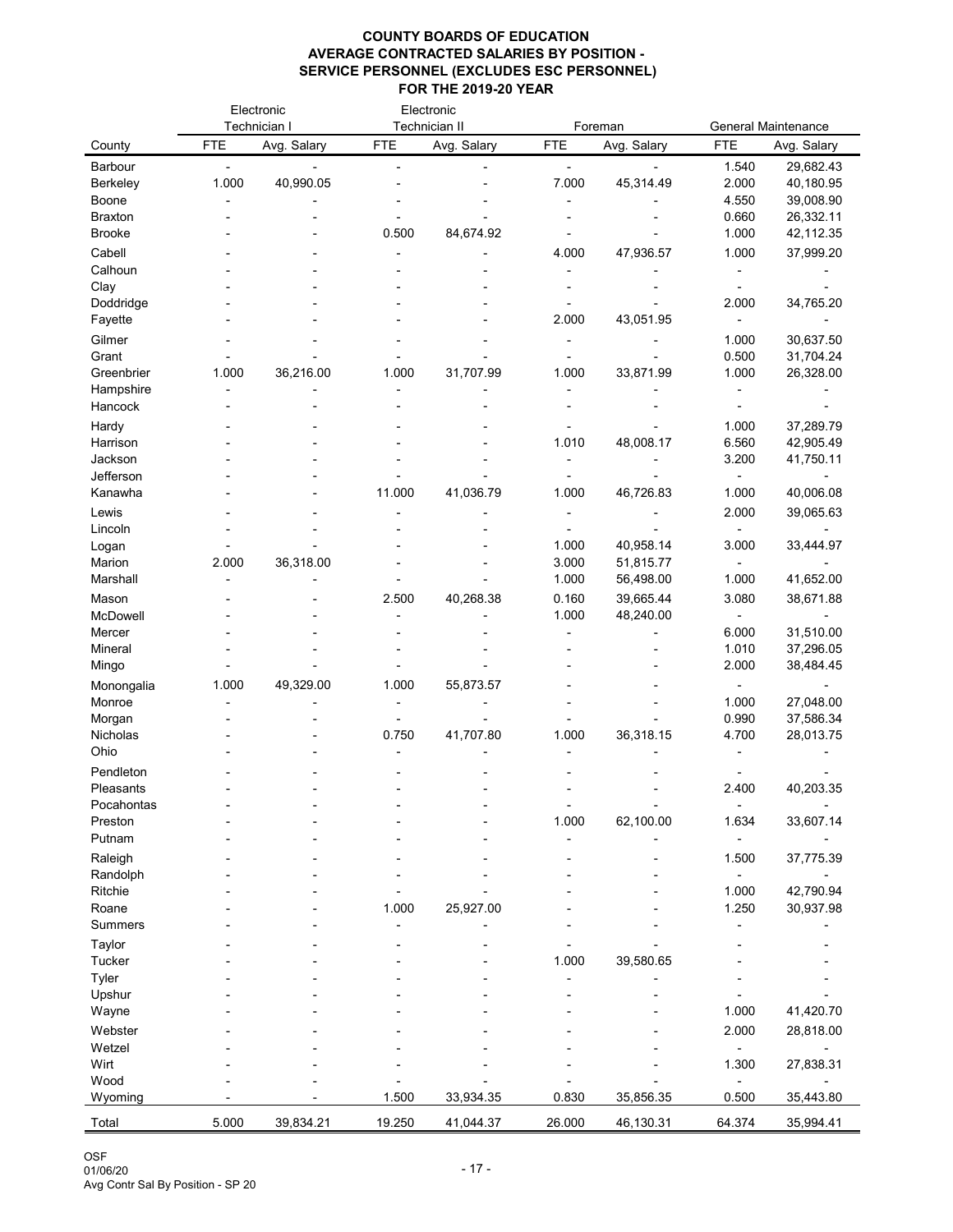|                         |            | Glazier     |            | Handyman    |            | Heating/Air Cond.<br>Mechanic |                | Heating/Air Cond.<br>Mechanic II |
|-------------------------|------------|-------------|------------|-------------|------------|-------------------------------|----------------|----------------------------------|
| County                  | <b>FTE</b> | Avg. Salary | <b>FTE</b> | Avg. Salary | <b>FTE</b> | Avg. Salary                   | <b>FTE</b>     | Avg. Salary                      |
| Barbour                 |            |             |            |             | 0.500      | 29,496.00                     | 0.600          | 53,352.00                        |
| Berkeley                |            |             |            |             |            |                               |                |                                  |
| Boone                   |            |             |            |             |            |                               | 0.950          | 36,162.23                        |
| <b>Braxton</b>          |            |             |            |             |            |                               |                |                                  |
| <b>Brooke</b>           |            |             |            |             |            |                               |                |                                  |
| Cabell                  |            |             |            |             |            |                               | 6.000          | 39,526.28                        |
| Calhoun<br>Clay         |            |             | 0.450      | 25,643.33   |            |                               | 1.000<br>0.500 | 41,337.45<br>40,572.00           |
| Doddridge               |            |             |            |             |            |                               |                |                                  |
| Fayette                 |            |             |            |             |            |                               | 1.000          | 40,167.90                        |
| Gilmer                  |            |             |            |             |            |                               |                |                                  |
| Grant                   |            |             |            |             |            |                               | 1.000          | 38,136.00                        |
| Greenbrier              |            |             |            |             |            |                               | 2.000          | 39,999.99                        |
| Hampshire               |            |             |            |             |            |                               |                |                                  |
| Hancock                 |            |             |            |             |            |                               | 2.000          | 43,538.50                        |
| Hardy                   |            |             |            |             |            |                               |                |                                  |
| Harrison                |            |             | 3.100      | 45,082.26   | 0.500      | 32,980.00                     | 2.400          | 46,866.67                        |
| Jackson                 | 0.250      | 45,929.00   |            |             |            |                               | 1.400          | 40,494.07                        |
| Jefferson<br>Kanawha    | 1.000      | 43,419.96   |            |             | 2.000      | 33,990.03                     | 8.000          | 38,555.73                        |
|                         |            |             |            |             |            |                               |                |                                  |
| Lewis<br>Lincoln        |            |             |            |             |            |                               | 0.500          | 44,825.00                        |
| Logan                   |            |             |            |             |            |                               |                |                                  |
| Marion                  |            |             |            |             |            |                               |                |                                  |
| Marshall                |            |             |            |             |            |                               |                |                                  |
| Mason                   |            |             | 0.500      | 39,712.40   |            |                               | 0.750          | 41,749.11                        |
| McDowell                |            |             |            |             |            |                               |                |                                  |
| Mercer                  |            |             |            |             | 1.000      | 32,448.00                     |                |                                  |
| Mineral                 |            |             |            |             | 0.833      | 38,694.19                     |                |                                  |
| Mingo                   |            |             |            |             |            |                               | 2.000          | 37,662.30                        |
| Monongalia              |            |             |            |             |            |                               | 1.000          | 44,043.75                        |
| Monroe                  |            |             |            |             |            |                               |                |                                  |
| Morgan<br>Nicholas      |            |             |            |             |            |                               | 0.200          | 31,659.30                        |
| Ohio                    | 1.000      | 35,195.85   |            |             |            |                               |                |                                  |
| Pendleton               |            |             |            |             |            |                               |                |                                  |
| Pleasants               |            |             |            |             |            |                               |                |                                  |
| Pocahontas              |            |             |            |             |            |                               |                |                                  |
| Preston                 |            |             | 0.580      | 26,574.14   | 0.625      | 39,797.04                     |                |                                  |
| Putnam                  |            |             |            |             |            |                               | 9.000          | 44,006.05                        |
| Raleigh                 |            |             | 0.500      | 45,583.64   |            |                               | 3.500          | 43,290.58                        |
| Randolph                |            |             |            |             |            |                               | 0.500          | 34,902.00                        |
| Ritchie                 |            |             |            |             |            |                               | 2.000          | 39,875.47                        |
| Roane                   |            |             |            |             |            |                               | 0.500          | 39,480.00                        |
| <b>Summers</b>          |            |             |            |             |            |                               |                |                                  |
| Taylor<br><b>Tucker</b> |            |             |            |             |            |                               | 2.000<br>0.500 | 31,452.00<br>32,194.34           |
| <b>Tyler</b>            |            |             |            |             |            |                               |                |                                  |
| Upshur                  |            |             |            |             |            |                               |                |                                  |
| Wayne                   |            |             | 1.000      | 32,533.65   |            |                               | 3.000          | 34,369.35                        |
| Webster                 |            |             |            |             |            |                               | 1.000          | 32,604.00                        |
| Wetzel                  |            |             |            |             |            |                               |                |                                  |
| Wirt                    |            |             |            |             | 0.500      | 22,300.00                     |                |                                  |
| Wood                    |            |             | 1.000      | 39,097.80   |            |                               | 2.000          | 40,291.88                        |
| Wyoming                 |            |             |            |             |            |                               |                |                                  |
| Total                   | 2.250      | 40,043.58   | 7.130      | 39,409.11   | 5.958      | 33,555.13                     | 55.300         | 40,278.12                        |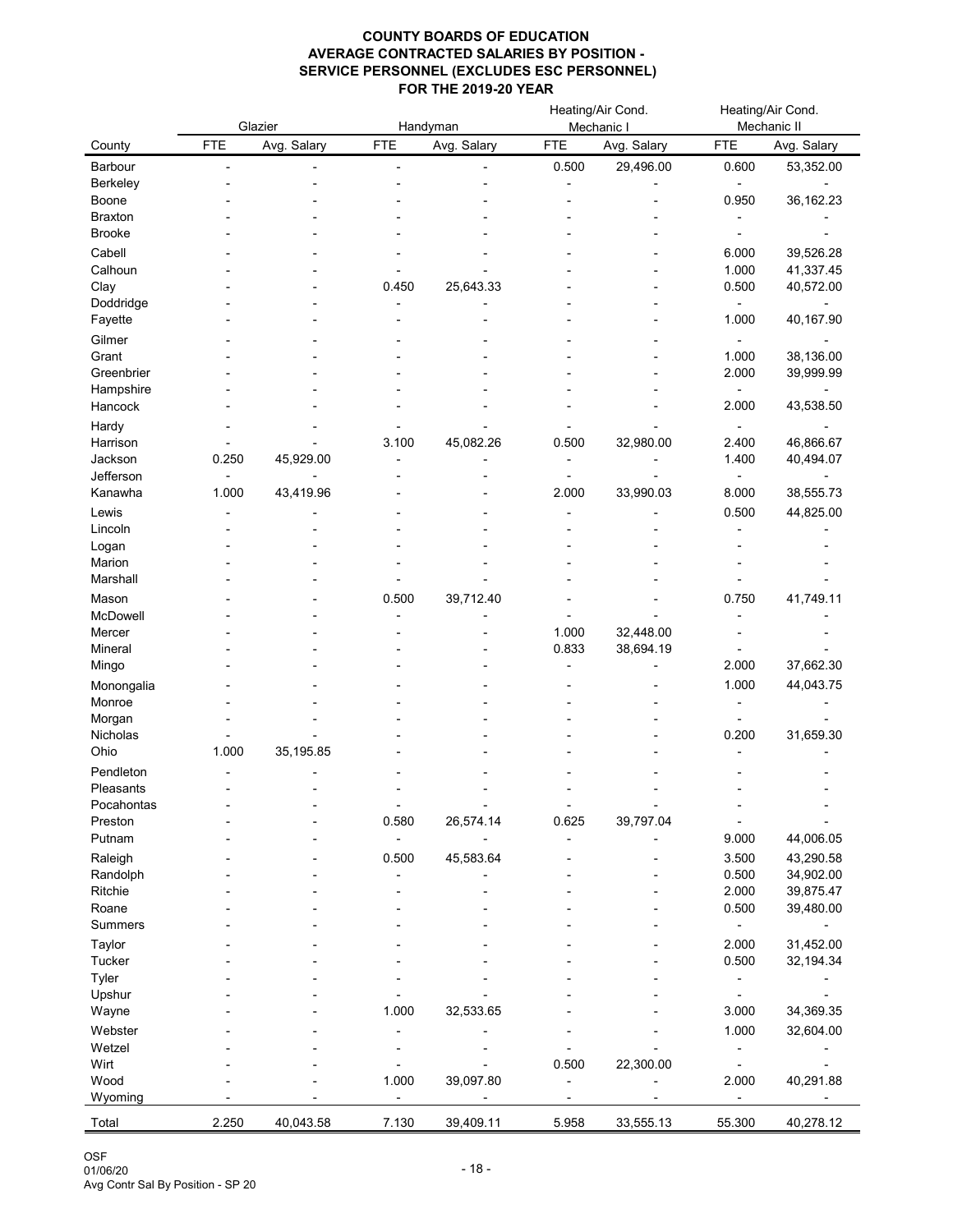|                       |                | Locksmith   |            | <b>Lubrication Man</b> |            | Machinist   |            | Mason       |
|-----------------------|----------------|-------------|------------|------------------------|------------|-------------|------------|-------------|
| County                | <b>FTE</b>     | Avg. Salary | <b>FTE</b> | Avg. Salary            | <b>FTE</b> | Avg. Salary | <b>FTE</b> | Avg. Salary |
| Barbour               |                |             |            |                        |            |             | 0.140      | 30,636.00   |
| <b>Berkeley</b>       |                |             |            |                        |            |             |            |             |
| Boone                 | 0.003          | 35,556.67   |            |                        |            |             | 0.500      | 38,066.84   |
| <b>Braxton</b>        |                |             |            |                        |            |             |            |             |
| <b>Brooke</b>         |                |             |            |                        |            |             |            |             |
| Cabell                |                |             |            |                        |            |             | 2.000      | 45,018.59   |
| Calhoun               |                |             |            |                        |            |             | 1.000      | 41,730.15   |
| Clay                  |                |             |            |                        |            |             |            |             |
| Doddridge             |                |             |            |                        |            |             |            |             |
| Fayette               |                |             |            |                        |            |             |            |             |
| Gilmer                |                |             |            |                        |            |             |            |             |
| Grant                 |                |             |            |                        |            |             |            |             |
| Greenbrier            | 1.000          | 40,884.00   |            |                        |            |             |            |             |
| Hampshire<br>Hancock  | 1.000          | 41,685.00   |            |                        |            |             | 1.000      | 38,832.00   |
|                       |                |             |            |                        |            |             |            |             |
| Hardy<br>Harrison     | 0.500          | 42,487.50   |            |                        |            |             | 1.350      | 43,981.39   |
| Jackson               |                |             |            |                        |            |             | 0.700      | 40,794.00   |
| Jefferson             | 3.000          | 42,799.65   |            |                        |            |             |            |             |
| Kanawha               | 2.000          | 43,113.29   |            |                        |            |             | 3.000      | 40,264.47   |
| Lewis                 |                |             |            |                        |            |             |            |             |
| Lincoln               |                |             |            |                        |            |             | 1.000      | 34,716.00   |
| Logan                 |                |             |            |                        |            |             | 1.000      | 40,202.77   |
| Marion                |                |             |            |                        |            |             | 3.500      | 41,814.06   |
| Marshall              | 1.000          | 35,312.50   |            |                        |            |             |            |             |
| Mason                 |                |             |            |                        |            |             | 0.080      | 39,665.38   |
| McDowell              |                |             |            |                        |            |             | 1.000      | 40,932.00   |
| Mercer                | $\blacksquare$ |             |            |                        |            |             |            |             |
| Mineral               | 0.250          | 43,299.80   |            |                        |            |             |            |             |
| Mingo                 |                |             |            |                        |            |             | 1.000      | 39,215.25   |
| Monongalia            | 3.000          | 43,808.85   |            |                        |            |             |            |             |
| Monroe                |                |             |            |                        |            |             |            |             |
| Morgan                |                |             |            |                        |            |             |            |             |
| Nicholas              |                |             |            |                        |            |             |            |             |
| Ohio                  | 1.000          | 26,800.00   |            |                        |            |             | 1.000      | 37,101.15   |
| Pendleton             |                |             |            |                        |            |             |            |             |
| Pleasants             |                |             |            |                        |            |             |            |             |
| Pocahontas<br>Preston | 0.267          |             |            |                        |            |             | 0.268      | 31,828.62   |
| Putnam                |                | 31,947.83   |            |                        |            |             | 3.000      | 43,378.20   |
|                       |                |             |            |                        |            |             | 0.500      |             |
| Raleigh<br>Randolph   | 0.500          | 29,460.00   |            |                        |            |             |            | 48,219.74   |
| Ritchie               |                |             |            |                        |            |             |            |             |
| Roane                 |                |             |            |                        |            |             |            |             |
| <b>Summers</b>        |                |             |            |                        |            |             |            |             |
| Taylor                |                |             |            |                        |            |             |            |             |
| <b>Tucker</b>         |                |             |            |                        |            |             |            |             |
| <b>Tyler</b>          |                |             |            |                        |            |             |            |             |
| Upshur                |                |             |            |                        |            |             |            |             |
| Wayne                 | 2.000          | 46,490.63   |            |                        |            |             | 1.000      | 44,526.60   |
| Webster               |                |             |            |                        |            |             |            |             |
| Wetzel                |                |             |            |                        |            |             |            |             |
| Wirt                  |                |             |            |                        |            |             |            |             |
| Wood                  | 2.000          | 34,313.48   |            |                        |            |             | 3.000      | 36,618.30   |
| Wyoming               |                |             | 1.000      | 34,191.00              |            |             | 1.500      | 37,044.59   |
| Total                 | 17.520         | 40,398.24   | 1.000      | 34,191.00              |            |             | 27.538     | 40,564.25   |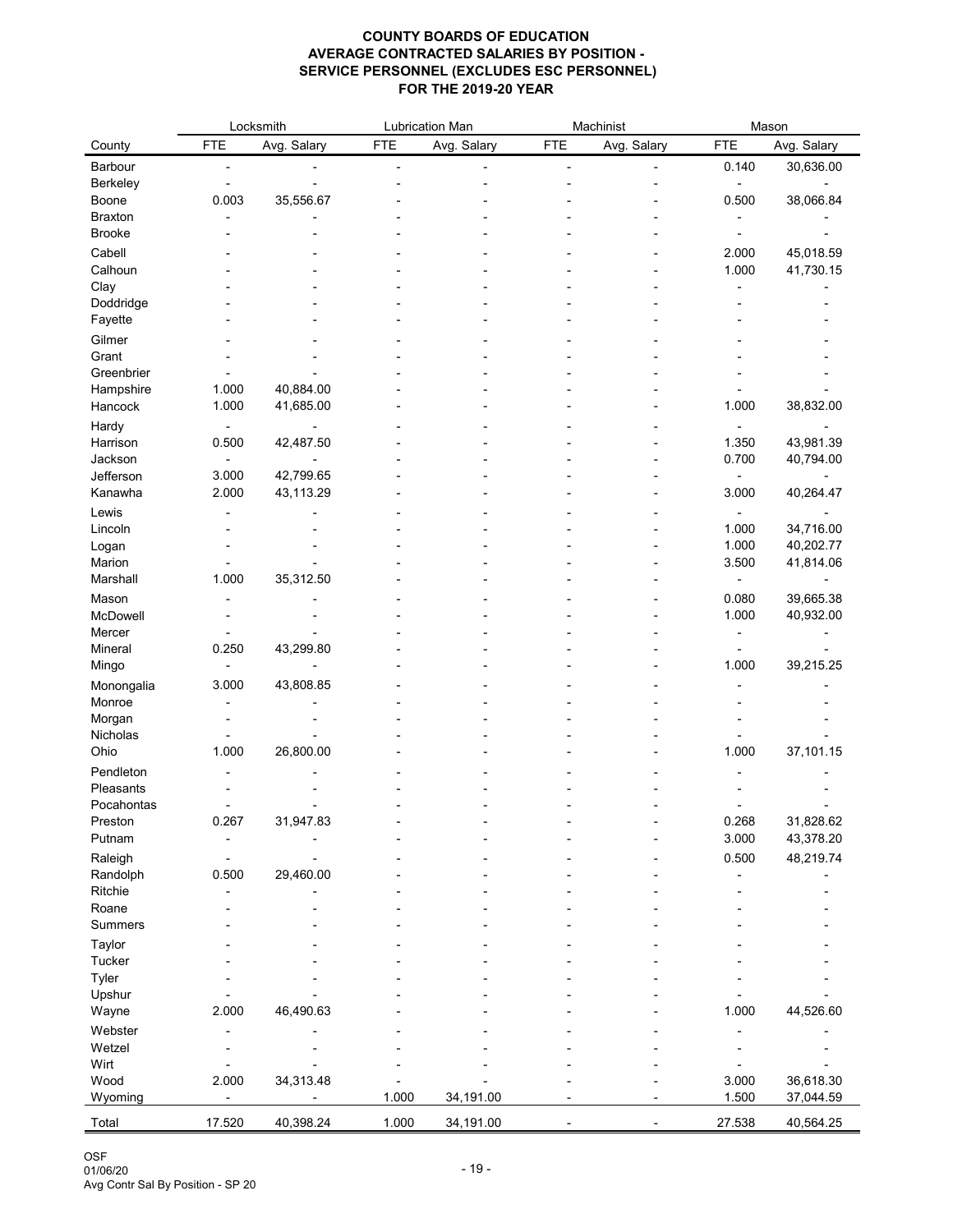|                   |            | <b>Mechanic Assistant</b> |                | Mechanic               |            | Office Equip.<br>Repairman I |            | Office Equip.<br>Repairman II |
|-------------------|------------|---------------------------|----------------|------------------------|------------|------------------------------|------------|-------------------------------|
| County            | <b>FTE</b> | Avg. Salary               | <b>FTE</b>     | Avg. Salary            | <b>FTE</b> | Avg. Salary                  | <b>FTE</b> | Avg. Salary                   |
| Barbour           | 0.500      | 23,280.00                 | 0.950          | 38,433.20              |            |                              |            |                               |
| Berkeley          |            |                           | 8.000          | 35,895.34              |            |                              |            |                               |
| <b>Boone</b>      |            |                           | 4.000          | 38,308.28              |            |                              |            |                               |
| <b>Braxton</b>    |            |                           | 1.000          | 34,327.50              |            |                              |            |                               |
| <b>Brooke</b>     |            |                           | 2.000          | 36,491.06              |            |                              |            |                               |
| Cabell            |            |                           | 8.000          | 36,037.26              |            |                              |            |                               |
| Calhoun           |            |                           | 1.000          | 32,145.85              |            |                              |            |                               |
| Clay              |            |                           | 1.000          | 34,572.00              |            |                              |            |                               |
| Doddridge         |            |                           | 1.000          | 34,008.40              |            |                              |            |                               |
| Fayette           |            |                           | 6.000          | 36,827.10              |            |                              |            |                               |
| Gilmer            |            |                           |                |                        |            |                              |            |                               |
| Grant             |            |                           | 0.500          | 31,704.24              |            |                              |            |                               |
| Greenbrier        |            |                           | 4.000          | 32,412.00              |            |                              |            |                               |
| Hampshire         |            |                           | 1.000          | 43,836.00              |            |                              |            |                               |
| Hancock           |            |                           | 2.000          | 49,870.00              |            |                              |            |                               |
| Hardy             |            |                           |                |                        |            |                              |            |                               |
| Harrison          |            |                           | 3.800          | 45,525.33              |            |                              |            |                               |
| Jackson           | 1.000      | 40,638.00                 | 5.000          | 37,055.20              |            |                              |            |                               |
| Jefferson         |            |                           | 7.000          | 36,597.79              |            |                              | 2.000      | 44,774.40                     |
| Kanawha           |            |                           | 15.000         | 35,871.24              |            |                              |            |                               |
| Lewis             |            |                           | 3.000          | 33,108.33              |            |                              |            |                               |
| Lincoln           |            |                           | 2.000          | 36,930.00              |            |                              |            |                               |
| Logan<br>Marion   |            |                           | 6.700<br>4.000 | 34,169.67<br>36,977.18 |            |                              |            |                               |
| Marshall          |            |                           | 7.000          | 40,963.00              |            |                              |            |                               |
|                   |            |                           |                |                        |            |                              |            |                               |
| Mason<br>McDowell |            |                           | 4.000          | 36,905.40              |            |                              |            |                               |
| Mercer            |            |                           | 2.500<br>6.000 | 38,844.00<br>31,435.17 |            |                              |            |                               |
| Mineral           |            |                           | 3.000          | 33,119.16              |            |                              |            |                               |
| Mingo             |            |                           | 6.000          | 35,441.73              |            |                              |            |                               |
| Monongalia        |            |                           | 8.000          | 42,416.57              |            |                              |            |                               |
| Monroe            |            |                           | 1.000          | 34,584.00              |            |                              |            |                               |
| Morgan            |            |                           | 1.000          | 31,734.75              |            |                              |            |                               |
| Nicholas          |            |                           | 2.000          | 31,248.00              |            |                              |            |                               |
| Ohio              |            |                           | 4.000          | 41,280.41              |            |                              |            |                               |
| Pendleton         |            |                           |                |                        |            |                              |            |                               |
| Pleasants         |            |                           | 1.000          | 40,505.51              |            |                              |            |                               |
| Pocahontas        |            |                           | 1.000          | 37,466.55              |            |                              |            |                               |
| Preston           |            |                           | 4.000          | 29,934.00              |            |                              | 0.167      | 40,419.16                     |
| Putnam            |            |                           | 4.500          | 44,248.20              |            |                              |            |                               |
| Raleigh           |            |                           | 7.990          | 40,097.37              |            |                              | 1.000      | 47,267.09                     |
| Randolph          |            |                           | 3.000          | 35,164.00              |            |                              |            |                               |
| Ritchie           |            |                           | 1.000          | 28,512.00              |            |                              |            |                               |
| Roane             |            |                           | 1.400          | 39,520.08              |            |                              |            |                               |
| <b>Summers</b>    |            |                           | 1.000          | 29,088.00              |            |                              |            |                               |
| <b>Taylor</b>     |            |                           | 1.000          | 29,892.00              |            |                              |            |                               |
| <b>Tucker</b>     |            |                           |                |                        |            |                              |            |                               |
| <b>Tyler</b>      |            |                           | 3.000          | 43,313.29              |            |                              |            |                               |
| Upshur            |            |                           | 3.000          | 33,080.00              |            |                              |            |                               |
| Wayne             |            |                           | 6.000          | 33,375.38              |            |                              |            |                               |
| Webster           |            |                           | 1.000          | 25,788.00              |            |                              |            |                               |
| Wetzel            |            |                           | 2.000          | 35,081.74              |            |                              |            |                               |
| Wirt              | 0.500      | 30,380.40                 |                |                        |            |                              |            |                               |
| Wood              |            |                           | 10.000         | 37,107.68              |            |                              |            |                               |
| Wyoming           | 0.500      | 32,076.90                 | 1.500          | 34,182.30              |            |                              | 0.500      | 33,995.24                     |
| Total             | 2.500      | 33,402.66                 | 183.840        | 36,795.28              |            |                              | 3.667      | 43,786.07                     |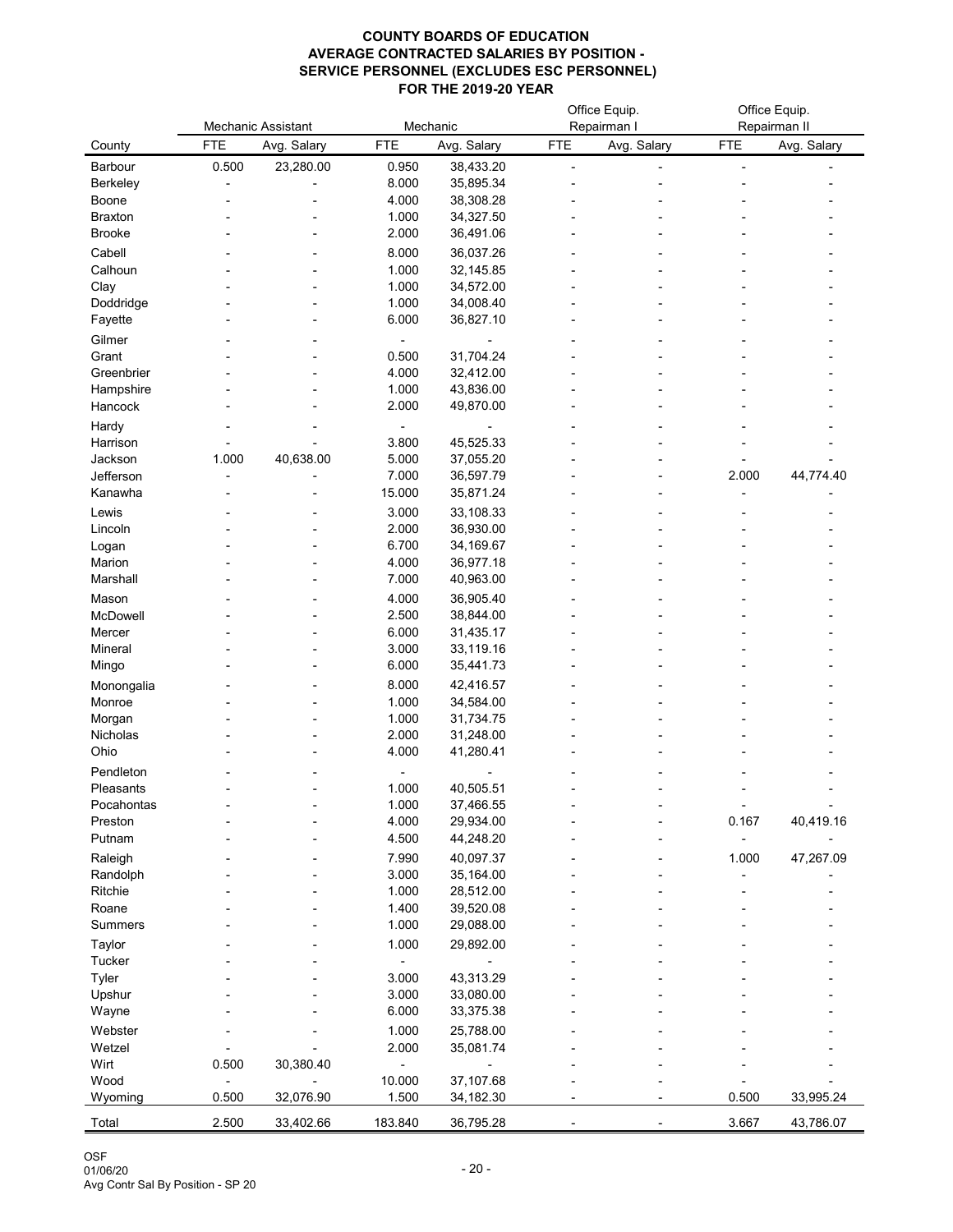|                        |            | Painter     | Plumber I  |             |                | Plumber II             |            | Roofing/Sheet<br>Metal Mechanic |
|------------------------|------------|-------------|------------|-------------|----------------|------------------------|------------|---------------------------------|
| County                 | <b>FTE</b> | Avg. Salary | <b>FTE</b> | Avg. Salary | <b>FTE</b>     | Avg. Salary            | <b>FTE</b> | Avg. Salary                     |
| Barbour                |            |             | 0.440      | 33,057.82   |                |                        |            |                                 |
| <b>Berkeley</b>        |            |             | 1.000      | 36,553.05   | 1.000          | 35,854.34              |            |                                 |
| <b>Boone</b>           |            |             |            |             | 1.000          | 34,647.75              | 0.500      | 38,001.60                       |
| <b>Braxton</b>         |            |             |            |             |                |                        |            |                                 |
| <b>Brooke</b>          |            |             |            |             |                |                        |            |                                 |
| Cabell                 |            |             |            |             | 3.000          | 40,418.46              |            |                                 |
| Calhoun                |            |             |            |             |                |                        |            |                                 |
| Clay<br>Doddridge      |            |             |            |             |                |                        |            |                                 |
| Fayette                | 1.000      | 40,663.80   |            |             | 1.000          | 36,748.80              |            |                                 |
| Gilmer                 |            |             |            |             |                |                        |            |                                 |
| Grant                  |            |             |            |             |                |                        |            |                                 |
| Greenbrier             |            |             |            |             | 2.000          | 37,237.99              |            |                                 |
| Hampshire              | 1.000      | 35,124.00   |            |             | 1.000          | 35,748.00              |            |                                 |
| Hancock                | 1.000      | 46,933.00   |            |             | 2.000          | 44,188.50              |            |                                 |
| Hardy                  |            |             |            |             |                |                        |            |                                 |
| Harrison               | 1.080      | 45,400.00   | 0.900      | 30,442.74   | 1.410          | 43,028.02              | 1.100      | 40,468.18                       |
| Jackson                |            |             |            |             | 1.000          | 39,962.00              | 0.250      | 45,929.00                       |
| Jefferson              |            |             |            |             | 4.000          | 39,561.08              |            |                                 |
| Kanawha                | 8.000      | 45,017.61   | 1.000      | 32,875.56   | 10.000         | 41,701.28              | 2.000      | 36,710.96                       |
| Lewis<br>Lincoln       |            |             | 1.000      | 30,828.00   | 0.500<br>1.000 | 35,262.50<br>34,860.00 |            |                                 |
| Logan                  |            |             |            |             | 2.000          | 50,693.85              |            |                                 |
| Marion                 | 3.000      | 40,511.55   | 1.000      | 33,042.60   | 2.000          | 40,135.28              | 2.000      | 36,585.67                       |
| Marshall               |            |             |            |             | 2.000          | 43,751.50              |            |                                 |
| Mason                  | 0.480      | 40,750.19   | 0.630      | 40,737.38   | 0.500          | 40,324.46              | 0.250      | 35,998.40                       |
| McDowell               |            |             |            |             | 2.000          | 37,158.00              |            |                                 |
| Mercer                 |            |             |            |             | 3.000          | 35,820.00              | 2.000      | 38,340.00                       |
| Mineral                |            |             | 0.330      | 32,657.61   | 0.340          | 34,882.62              |            |                                 |
| Mingo                  |            |             |            |             | 1.000          | 34,256.25              |            |                                 |
| Monongalia             | 1.000      | 40,761.67   |            |             | 4.000          | 45,976.78              |            |                                 |
| Monroe                 |            |             |            |             | 1.000          | 35,004.00              |            |                                 |
| Morgan<br>Nicholas     |            |             |            |             | 0.330<br>1.200 | 36,375.73<br>38,771.55 |            |                                 |
| Ohio                   |            |             |            |             |                |                        |            |                                 |
| Pendleton              |            |             |            |             |                |                        |            |                                 |
| Pleasants              |            |             |            |             |                |                        |            |                                 |
| Pocahontas             |            |             |            |             |                |                        |            |                                 |
| Preston                | 1.343      | 32,645.25   |            |             | 0.492          | 35,600.61              | 0.143      | 29,430.56                       |
| Putnam                 |            |             |            |             | 3.500          | 42,973.65              | 2.500      | 41,728.68                       |
| Raleigh                | 0.830      | 45,827.81   | 1.000      | 40,729.05   | 3.500          | 39,062.38              |            |                                 |
| Randolph               |            |             |            |             | 1.000          | 32,016.00              |            |                                 |
| Ritchie                |            |             |            |             |                |                        |            |                                 |
| Roane                  |            |             |            |             |                |                        |            |                                 |
| <b>Summers</b>         |            |             |            |             |                |                        |            |                                 |
| Taylor                 |            |             |            |             | 1.000          | 32,244.00              |            |                                 |
| <b>Tucker</b><br>Tyler |            |             |            |             |                |                        |            |                                 |
| Upshur                 |            |             |            |             |                |                        |            |                                 |
| Wayne                  | 1.000      | 35,469.90   |            |             | 4.000          | 42,659.29              |            |                                 |
| Webster                |            |             |            |             |                |                        |            |                                 |
| Wetzel                 | 9.000      | 43,127.79   |            |             |                |                        |            |                                 |
| Wirt                   |            |             |            |             |                |                        |            |                                 |
| Wood                   |            |             | 1.000      | 36,109.35   | 2.000          | 38,438.78              | 1.000      | 34,347.60                       |
| Wyoming                | 0.500      | 32,076.90   |            |             | 1.500          | 34,086.60              | 1.000      | 35,032.72                       |
| Total                  | 29.233     | 42,256.63   | 8.300      | 34,761.82   | 65.272         | 40,104.33              | 12.743     | 38,074.35                       |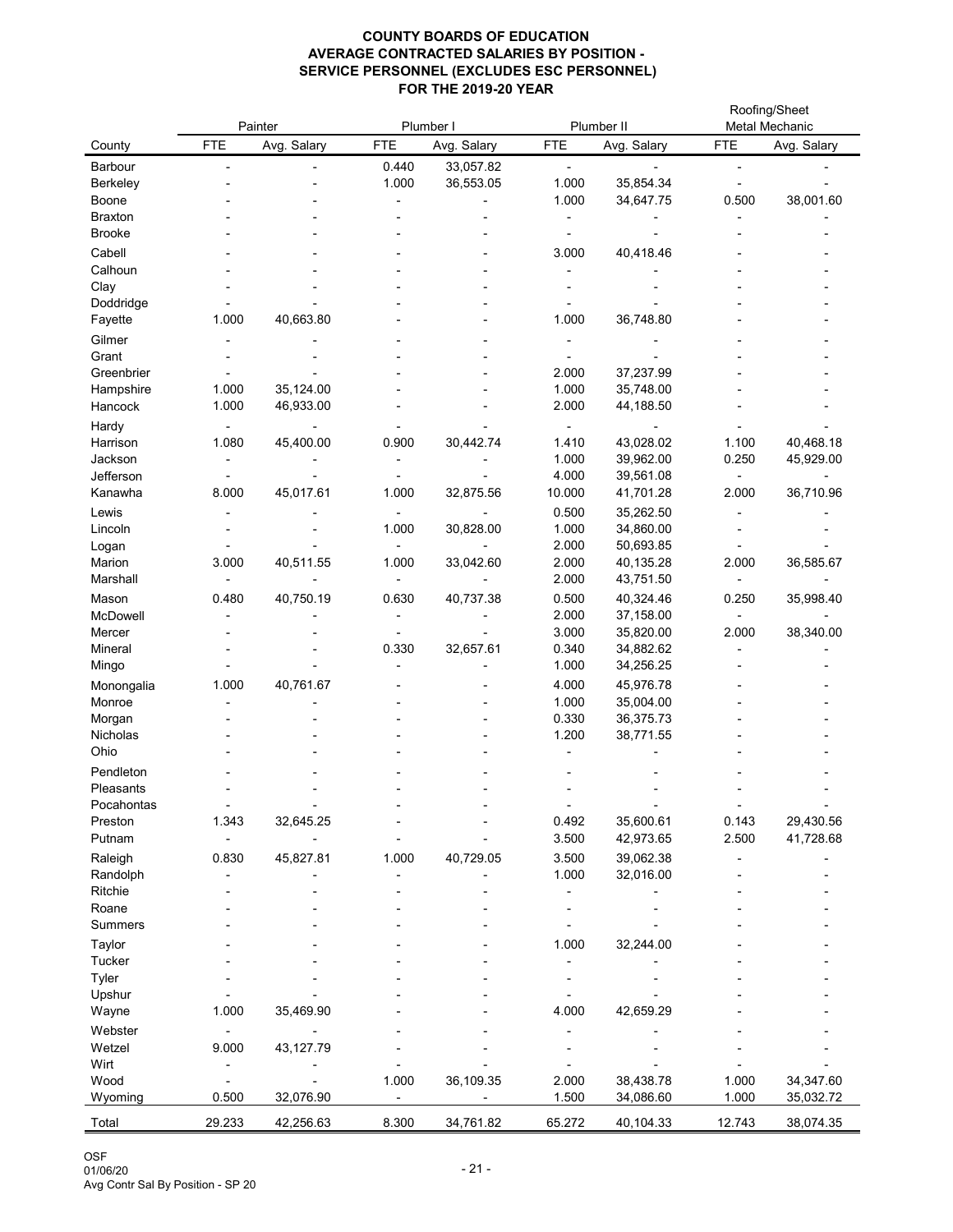|                     |            | Welder      |                | Supervisor of<br>Transportation |            | <b>School Bus</b><br>Supervisor | <b>Bus Operator</b> |                        |
|---------------------|------------|-------------|----------------|---------------------------------|------------|---------------------------------|---------------------|------------------------|
| County              | <b>FTE</b> | Avg. Salary | <b>FTE</b>     | Avg. Salary                     | <b>FTE</b> | Avg. Salary                     | <b>FTE</b>          | Avg. Salary            |
| <b>Barbour</b>      |            |             | 1.000          | 44,932.38                       |            |                                 | 31.600              | 25,661.40              |
| <b>Berkeley</b>     |            |             |                |                                 |            |                                 | 233.000             | 27,467.82              |
| Boone               | 0.200      | 42,347.25   |                |                                 |            |                                 | 39.500              | 26,971.52              |
| <b>Braxton</b>      |            |             |                |                                 |            |                                 | 21.000              | 25,278.57              |
| <b>Brooke</b>       |            |             |                |                                 |            |                                 | 36.000              | 28,331.53              |
| Cabell              |            |             | 2.000          | 51,520.10                       |            |                                 | 107.000             | 27,739.07              |
| Calhoun             |            |             |                |                                 |            |                                 | 14.000              | 26,297.77              |
| Clay                |            |             | 1.000          | 39,852.00                       |            |                                 | 27.400              | 25,636.77              |
| Doddridge           |            |             |                |                                 |            |                                 | 20.000              | 27,484.84              |
| Fayette             |            |             |                |                                 |            |                                 | 74.000              | 26,982.43              |
| Gilmer              |            |             |                |                                 |            |                                 | 14.000              | 26,690.71              |
| Grant<br>Greenbrier |            |             | 1.000          | 59,458.19                       |            |                                 | 18.000<br>67.000    | 25,833.96<br>26,052.31 |
| Hampshire           |            |             |                |                                 |            |                                 | 52.000              | 26,392.50              |
| Hancock             |            |             | 1.000          | 59,189.00                       |            |                                 | 43.000              | 27,501.90              |
| Hardy               |            |             | 0.500          | 36,271.00                       | 0.250      | 36,271.00                       | 29.250              | 25,430.35              |
| Harrison            | 0.600      | 39,995.00   |                |                                 | 2.000      | 54,162.50                       | 91.000              | 29,862.53              |
| Jackson             |            |             |                |                                 |            |                                 | 54.000              | 28,433.70              |
| Jefferson           |            |             | 1.000          | 44,044.80                       | 1.000      | 48,079.20                       | 94.000              | 27,806.26              |
| Kanawha             |            |             | 5.000          | 50,620.95                       |            |                                 | 162.500             | 27,807.74              |
| Lewis               |            |             | 1.000          | 55,878.15                       |            |                                 | 35.000              | 26,773.29              |
| Lincoln             |            |             |                |                                 | 1.000      | 29,310.00                       | 46.500              | 25,551.40              |
| Logan               |            |             | 1.000          | 54, 165.52                      | 2.000      | 38,912.38                       | 56.000              | 26,604.02              |
| Marion              |            |             | 1.000          | 49,537.80                       |            |                                 | 75.000              | 27,031.14              |
| Marshall            |            |             | 1.000          | 93,769.37                       |            |                                 | 68.000              | 27,562.79              |
| Mason               |            |             |                |                                 |            |                                 | 58.000              | 27,762.64              |
| <b>McDowell</b>     |            |             |                |                                 | 1.000      | 36,505.00                       | 41.000              | 28,554.17              |
| Mercer              |            |             | 1.000          | 71,914.08                       |            |                                 | 85.000              | 27,446.95              |
| Mineral             |            |             |                |                                 | 1.000      | 41,820.00                       | 54.500              | 27,852.38              |
| Mingo               | 1.000      | 32,990.40   | 1.000          | 75,011.40                       |            |                                 | 52.000              | 26,898.46              |
| Monongalia          | 0.500      | 45,322.64   |                |                                 | 2.000      | 55,299.37                       | 109.000             | 29,910.02              |
| Monroe<br>Morgan    | 0.200      | 37,650.75   |                |                                 | 1.000      | 28,360.50                       | 26.000<br>28.000    | 26,139.62<br>27,985.71 |
| Nicholas            |            |             | 0.750          | 43,531.79                       |            |                                 | 44.000              | 26, 137. 45            |
| Ohio                | 1.000      | 36,526.95   |                |                                 |            |                                 | 40.000              | 28,835.98              |
| Pendleton           |            |             | 0.500          | 39,949.38                       |            |                                 | 18.000              | 27,016.11              |
| Pleasants           |            |             |                |                                 |            |                                 | 16.000              | 29,797.38              |
| Pocahontas          |            |             |                |                                 |            |                                 | 18.000              | 26,526.11              |
| Preston             |            |             | 1.000          | 60,324.00                       |            |                                 | 63.000              | 26,056.03              |
| Putnam              |            |             | 1.000          | 59,142.60                       |            |                                 | 83.000              | 30,604.31              |
| Raleigh             | 1.330      | 37,944.10   | 0.340          | 60,018.88                       |            |                                 | 128.000             | 28,582.87              |
| Randolph            |            |             |                |                                 |            |                                 | 45.000              | 24,772.89              |
| <b>Ritchie</b>      |            |             | 1.000          | 40,742.10                       |            |                                 | 19.000              | 25,906.84              |
| Roane               |            |             |                |                                 |            |                                 | 32.100              | 25,837.96              |
| <b>Summers</b>      |            |             | 1.000          | 45,180.00                       |            |                                 | 26.000              | 25,223.85              |
| Taylor              |            |             |                |                                 |            |                                 | 29.500              | 26, 162.37             |
| <b>Tucker</b>       |            |             | 1.000          | 36,239.00                       |            |                                 | 13.000              | 25,734.62              |
| Tyler               |            |             |                |                                 |            |                                 | 25.000              | 28,042.84              |
| Upshur              |            |             | 0.833          | 57,399.54                       |            |                                 | 48.000              | 25,651.46              |
| Wayne               | 1.000      | 40,220.10   |                |                                 |            |                                 | 86.000              | 25,824.59              |
| Webster             |            |             |                |                                 |            |                                 | 20.000              | 25,900.50              |
| Wetzel<br>Wirt      |            |             | 1.000<br>0.500 | 39,518.74<br>44,301.08          |            |                                 | 31.000<br>12.600    | 28,612.47<br>25,242.79 |
| Wood                |            |             | 2.000          | 43,025.85                       |            |                                 | 89.000              | 27,616.65              |
| Wyoming             |            |             |                |                                 |            |                                 | 39.500              | 27,514.05              |
| Total               |            |             | 29.423         |                                 | 11.250     |                                 |                     |                        |
|                     | 5.830      | 38,226.59   |                | 52,075.78                       |            | 43,545.86                       | 2,887.950           | 27,408.78              |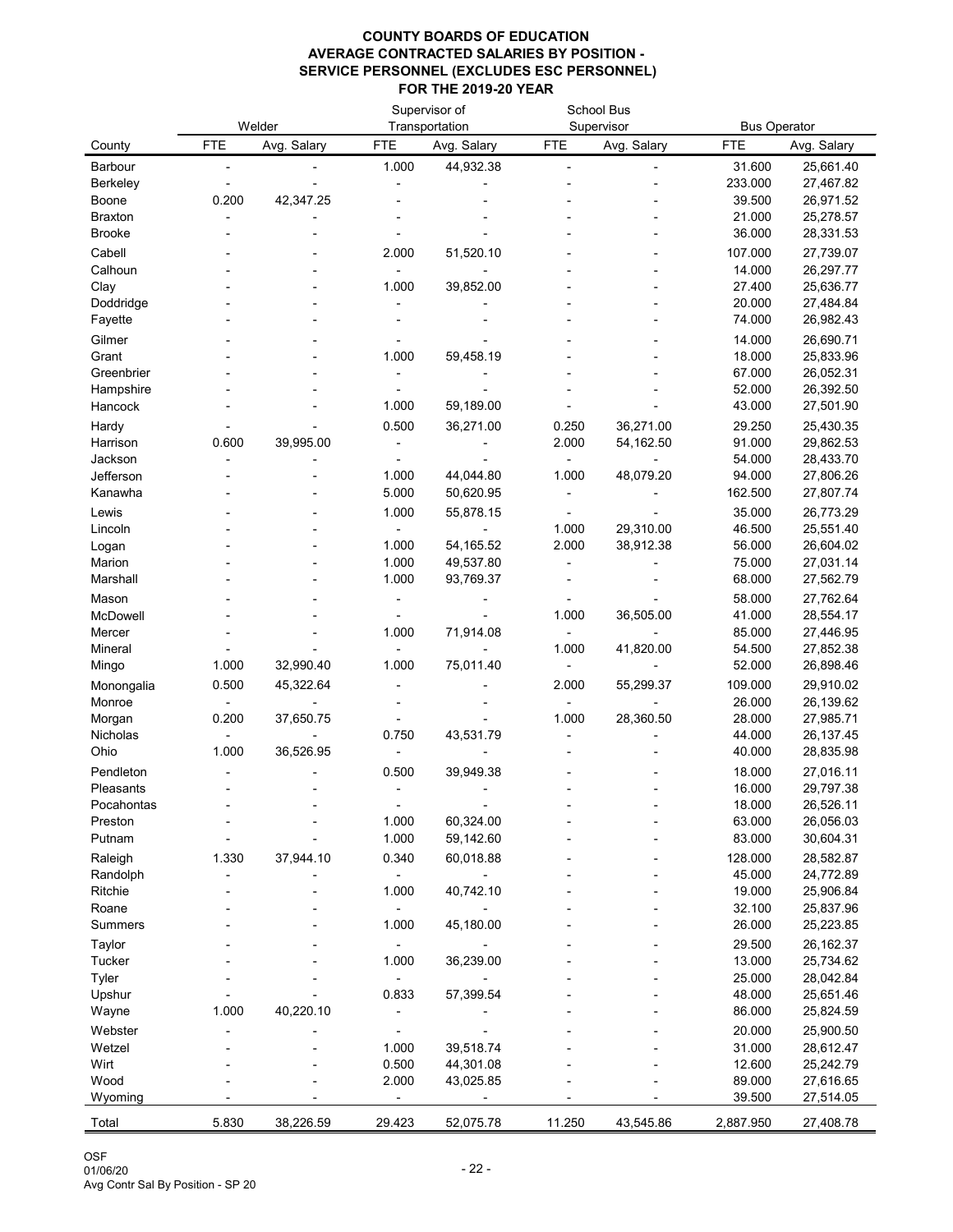|                      |            | <b>Heavy Equipment</b><br>Operator |                | <b>Truck Driver</b>    |            | <b>Food Services</b><br>Supervisor |                 | Cafeteria Manager      |
|----------------------|------------|------------------------------------|----------------|------------------------|------------|------------------------------------|-----------------|------------------------|
| County               | <b>FTE</b> | Avg. Salary                        | <b>FTE</b>     | Avg. Salary            | <b>FTE</b> | Avg. Salary                        | <b>FTE</b>      | Avg. Salary            |
| Barbour              |            |                                    |                |                        | 0.700      | 57,415.50                          | 7.000           | 25,684.29              |
| <b>Berkeley</b>      | 4.000      | 33,962.11                          |                |                        |            |                                    | 31.000          | 29,012.90              |
| Boone                |            |                                    | 0.600          | 42,599.53              |            |                                    | 11.000          | 26,899.09              |
| <b>Braxton</b>       |            |                                    |                |                        |            |                                    | 8.000           | 27, 178.75             |
| <b>Brooke</b>        |            |                                    | 2.000          | 25,658.75              |            |                                    | 1.000           | 30,430.00              |
| Cabell               |            |                                    | 5.000          | 37,976.13              |            |                                    | 26.000          | 30,133.92              |
| Calhoun              |            |                                    |                |                        |            |                                    | 3.000           | 27,230.00              |
| Clay                 |            |                                    |                |                        |            |                                    | 5.000           | 27,936.00              |
| Doddridge            |            |                                    | 1.000          | 25,870.00              |            |                                    | 2.000           | 37,283.85              |
| Fayette              |            |                                    |                |                        |            |                                    | 10.000          | 27,362.00              |
| Gilmer               |            |                                    |                |                        |            |                                    | 2.000           | 25,040.00              |
| Grant                |            |                                    |                |                        |            |                                    | 4.000           | 28,150.00              |
| Greenbrier           |            |                                    |                |                        |            |                                    | 1.000           | 26,730.00              |
| Hampshire            |            |                                    |                |                        |            |                                    | 9.000           | 25,618.89              |
| Hancock              |            |                                    | 2.000          | 25,300.50              |            |                                    | 1.000           | 31,300.00              |
| Hardy                |            |                                    |                |                        |            |                                    | 3.000           | 27,457.44              |
| Harrison             |            |                                    | 2.610<br>0.250 | 43,732.70              |            |                                    | 15.230          | 29,875.24              |
| Jackson<br>Jefferson |            |                                    | 3.000          | 45,929.00<br>34,614.75 |            |                                    | 5.500<br>2.000  | 29,349.09<br>27,495.00 |
| Kanawha              | 1.000      | 39,807.72                          | 8.000          | 37,974.13              |            |                                    | 16.000          | 28,178.63              |
| Lewis                |            |                                    |                |                        |            |                                    | 6.000           | 28,600.00              |
| Lincoln              |            |                                    |                |                        |            |                                    | 8.000           | 26,253.75              |
| Logan                |            |                                    | 1.000          | 36,703.12              |            |                                    | 16.000          | 29,440.00              |
| Marion               |            |                                    | 4.000          | 38,986.88              | 1.000      | 48,095.77                          | 19.000          | 27,201.21              |
| Marshall             | 2.000      | 43,972.50                          | 1.000          | 39,741.00              |            |                                    | 12.000          | 28,810.50              |
| Mason                |            |                                    | 1.480          | 38,330.89              |            |                                    | 8.000           | 29,543.75              |
| McDowell             |            |                                    |                |                        | 1.000      | 33,720.00                          | 4.500           | 28,221.11              |
| Mercer               |            |                                    | 3.000          | 33,388.00              |            |                                    |                 |                        |
| Mineral              |            |                                    |                |                        |            |                                    | 12.000          | 28,487.92              |
| Mingo                |            |                                    |                |                        |            |                                    |                 |                        |
| Monongalia           |            |                                    | 1.500          | 36,870.99              |            |                                    | 17.000          | 35,000.00              |
| Monroe               |            |                                    |                |                        |            |                                    | 4.000           | 25,035.00              |
| Morgan               |            |                                    | 0.450          | 38,472.40              |            |                                    | 4.000           | 26,632.50              |
| Nicholas             | 0.200      | 31,659.30                          | 0.200          | 31,659.30              | 0.560      | 45,541.45                          | 6.500           | 26,561.54              |
| Ohio                 | 1.000      | 49,612.18                          | 4.000          | 32,075.21              |            |                                    | 1.000           | 28,500.00              |
| Pendleton            |            |                                    |                |                        |            |                                    | 4.000           | 25,777.50              |
| Pleasants            |            |                                    |                |                        |            |                                    | 3.000           | 27,169.67              |
| Pocahontas           |            |                                    |                |                        |            |                                    | 5.000           | 28,058.00              |
| Preston              | 0.542      | 32,952.95                          | 0.167          | 40,419.16              |            |                                    | 5.000           | 26,835.00              |
| Putnam               | 0.500      | 38,771.54                          | 2.000          | 42,229.80              |            |                                    | 21.000          | 28,772.38              |
| Raleigh              | 1.500      | 41,472.90                          | 1.830          | 38,294.90              | 1.000      | 52,500.15                          | 13.000          | 29,504.62              |
| Randolph<br>Ritchie  |            |                                    |                |                        |            |                                    | 12.000<br>2.000 | 25,967.50              |
| Roane                |            |                                    |                |                        |            |                                    | 4.000           | 27,040.00<br>26,185.00 |
| <b>Summers</b>       |            |                                    |                |                        |            |                                    | 5.000           | 25,430.00              |
| Taylor               |            |                                    |                |                        |            |                                    | 5.000           | 26,990.00              |
| Tucker               |            |                                    |                |                        |            |                                    | 3.000           | 27, 147. 33            |
| Tyler                |            |                                    |                |                        |            |                                    | 3.000           | 26,885.67              |
| Upshur               |            |                                    | 0.500          | 36,348.00              |            |                                    | 9.000           | 26,750.00              |
| Wayne                |            |                                    |                |                        |            |                                    | 17.000          | 27,185.29              |
| Webster              |            |                                    |                |                        |            |                                    | 4.000           | 23,770.67              |
| Wetzel               |            |                                    |                |                        |            |                                    | 4.000           | 31,112.50              |
| Wirt                 |            |                                    |                |                        |            |                                    | 2.000           | 28,790.00              |
| Wood                 | 1.000      | 42,086.25                          | 5.000          | 40,441.95              |            |                                    | 26.000          | 28,118.46              |
| Wyoming              | 1.000      | 34,393.27                          |                |                        |            |                                    | 6.500           | 26,776.92              |
| Total                | 12.742     | 38,885.60                          | 50.587         | 36,663.59              | 4.260      | 46,950.70                          | 434.230         | 28,284.03              |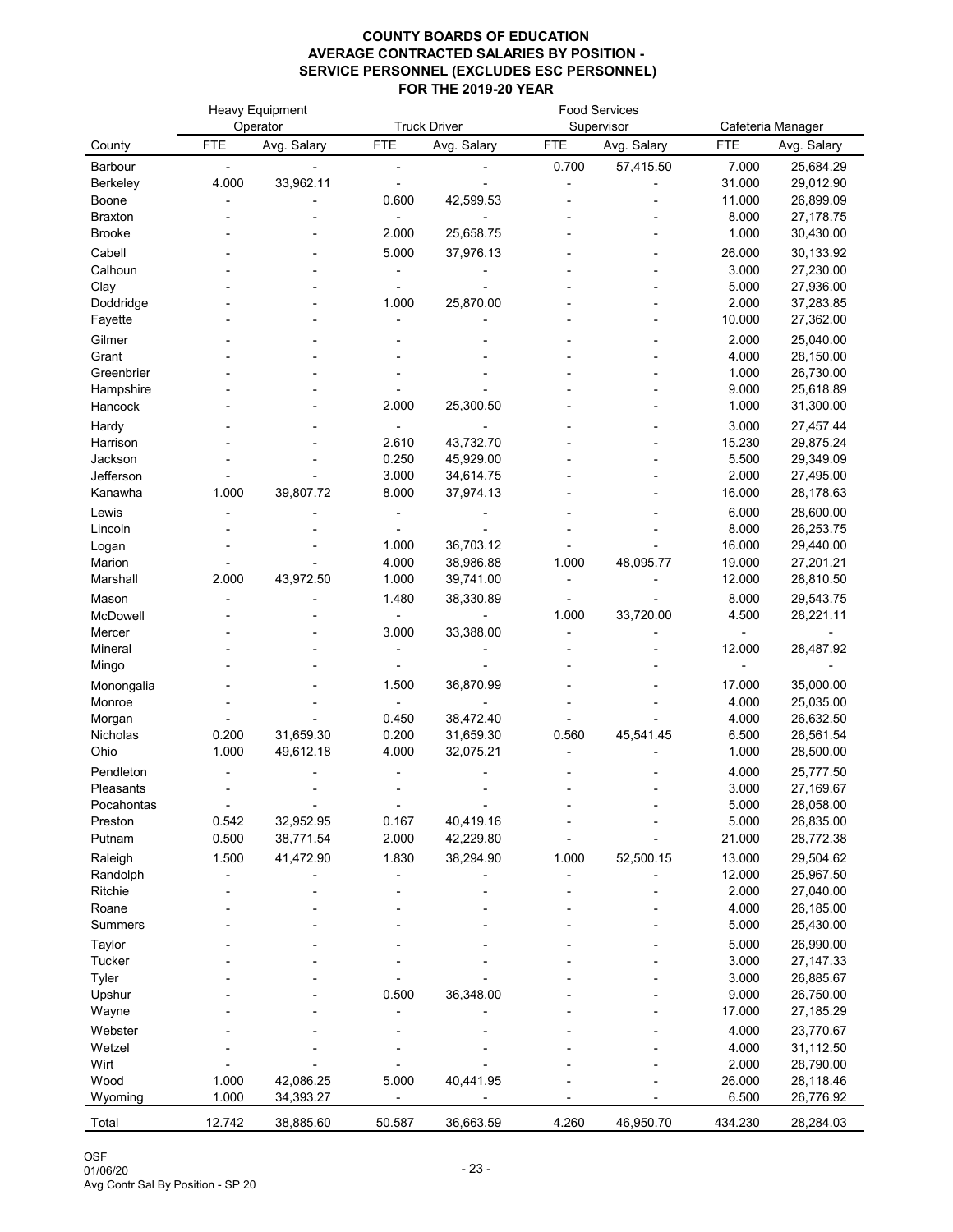| <b>FTE</b><br>Avg. Salary<br><b>FTE</b><br>Avg. Salary<br><b>FTE</b><br>Avg. Salary<br><b>FTE</b><br>Avg. Salary<br>County<br>28,980.00<br>1.500<br>6.500<br>24,194.62<br>Barbour<br>5.000<br>23,441.00<br>116.500<br>26,807.28<br>1.000<br>27,690.00<br><b>Berkeley</b><br>6.500<br>24,753.54<br>18.500<br>27,928.06<br><b>Boone</b><br>13.500<br>24,462.96<br><b>Braxton</b><br>21.000<br>28,987.62<br><b>Brooke</b><br>Cabell<br>36.500<br>23,664.44<br>37.000<br>26,055.94<br>20.000<br>27,803.50<br>6.000<br>Calhoun<br>24,129.17<br>Clay<br>7.500<br>24,007.60<br>5.000<br>25,232.00<br>11.000<br>Doddridge<br>26,898.71<br>10.000<br>23,450.00<br>28.000<br>26,183.83<br>8.000<br>27,434.34<br>Fayette<br>Gilmer<br>6.000<br>22,558.33<br>5.000<br>27,422.90 |
|---------------------------------------------------------------------------------------------------------------------------------------------------------------------------------------------------------------------------------------------------------------------------------------------------------------------------------------------------------------------------------------------------------------------------------------------------------------------------------------------------------------------------------------------------------------------------------------------------------------------------------------------------------------------------------------------------------------------------------------------------------------------|
|                                                                                                                                                                                                                                                                                                                                                                                                                                                                                                                                                                                                                                                                                                                                                                     |
|                                                                                                                                                                                                                                                                                                                                                                                                                                                                                                                                                                                                                                                                                                                                                                     |
|                                                                                                                                                                                                                                                                                                                                                                                                                                                                                                                                                                                                                                                                                                                                                                     |
|                                                                                                                                                                                                                                                                                                                                                                                                                                                                                                                                                                                                                                                                                                                                                                     |
|                                                                                                                                                                                                                                                                                                                                                                                                                                                                                                                                                                                                                                                                                                                                                                     |
|                                                                                                                                                                                                                                                                                                                                                                                                                                                                                                                                                                                                                                                                                                                                                                     |
|                                                                                                                                                                                                                                                                                                                                                                                                                                                                                                                                                                                                                                                                                                                                                                     |
|                                                                                                                                                                                                                                                                                                                                                                                                                                                                                                                                                                                                                                                                                                                                                                     |
|                                                                                                                                                                                                                                                                                                                                                                                                                                                                                                                                                                                                                                                                                                                                                                     |
|                                                                                                                                                                                                                                                                                                                                                                                                                                                                                                                                                                                                                                                                                                                                                                     |
|                                                                                                                                                                                                                                                                                                                                                                                                                                                                                                                                                                                                                                                                                                                                                                     |
|                                                                                                                                                                                                                                                                                                                                                                                                                                                                                                                                                                                                                                                                                                                                                                     |
| 25,762.54<br>9.000<br>Grant<br>22,862.14<br>7.000<br>23.000<br>25,653.01<br>11.000<br>Greenbrier<br>27,220.00                                                                                                                                                                                                                                                                                                                                                                                                                                                                                                                                                                                                                                                       |
| 10.528<br>Hampshire<br>25,737.07                                                                                                                                                                                                                                                                                                                                                                                                                                                                                                                                                                                                                                                                                                                                    |
| 6.500<br>27,909.70<br>Hancock<br>24,028.46<br>16.500                                                                                                                                                                                                                                                                                                                                                                                                                                                                                                                                                                                                                                                                                                                |
| 5.000<br>21,148.00<br>14.500<br>Hardy<br>26,168.78                                                                                                                                                                                                                                                                                                                                                                                                                                                                                                                                                                                                                                                                                                                  |
| 56.000<br>26,500.09<br>5.770<br>29,818.04<br>Harrison                                                                                                                                                                                                                                                                                                                                                                                                                                                                                                                                                                                                                                                                                                               |
| Jackson<br>29.500<br>27,311.53                                                                                                                                                                                                                                                                                                                                                                                                                                                                                                                                                                                                                                                                                                                                      |
| Jefferson<br>36.000<br>25,760.83<br>23.000<br>27,545.13                                                                                                                                                                                                                                                                                                                                                                                                                                                                                                                                                                                                                                                                                                             |
| 54.500<br>23,744.95<br>94.500<br>65.000<br>27,238.74<br>137.500<br>27,409.04<br>Kanawha<br>27,279.15                                                                                                                                                                                                                                                                                                                                                                                                                                                                                                                                                                                                                                                                |
| Lewis<br>4.000<br>22,881.25<br>11.500<br>26,372.61                                                                                                                                                                                                                                                                                                                                                                                                                                                                                                                                                                                                                                                                                                                  |
| 22.500<br>24,402.89<br>Lincoln                                                                                                                                                                                                                                                                                                                                                                                                                                                                                                                                                                                                                                                                                                                                      |
| 27,121.32<br>14.000<br>25,796.42<br>19.000<br>Logan                                                                                                                                                                                                                                                                                                                                                                                                                                                                                                                                                                                                                                                                                                                 |
| 49.500<br>24,640.59<br>Marion                                                                                                                                                                                                                                                                                                                                                                                                                                                                                                                                                                                                                                                                                                                                       |
| 29.000<br>Marshall<br>25,078.62                                                                                                                                                                                                                                                                                                                                                                                                                                                                                                                                                                                                                                                                                                                                     |
| 20.000<br>25,919.00<br>Mason                                                                                                                                                                                                                                                                                                                                                                                                                                                                                                                                                                                                                                                                                                                                        |
| McDowell<br>17.500<br>26,455.14<br>4.500<br>28,221.11                                                                                                                                                                                                                                                                                                                                                                                                                                                                                                                                                                                                                                                                                                               |
| 61.500<br>26,063.97<br>25.000<br>27,993.20<br>12.000<br>26,470.34<br>Mercer                                                                                                                                                                                                                                                                                                                                                                                                                                                                                                                                                                                                                                                                                         |
| 23.500<br>1.000<br>26,711.92<br>24,128.50<br>Mineral<br>22.000<br>26,433.99<br>9.000<br>28,414.70                                                                                                                                                                                                                                                                                                                                                                                                                                                                                                                                                                                                                                                                   |
| Mingo                                                                                                                                                                                                                                                                                                                                                                                                                                                                                                                                                                                                                                                                                                                                                               |
| 61.000<br>28,793.85<br>Monongalia<br>10.000<br>24,778.50<br>Monroe                                                                                                                                                                                                                                                                                                                                                                                                                                                                                                                                                                                                                                                                                                  |
| 10.500<br>27,442.62<br>2.500<br>27,034.00<br>Morgan                                                                                                                                                                                                                                                                                                                                                                                                                                                                                                                                                                                                                                                                                                                 |
| 3.500<br>21,067.14<br>11.000<br>22,304.09<br>11.000<br>25,832.27<br>Nicholas                                                                                                                                                                                                                                                                                                                                                                                                                                                                                                                                                                                                                                                                                        |
| Ohio<br>36.500<br>27,566.38                                                                                                                                                                                                                                                                                                                                                                                                                                                                                                                                                                                                                                                                                                                                         |
| 2.000<br>24,510.00<br>Pendleton<br>1.500<br>26,043.33                                                                                                                                                                                                                                                                                                                                                                                                                                                                                                                                                                                                                                                                                                               |
| 7.500<br>24,847.00<br>Pleasants                                                                                                                                                                                                                                                                                                                                                                                                                                                                                                                                                                                                                                                                                                                                     |
| 5.500<br>23,908.84<br>Pocahontas                                                                                                                                                                                                                                                                                                                                                                                                                                                                                                                                                                                                                                                                                                                                    |
| 17.940<br>26,518.18<br>Preston<br>23,236.47<br>5.500                                                                                                                                                                                                                                                                                                                                                                                                                                                                                                                                                                                                                                                                                                                |
| 37.500<br>Putnam<br>27,525.20                                                                                                                                                                                                                                                                                                                                                                                                                                                                                                                                                                                                                                                                                                                                       |
| 68.000<br>26,521.81<br>13.000<br>Raleigh<br>29,504.62                                                                                                                                                                                                                                                                                                                                                                                                                                                                                                                                                                                                                                                                                                               |
| 22.000<br>Randolph<br>23,422.87                                                                                                                                                                                                                                                                                                                                                                                                                                                                                                                                                                                                                                                                                                                                     |
| 8.000<br>26,227.50<br>2.000<br>27,040.00<br>Ritchie                                                                                                                                                                                                                                                                                                                                                                                                                                                                                                                                                                                                                                                                                                                 |
| 11.000<br>23,101.82<br>5.000<br>24,856.00<br>Roane                                                                                                                                                                                                                                                                                                                                                                                                                                                                                                                                                                                                                                                                                                                  |
| 4.500<br>24,010.00<br><b>Summers</b>                                                                                                                                                                                                                                                                                                                                                                                                                                                                                                                                                                                                                                                                                                                                |
| Taylor<br>24,138.33<br>12.000                                                                                                                                                                                                                                                                                                                                                                                                                                                                                                                                                                                                                                                                                                                                       |
| <b>Tucker</b><br>7.000<br>23,383.86<br>8.500                                                                                                                                                                                                                                                                                                                                                                                                                                                                                                                                                                                                                                                                                                                        |
| <b>Tyler</b><br>28,685.65<br>18.750<br>24,113.07<br>Upshur                                                                                                                                                                                                                                                                                                                                                                                                                                                                                                                                                                                                                                                                                                          |
| 18.000<br>21,113.06<br>10.500<br>12.000<br>26,313.33<br>7.000<br>23,557.79<br>22,606.67<br>Wayne                                                                                                                                                                                                                                                                                                                                                                                                                                                                                                                                                                                                                                                                    |
| 23,361.11<br>1.500<br>Webster<br>4.500<br>20,940.00                                                                                                                                                                                                                                                                                                                                                                                                                                                                                                                                                                                                                                                                                                                 |
| 1.000<br>Wetzel<br>26,420.00<br>19.000<br>27,264.21                                                                                                                                                                                                                                                                                                                                                                                                                                                                                                                                                                                                                                                                                                                 |
| Wirt<br>8.500<br>23,724.12                                                                                                                                                                                                                                                                                                                                                                                                                                                                                                                                                                                                                                                                                                                                          |
| 24,114.68<br>17.500<br>15.000<br>25,736.71<br>31.500<br>29,534.44<br>Wood                                                                                                                                                                                                                                                                                                                                                                                                                                                                                                                                                                                                                                                                                           |
| 8.000<br>17.500<br>6.500<br>5.500<br>Wyoming<br>23,661.74<br>25,066.00<br>26,776.92<br>22,681.61                                                                                                                                                                                                                                                                                                                                                                                                                                                                                                                                                                                                                                                                    |
| 172.000<br>23,433.46<br>1,011.218<br>547.770<br>176.000<br>Total<br>25,894.13<br>27,374.59<br>27,027.04                                                                                                                                                                                                                                                                                                                                                                                                                                                                                                                                                                                                                                                             |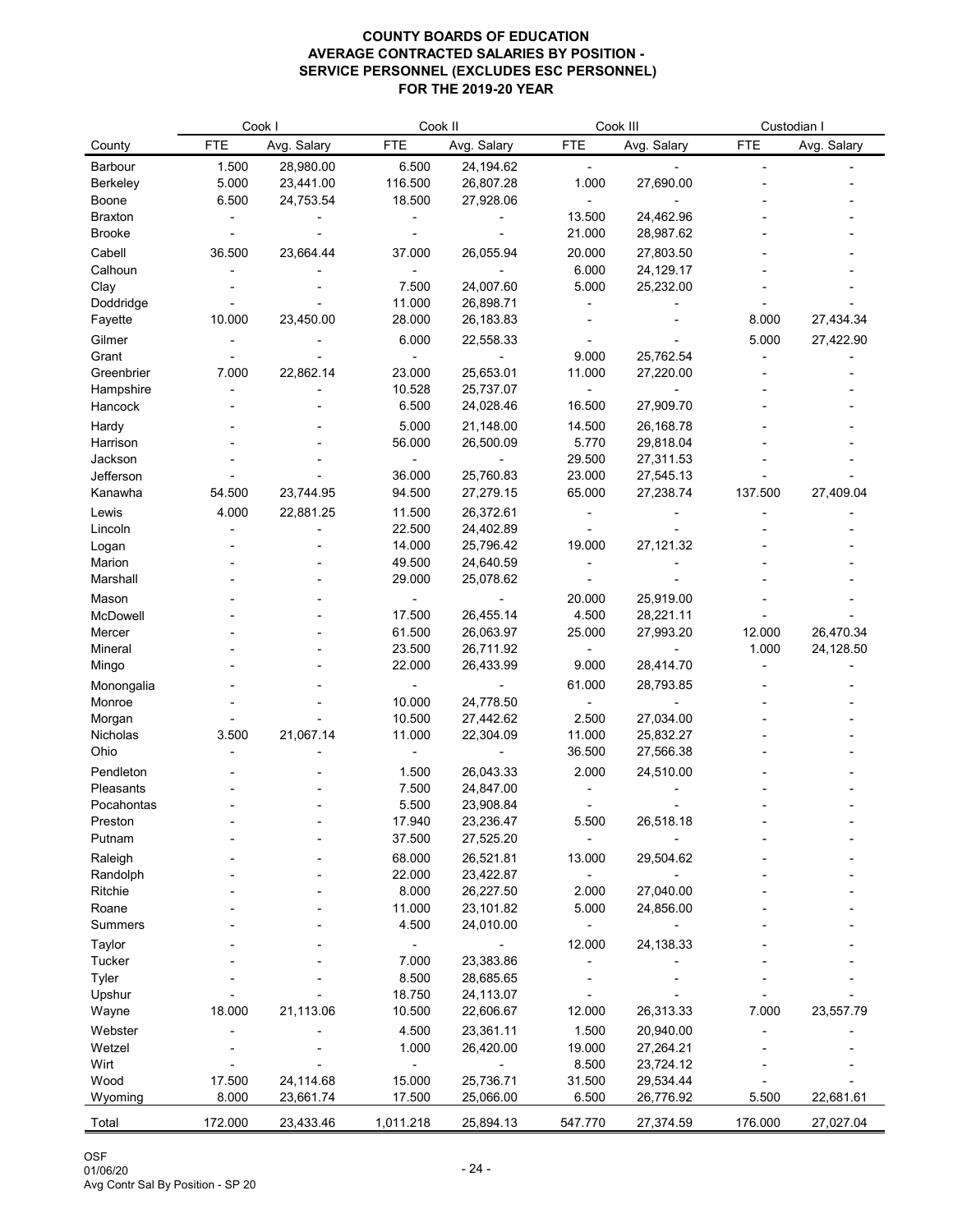| <b>FTE</b><br><b>FTE</b><br><b>FTE</b><br>Avg. Salary<br><b>FTE</b><br>Avg. Salary<br>Avg. Salary<br>Avg. Salary<br>County<br>16.200<br>24,941.56<br>1.400<br>21,721.00<br>Barbour<br>73.500<br>32, 152. 78<br>30.000<br>37,454.14<br><b>Berkeley</b><br>25.000<br>27,319.72<br>5.000<br>32,093.00<br><b>Boone</b><br>13.000<br>27,578.12<br><b>Braxton</b><br>34,394.86<br>1.000<br>38,954.25<br><b>Brooke</b><br>23.750<br>Cabell<br>62.000<br>26.000<br>40,585.68<br>29,946.57<br>Calhoun<br>13.000<br>24,298.92<br>Clay<br>16.000<br>25,283.31<br>Doddridge<br>9.000<br>26,531.50<br>3.000<br>41,942.70<br>33,313.23<br>Fayette<br>34.000<br>Gilmer<br>2.000<br>31,912.50<br>1.000<br>9.000<br>28,689.53<br>33,060.00<br>Grant<br>29.000<br>29,452.34<br>12.000<br>31,409.00<br>Greenbrier<br>10.819<br>27,069.65<br>8.653<br>Hampshire<br>29,847.50<br>23.000<br>27,135.30<br>5.000<br>33,585.40<br>5.000<br>Hancock<br>30,955.20<br>26,961.13<br>5.000<br>6.000<br>Hardy<br>3.500<br>28,375.19<br>33,087.33<br>Harrison<br>70.500<br>27,240.72<br>24.000<br>37,139.69<br>Jackson<br>22.500<br>27,697.02<br>16.500<br>31,266.15<br>33,061.24<br>Jefferson<br>3.500<br>33,133.79<br>1.000<br>40,207.05<br>53.500<br>71.000<br>27.000<br>37,821.22<br>Kanawha<br>36,162.80<br>Lewis<br>24.500<br>33,119.90<br>25.000<br>26,989.63<br>Lincoln<br>50.300<br>27,096.43<br>6.000<br>30,243.59<br>Logan<br>67.000<br>25,592.96<br>17.500<br>27,336.63<br>7.500<br>36,327.65<br>1.000<br>24,186.19<br>Marion<br>Marshall<br>46.000<br>33,036.87<br>35.000<br>29,356.26<br>0.730<br>38,394.38<br>Mason<br>McDowell<br>27.500<br>30,074.71<br>39.000<br>28,008.37<br>25.000<br>33,150.40<br>Mercer<br>28,764.41<br>3.000<br>21.000<br>34,326.99<br>5.700<br>35,994.86<br>0.450<br>44,303.24<br>Mineral<br>35.000<br>Mingo<br>29,197.43<br>83.500<br>34,354.41<br>12.000<br>43,129.10<br>Monongalia<br>12.000<br>26,731.83<br>Monroe<br>16.750<br>29,779.79<br>0.250<br>39,129.72<br>Morgan<br>35.000<br>27,776.35<br><b>Nicholas</b><br>Ohio<br>36.000<br>33,644.37<br>39,975.74<br>13.000<br>Pendleton<br>25,550.75<br>4.000<br>4.000<br>37,004.92<br>6.500<br>5.000<br>35,642.46<br>42,405.97<br>0.500<br>36,152.40<br>Pleasants<br>Pocahontas<br>5.500<br>27,339.00<br>4.330<br>34,054.25<br>0.340<br>28,284.00<br>19.980<br>8.500<br>34,286.35<br>1.117<br>32,836.17<br>Preston<br>24,982.83<br>24,956.90<br>1.000<br>54.500<br>27,630.45<br>24.000<br>35,119.45<br>Putnam<br>88.500<br>30,353.94<br>Raleigh<br>28.250<br>27,433.23<br>3.000<br>32,350.40<br>Randolph |         | Custodian II |  | Custodian III |           | Custodian IV |           | Groundsman |  |
|----------------------------------------------------------------------------------------------------------------------------------------------------------------------------------------------------------------------------------------------------------------------------------------------------------------------------------------------------------------------------------------------------------------------------------------------------------------------------------------------------------------------------------------------------------------------------------------------------------------------------------------------------------------------------------------------------------------------------------------------------------------------------------------------------------------------------------------------------------------------------------------------------------------------------------------------------------------------------------------------------------------------------------------------------------------------------------------------------------------------------------------------------------------------------------------------------------------------------------------------------------------------------------------------------------------------------------------------------------------------------------------------------------------------------------------------------------------------------------------------------------------------------------------------------------------------------------------------------------------------------------------------------------------------------------------------------------------------------------------------------------------------------------------------------------------------------------------------------------------------------------------------------------------------------------------------------------------------------------------------------------------------------------------------------------------------------------------------------------------------------------------------------------------------------------------------------------------------------------------------------------------------------------------------------------------------------------------------------------------------------------------------------------------------------------------------------------------------------------------------------------------------------------------------------------------------|---------|--------------|--|---------------|-----------|--------------|-----------|------------|--|
|                                                                                                                                                                                                                                                                                                                                                                                                                                                                                                                                                                                                                                                                                                                                                                                                                                                                                                                                                                                                                                                                                                                                                                                                                                                                                                                                                                                                                                                                                                                                                                                                                                                                                                                                                                                                                                                                                                                                                                                                                                                                                                                                                                                                                                                                                                                                                                                                                                                                                                                                                                      |         |              |  |               |           |              |           |            |  |
|                                                                                                                                                                                                                                                                                                                                                                                                                                                                                                                                                                                                                                                                                                                                                                                                                                                                                                                                                                                                                                                                                                                                                                                                                                                                                                                                                                                                                                                                                                                                                                                                                                                                                                                                                                                                                                                                                                                                                                                                                                                                                                                                                                                                                                                                                                                                                                                                                                                                                                                                                                      |         |              |  |               |           |              |           |            |  |
|                                                                                                                                                                                                                                                                                                                                                                                                                                                                                                                                                                                                                                                                                                                                                                                                                                                                                                                                                                                                                                                                                                                                                                                                                                                                                                                                                                                                                                                                                                                                                                                                                                                                                                                                                                                                                                                                                                                                                                                                                                                                                                                                                                                                                                                                                                                                                                                                                                                                                                                                                                      |         |              |  |               |           |              |           |            |  |
|                                                                                                                                                                                                                                                                                                                                                                                                                                                                                                                                                                                                                                                                                                                                                                                                                                                                                                                                                                                                                                                                                                                                                                                                                                                                                                                                                                                                                                                                                                                                                                                                                                                                                                                                                                                                                                                                                                                                                                                                                                                                                                                                                                                                                                                                                                                                                                                                                                                                                                                                                                      |         |              |  |               |           |              |           |            |  |
|                                                                                                                                                                                                                                                                                                                                                                                                                                                                                                                                                                                                                                                                                                                                                                                                                                                                                                                                                                                                                                                                                                                                                                                                                                                                                                                                                                                                                                                                                                                                                                                                                                                                                                                                                                                                                                                                                                                                                                                                                                                                                                                                                                                                                                                                                                                                                                                                                                                                                                                                                                      |         |              |  |               |           |              |           |            |  |
|                                                                                                                                                                                                                                                                                                                                                                                                                                                                                                                                                                                                                                                                                                                                                                                                                                                                                                                                                                                                                                                                                                                                                                                                                                                                                                                                                                                                                                                                                                                                                                                                                                                                                                                                                                                                                                                                                                                                                                                                                                                                                                                                                                                                                                                                                                                                                                                                                                                                                                                                                                      |         |              |  |               |           |              |           |            |  |
|                                                                                                                                                                                                                                                                                                                                                                                                                                                                                                                                                                                                                                                                                                                                                                                                                                                                                                                                                                                                                                                                                                                                                                                                                                                                                                                                                                                                                                                                                                                                                                                                                                                                                                                                                                                                                                                                                                                                                                                                                                                                                                                                                                                                                                                                                                                                                                                                                                                                                                                                                                      |         |              |  |               |           |              |           |            |  |
|                                                                                                                                                                                                                                                                                                                                                                                                                                                                                                                                                                                                                                                                                                                                                                                                                                                                                                                                                                                                                                                                                                                                                                                                                                                                                                                                                                                                                                                                                                                                                                                                                                                                                                                                                                                                                                                                                                                                                                                                                                                                                                                                                                                                                                                                                                                                                                                                                                                                                                                                                                      |         |              |  |               |           |              |           |            |  |
|                                                                                                                                                                                                                                                                                                                                                                                                                                                                                                                                                                                                                                                                                                                                                                                                                                                                                                                                                                                                                                                                                                                                                                                                                                                                                                                                                                                                                                                                                                                                                                                                                                                                                                                                                                                                                                                                                                                                                                                                                                                                                                                                                                                                                                                                                                                                                                                                                                                                                                                                                                      |         |              |  |               |           |              |           |            |  |
|                                                                                                                                                                                                                                                                                                                                                                                                                                                                                                                                                                                                                                                                                                                                                                                                                                                                                                                                                                                                                                                                                                                                                                                                                                                                                                                                                                                                                                                                                                                                                                                                                                                                                                                                                                                                                                                                                                                                                                                                                                                                                                                                                                                                                                                                                                                                                                                                                                                                                                                                                                      |         |              |  |               |           |              |           |            |  |
|                                                                                                                                                                                                                                                                                                                                                                                                                                                                                                                                                                                                                                                                                                                                                                                                                                                                                                                                                                                                                                                                                                                                                                                                                                                                                                                                                                                                                                                                                                                                                                                                                                                                                                                                                                                                                                                                                                                                                                                                                                                                                                                                                                                                                                                                                                                                                                                                                                                                                                                                                                      |         |              |  |               |           |              |           |            |  |
|                                                                                                                                                                                                                                                                                                                                                                                                                                                                                                                                                                                                                                                                                                                                                                                                                                                                                                                                                                                                                                                                                                                                                                                                                                                                                                                                                                                                                                                                                                                                                                                                                                                                                                                                                                                                                                                                                                                                                                                                                                                                                                                                                                                                                                                                                                                                                                                                                                                                                                                                                                      |         |              |  |               |           |              |           |            |  |
|                                                                                                                                                                                                                                                                                                                                                                                                                                                                                                                                                                                                                                                                                                                                                                                                                                                                                                                                                                                                                                                                                                                                                                                                                                                                                                                                                                                                                                                                                                                                                                                                                                                                                                                                                                                                                                                                                                                                                                                                                                                                                                                                                                                                                                                                                                                                                                                                                                                                                                                                                                      |         |              |  |               |           |              |           |            |  |
|                                                                                                                                                                                                                                                                                                                                                                                                                                                                                                                                                                                                                                                                                                                                                                                                                                                                                                                                                                                                                                                                                                                                                                                                                                                                                                                                                                                                                                                                                                                                                                                                                                                                                                                                                                                                                                                                                                                                                                                                                                                                                                                                                                                                                                                                                                                                                                                                                                                                                                                                                                      |         |              |  |               |           |              |           |            |  |
|                                                                                                                                                                                                                                                                                                                                                                                                                                                                                                                                                                                                                                                                                                                                                                                                                                                                                                                                                                                                                                                                                                                                                                                                                                                                                                                                                                                                                                                                                                                                                                                                                                                                                                                                                                                                                                                                                                                                                                                                                                                                                                                                                                                                                                                                                                                                                                                                                                                                                                                                                                      |         |              |  |               |           |              |           |            |  |
|                                                                                                                                                                                                                                                                                                                                                                                                                                                                                                                                                                                                                                                                                                                                                                                                                                                                                                                                                                                                                                                                                                                                                                                                                                                                                                                                                                                                                                                                                                                                                                                                                                                                                                                                                                                                                                                                                                                                                                                                                                                                                                                                                                                                                                                                                                                                                                                                                                                                                                                                                                      |         |              |  |               |           |              |           |            |  |
|                                                                                                                                                                                                                                                                                                                                                                                                                                                                                                                                                                                                                                                                                                                                                                                                                                                                                                                                                                                                                                                                                                                                                                                                                                                                                                                                                                                                                                                                                                                                                                                                                                                                                                                                                                                                                                                                                                                                                                                                                                                                                                                                                                                                                                                                                                                                                                                                                                                                                                                                                                      |         |              |  |               |           |              |           |            |  |
|                                                                                                                                                                                                                                                                                                                                                                                                                                                                                                                                                                                                                                                                                                                                                                                                                                                                                                                                                                                                                                                                                                                                                                                                                                                                                                                                                                                                                                                                                                                                                                                                                                                                                                                                                                                                                                                                                                                                                                                                                                                                                                                                                                                                                                                                                                                                                                                                                                                                                                                                                                      |         |              |  |               |           |              |           |            |  |
|                                                                                                                                                                                                                                                                                                                                                                                                                                                                                                                                                                                                                                                                                                                                                                                                                                                                                                                                                                                                                                                                                                                                                                                                                                                                                                                                                                                                                                                                                                                                                                                                                                                                                                                                                                                                                                                                                                                                                                                                                                                                                                                                                                                                                                                                                                                                                                                                                                                                                                                                                                      |         |              |  |               |           |              |           |            |  |
|                                                                                                                                                                                                                                                                                                                                                                                                                                                                                                                                                                                                                                                                                                                                                                                                                                                                                                                                                                                                                                                                                                                                                                                                                                                                                                                                                                                                                                                                                                                                                                                                                                                                                                                                                                                                                                                                                                                                                                                                                                                                                                                                                                                                                                                                                                                                                                                                                                                                                                                                                                      |         |              |  |               |           |              |           |            |  |
|                                                                                                                                                                                                                                                                                                                                                                                                                                                                                                                                                                                                                                                                                                                                                                                                                                                                                                                                                                                                                                                                                                                                                                                                                                                                                                                                                                                                                                                                                                                                                                                                                                                                                                                                                                                                                                                                                                                                                                                                                                                                                                                                                                                                                                                                                                                                                                                                                                                                                                                                                                      |         |              |  |               |           |              |           |            |  |
|                                                                                                                                                                                                                                                                                                                                                                                                                                                                                                                                                                                                                                                                                                                                                                                                                                                                                                                                                                                                                                                                                                                                                                                                                                                                                                                                                                                                                                                                                                                                                                                                                                                                                                                                                                                                                                                                                                                                                                                                                                                                                                                                                                                                                                                                                                                                                                                                                                                                                                                                                                      |         |              |  |               |           |              |           |            |  |
|                                                                                                                                                                                                                                                                                                                                                                                                                                                                                                                                                                                                                                                                                                                                                                                                                                                                                                                                                                                                                                                                                                                                                                                                                                                                                                                                                                                                                                                                                                                                                                                                                                                                                                                                                                                                                                                                                                                                                                                                                                                                                                                                                                                                                                                                                                                                                                                                                                                                                                                                                                      |         |              |  |               |           |              |           |            |  |
|                                                                                                                                                                                                                                                                                                                                                                                                                                                                                                                                                                                                                                                                                                                                                                                                                                                                                                                                                                                                                                                                                                                                                                                                                                                                                                                                                                                                                                                                                                                                                                                                                                                                                                                                                                                                                                                                                                                                                                                                                                                                                                                                                                                                                                                                                                                                                                                                                                                                                                                                                                      |         |              |  |               |           |              |           |            |  |
|                                                                                                                                                                                                                                                                                                                                                                                                                                                                                                                                                                                                                                                                                                                                                                                                                                                                                                                                                                                                                                                                                                                                                                                                                                                                                                                                                                                                                                                                                                                                                                                                                                                                                                                                                                                                                                                                                                                                                                                                                                                                                                                                                                                                                                                                                                                                                                                                                                                                                                                                                                      |         |              |  |               |           |              |           |            |  |
|                                                                                                                                                                                                                                                                                                                                                                                                                                                                                                                                                                                                                                                                                                                                                                                                                                                                                                                                                                                                                                                                                                                                                                                                                                                                                                                                                                                                                                                                                                                                                                                                                                                                                                                                                                                                                                                                                                                                                                                                                                                                                                                                                                                                                                                                                                                                                                                                                                                                                                                                                                      |         |              |  |               |           |              |           |            |  |
|                                                                                                                                                                                                                                                                                                                                                                                                                                                                                                                                                                                                                                                                                                                                                                                                                                                                                                                                                                                                                                                                                                                                                                                                                                                                                                                                                                                                                                                                                                                                                                                                                                                                                                                                                                                                                                                                                                                                                                                                                                                                                                                                                                                                                                                                                                                                                                                                                                                                                                                                                                      |         |              |  |               |           |              |           |            |  |
|                                                                                                                                                                                                                                                                                                                                                                                                                                                                                                                                                                                                                                                                                                                                                                                                                                                                                                                                                                                                                                                                                                                                                                                                                                                                                                                                                                                                                                                                                                                                                                                                                                                                                                                                                                                                                                                                                                                                                                                                                                                                                                                                                                                                                                                                                                                                                                                                                                                                                                                                                                      |         |              |  |               |           |              |           |            |  |
|                                                                                                                                                                                                                                                                                                                                                                                                                                                                                                                                                                                                                                                                                                                                                                                                                                                                                                                                                                                                                                                                                                                                                                                                                                                                                                                                                                                                                                                                                                                                                                                                                                                                                                                                                                                                                                                                                                                                                                                                                                                                                                                                                                                                                                                                                                                                                                                                                                                                                                                                                                      |         |              |  |               |           |              |           |            |  |
|                                                                                                                                                                                                                                                                                                                                                                                                                                                                                                                                                                                                                                                                                                                                                                                                                                                                                                                                                                                                                                                                                                                                                                                                                                                                                                                                                                                                                                                                                                                                                                                                                                                                                                                                                                                                                                                                                                                                                                                                                                                                                                                                                                                                                                                                                                                                                                                                                                                                                                                                                                      |         |              |  |               |           |              |           |            |  |
|                                                                                                                                                                                                                                                                                                                                                                                                                                                                                                                                                                                                                                                                                                                                                                                                                                                                                                                                                                                                                                                                                                                                                                                                                                                                                                                                                                                                                                                                                                                                                                                                                                                                                                                                                                                                                                                                                                                                                                                                                                                                                                                                                                                                                                                                                                                                                                                                                                                                                                                                                                      |         |              |  |               |           |              |           |            |  |
|                                                                                                                                                                                                                                                                                                                                                                                                                                                                                                                                                                                                                                                                                                                                                                                                                                                                                                                                                                                                                                                                                                                                                                                                                                                                                                                                                                                                                                                                                                                                                                                                                                                                                                                                                                                                                                                                                                                                                                                                                                                                                                                                                                                                                                                                                                                                                                                                                                                                                                                                                                      |         |              |  |               |           |              |           |            |  |
|                                                                                                                                                                                                                                                                                                                                                                                                                                                                                                                                                                                                                                                                                                                                                                                                                                                                                                                                                                                                                                                                                                                                                                                                                                                                                                                                                                                                                                                                                                                                                                                                                                                                                                                                                                                                                                                                                                                                                                                                                                                                                                                                                                                                                                                                                                                                                                                                                                                                                                                                                                      |         |              |  |               |           |              |           |            |  |
|                                                                                                                                                                                                                                                                                                                                                                                                                                                                                                                                                                                                                                                                                                                                                                                                                                                                                                                                                                                                                                                                                                                                                                                                                                                                                                                                                                                                                                                                                                                                                                                                                                                                                                                                                                                                                                                                                                                                                                                                                                                                                                                                                                                                                                                                                                                                                                                                                                                                                                                                                                      |         |              |  |               |           |              |           |            |  |
|                                                                                                                                                                                                                                                                                                                                                                                                                                                                                                                                                                                                                                                                                                                                                                                                                                                                                                                                                                                                                                                                                                                                                                                                                                                                                                                                                                                                                                                                                                                                                                                                                                                                                                                                                                                                                                                                                                                                                                                                                                                                                                                                                                                                                                                                                                                                                                                                                                                                                                                                                                      |         |              |  |               |           |              |           |            |  |
|                                                                                                                                                                                                                                                                                                                                                                                                                                                                                                                                                                                                                                                                                                                                                                                                                                                                                                                                                                                                                                                                                                                                                                                                                                                                                                                                                                                                                                                                                                                                                                                                                                                                                                                                                                                                                                                                                                                                                                                                                                                                                                                                                                                                                                                                                                                                                                                                                                                                                                                                                                      |         |              |  |               |           |              |           |            |  |
|                                                                                                                                                                                                                                                                                                                                                                                                                                                                                                                                                                                                                                                                                                                                                                                                                                                                                                                                                                                                                                                                                                                                                                                                                                                                                                                                                                                                                                                                                                                                                                                                                                                                                                                                                                                                                                                                                                                                                                                                                                                                                                                                                                                                                                                                                                                                                                                                                                                                                                                                                                      |         |              |  |               |           |              |           |            |  |
|                                                                                                                                                                                                                                                                                                                                                                                                                                                                                                                                                                                                                                                                                                                                                                                                                                                                                                                                                                                                                                                                                                                                                                                                                                                                                                                                                                                                                                                                                                                                                                                                                                                                                                                                                                                                                                                                                                                                                                                                                                                                                                                                                                                                                                                                                                                                                                                                                                                                                                                                                                      |         |              |  |               |           |              |           |            |  |
|                                                                                                                                                                                                                                                                                                                                                                                                                                                                                                                                                                                                                                                                                                                                                                                                                                                                                                                                                                                                                                                                                                                                                                                                                                                                                                                                                                                                                                                                                                                                                                                                                                                                                                                                                                                                                                                                                                                                                                                                                                                                                                                                                                                                                                                                                                                                                                                                                                                                                                                                                                      |         |              |  |               |           |              |           |            |  |
|                                                                                                                                                                                                                                                                                                                                                                                                                                                                                                                                                                                                                                                                                                                                                                                                                                                                                                                                                                                                                                                                                                                                                                                                                                                                                                                                                                                                                                                                                                                                                                                                                                                                                                                                                                                                                                                                                                                                                                                                                                                                                                                                                                                                                                                                                                                                                                                                                                                                                                                                                                      |         |              |  |               |           |              |           |            |  |
|                                                                                                                                                                                                                                                                                                                                                                                                                                                                                                                                                                                                                                                                                                                                                                                                                                                                                                                                                                                                                                                                                                                                                                                                                                                                                                                                                                                                                                                                                                                                                                                                                                                                                                                                                                                                                                                                                                                                                                                                                                                                                                                                                                                                                                                                                                                                                                                                                                                                                                                                                                      |         |              |  |               |           |              |           |            |  |
|                                                                                                                                                                                                                                                                                                                                                                                                                                                                                                                                                                                                                                                                                                                                                                                                                                                                                                                                                                                                                                                                                                                                                                                                                                                                                                                                                                                                                                                                                                                                                                                                                                                                                                                                                                                                                                                                                                                                                                                                                                                                                                                                                                                                                                                                                                                                                                                                                                                                                                                                                                      | Ritchie |              |  | 7.000         | 31,580.01 | 3.000        | 39,889.50 |            |  |
| 16.000<br>26,080.97<br>Roane                                                                                                                                                                                                                                                                                                                                                                                                                                                                                                                                                                                                                                                                                                                                                                                                                                                                                                                                                                                                                                                                                                                                                                                                                                                                                                                                                                                                                                                                                                                                                                                                                                                                                                                                                                                                                                                                                                                                                                                                                                                                                                                                                                                                                                                                                                                                                                                                                                                                                                                                         |         |              |  |               |           |              |           |            |  |
| 5.500<br>5.000<br>23,847.37<br>33,916.85<br><b>Summers</b>                                                                                                                                                                                                                                                                                                                                                                                                                                                                                                                                                                                                                                                                                                                                                                                                                                                                                                                                                                                                                                                                                                                                                                                                                                                                                                                                                                                                                                                                                                                                                                                                                                                                                                                                                                                                                                                                                                                                                                                                                                                                                                                                                                                                                                                                                                                                                                                                                                                                                                           |         |              |  |               |           |              |           |            |  |
| 13.500<br>25,077.40<br>5.000<br>30,119.00<br><b>Taylor</b>                                                                                                                                                                                                                                                                                                                                                                                                                                                                                                                                                                                                                                                                                                                                                                                                                                                                                                                                                                                                                                                                                                                                                                                                                                                                                                                                                                                                                                                                                                                                                                                                                                                                                                                                                                                                                                                                                                                                                                                                                                                                                                                                                                                                                                                                                                                                                                                                                                                                                                           |         |              |  |               |           |              |           |            |  |
| 22,090.00<br>4.000<br>4.000<br>29,775.00<br>Tucker<br>12.000<br>31,219.00<br><b>Tyler</b>                                                                                                                                                                                                                                                                                                                                                                                                                                                                                                                                                                                                                                                                                                                                                                                                                                                                                                                                                                                                                                                                                                                                                                                                                                                                                                                                                                                                                                                                                                                                                                                                                                                                                                                                                                                                                                                                                                                                                                                                                                                                                                                                                                                                                                                                                                                                                                                                                                                                            |         |              |  |               |           |              |           |            |  |
| 23.500<br>29,833.26<br>2.000<br>33,798.00<br>Upshur                                                                                                                                                                                                                                                                                                                                                                                                                                                                                                                                                                                                                                                                                                                                                                                                                                                                                                                                                                                                                                                                                                                                                                                                                                                                                                                                                                                                                                                                                                                                                                                                                                                                                                                                                                                                                                                                                                                                                                                                                                                                                                                                                                                                                                                                                                                                                                                                                                                                                                                  |         |              |  |               |           |              |           |            |  |
| 17.500<br>24,866.53<br>37.000<br>28,711.84<br>Wayne                                                                                                                                                                                                                                                                                                                                                                                                                                                                                                                                                                                                                                                                                                                                                                                                                                                                                                                                                                                                                                                                                                                                                                                                                                                                                                                                                                                                                                                                                                                                                                                                                                                                                                                                                                                                                                                                                                                                                                                                                                                                                                                                                                                                                                                                                                                                                                                                                                                                                                                  |         |              |  |               |           |              |           |            |  |
| Webster<br>11.500<br>24,554.61                                                                                                                                                                                                                                                                                                                                                                                                                                                                                                                                                                                                                                                                                                                                                                                                                                                                                                                                                                                                                                                                                                                                                                                                                                                                                                                                                                                                                                                                                                                                                                                                                                                                                                                                                                                                                                                                                                                                                                                                                                                                                                                                                                                                                                                                                                                                                                                                                                                                                                                                       |         |              |  |               |           |              |           |            |  |
| 6.000<br>26,557.86<br>16.000<br>30,176.52<br>Wetzel                                                                                                                                                                                                                                                                                                                                                                                                                                                                                                                                                                                                                                                                                                                                                                                                                                                                                                                                                                                                                                                                                                                                                                                                                                                                                                                                                                                                                                                                                                                                                                                                                                                                                                                                                                                                                                                                                                                                                                                                                                                                                                                                                                                                                                                                                                                                                                                                                                                                                                                  |         |              |  |               |           |              |           |            |  |
| Wirt<br>7.500<br>23,860.67<br>3.000<br>30,828.45<br>0.100<br>32,832.00                                                                                                                                                                                                                                                                                                                                                                                                                                                                                                                                                                                                                                                                                                                                                                                                                                                                                                                                                                                                                                                                                                                                                                                                                                                                                                                                                                                                                                                                                                                                                                                                                                                                                                                                                                                                                                                                                                                                                                                                                                                                                                                                                                                                                                                                                                                                                                                                                                                                                               |         |              |  |               |           |              |           |            |  |
| Wood<br>82.500<br>31,318.70<br>27.000<br>38,466.27                                                                                                                                                                                                                                                                                                                                                                                                                                                                                                                                                                                                                                                                                                                                                                                                                                                                                                                                                                                                                                                                                                                                                                                                                                                                                                                                                                                                                                                                                                                                                                                                                                                                                                                                                                                                                                                                                                                                                                                                                                                                                                                                                                                                                                                                                                                                                                                                                                                                                                                   |         |              |  |               |           |              |           |            |  |
| 25.500<br>26,000.98<br>Wyoming                                                                                                                                                                                                                                                                                                                                                                                                                                                                                                                                                                                                                                                                                                                                                                                                                                                                                                                                                                                                                                                                                                                                                                                                                                                                                                                                                                                                                                                                                                                                                                                                                                                                                                                                                                                                                                                                                                                                                                                                                                                                                                                                                                                                                                                                                                                                                                                                                                                                                                                                       |         |              |  |               |           |              |           |            |  |
| 139.319<br>26,097.71<br>1,498.730<br>30,102.86<br>350.183<br>35,576.77<br>11.887<br>30,407.83<br>Total                                                                                                                                                                                                                                                                                                                                                                                                                                                                                                                                                                                                                                                                                                                                                                                                                                                                                                                                                                                                                                                                                                                                                                                                                                                                                                                                                                                                                                                                                                                                                                                                                                                                                                                                                                                                                                                                                                                                                                                                                                                                                                                                                                                                                                                                                                                                                                                                                                                               |         |              |  |               |           |              |           |            |  |